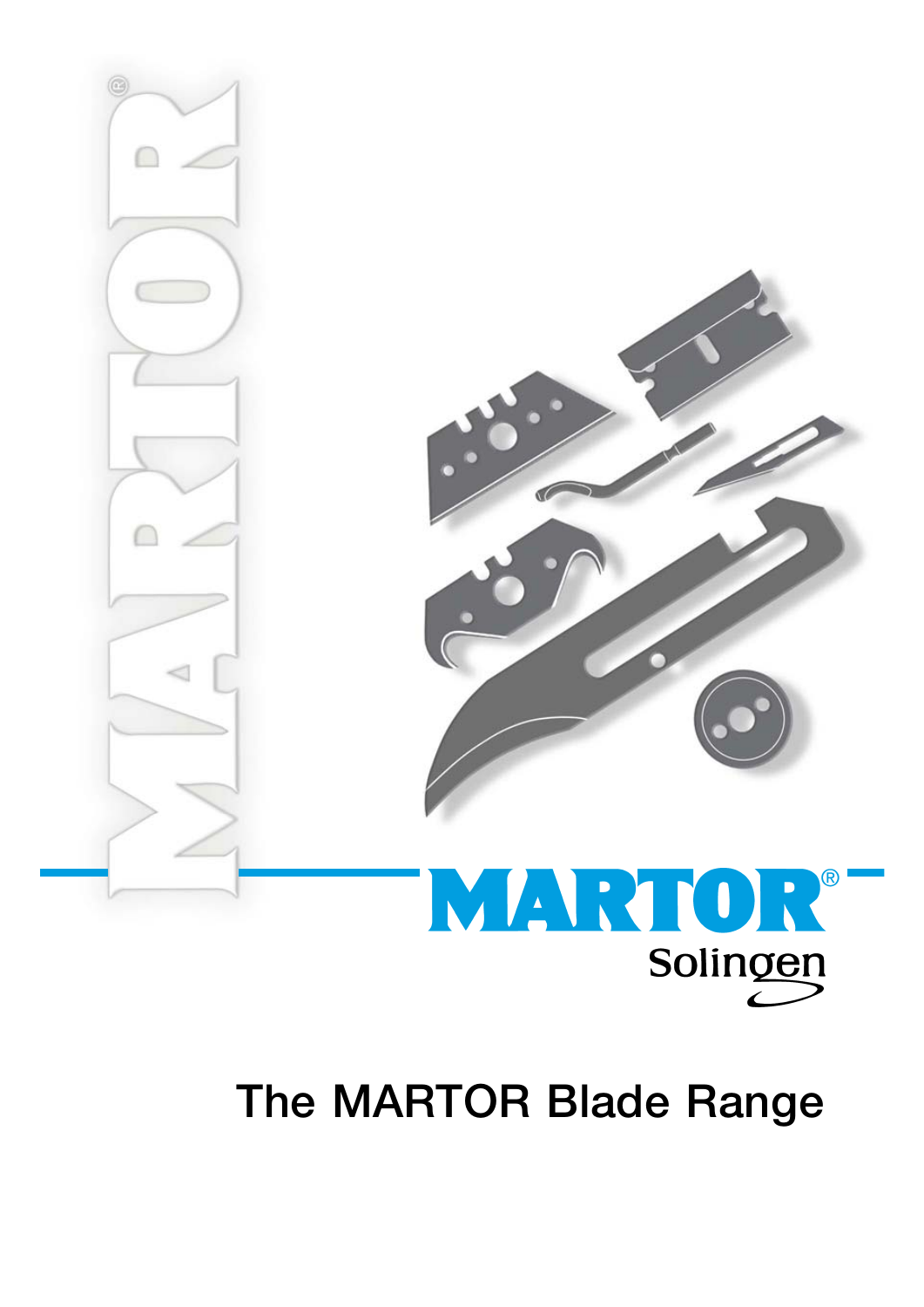

MARTOR KG 42648 Solingen, Germany



Phone +49 212 25805-0



Fax +49 212 25805-55



info@martor.de



www.martor.com



| Listing of Contents                | Page     |
|------------------------------------|----------|
| This is how MARTOR-Blades are made | 4        |
| Blade-Index                        | 5        |
| Blades - in numerical order        | $6 - 7$  |
| <b>MARTOR Blade Range</b>          | $8 - 43$ |
| Blade - Knife cross reference      | 44 – 47  |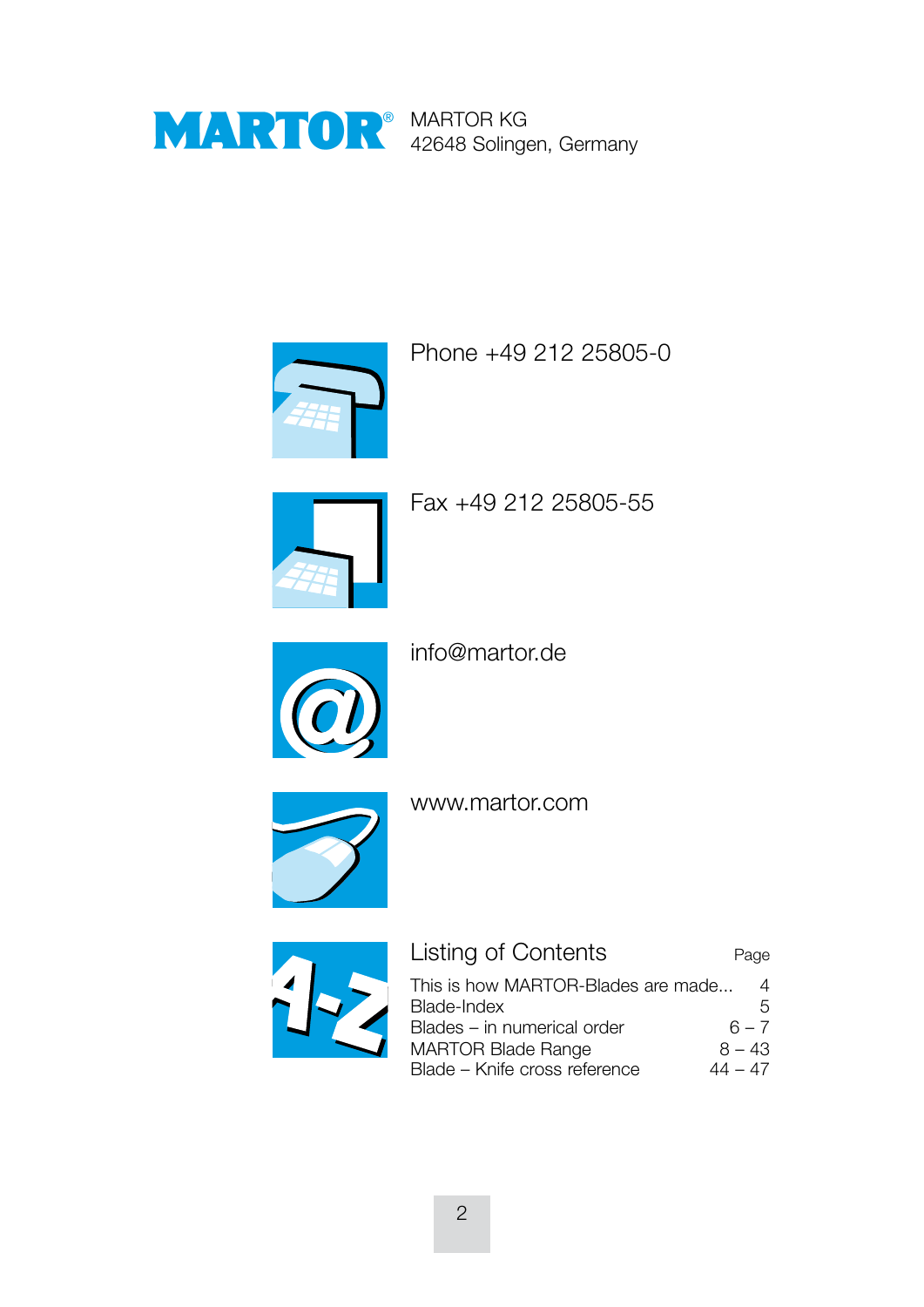# **MARTOR**<sup>®</sup> The Safer Cutting Specialists

#### Safety cutting devices require quality blades

With this special catalogue, MARTOR – one of the leading manufacturers of safety cutting tools for industry - presents you with an extensive range of blades.

#### The right blade for every job

The blades are suitable for use in machines, deburring of plastics, cutting paper, film, rubber and much more.

#### We'll help you to look for the right product!

We present you with our extensive product range of knives and blades in our 4 special catalogues:

- Safety Cutters designed to help prevent cutting accidents
- Special Design Deburring Tools
- The MARTOR Blade Range
- Sales Promotion Cutters

and on our homepage at www.martor.com

Visit our homepage! Our product finder helps you to choose suitable products, giving you accurate results at few clicks of the mouse:

#### **PRODUCT FINDER** What is it that you are looking for? Follow the easy step-by-step process and we will recommend the most appropriate Martor product based on your needs. Cutter **Example 2** Blades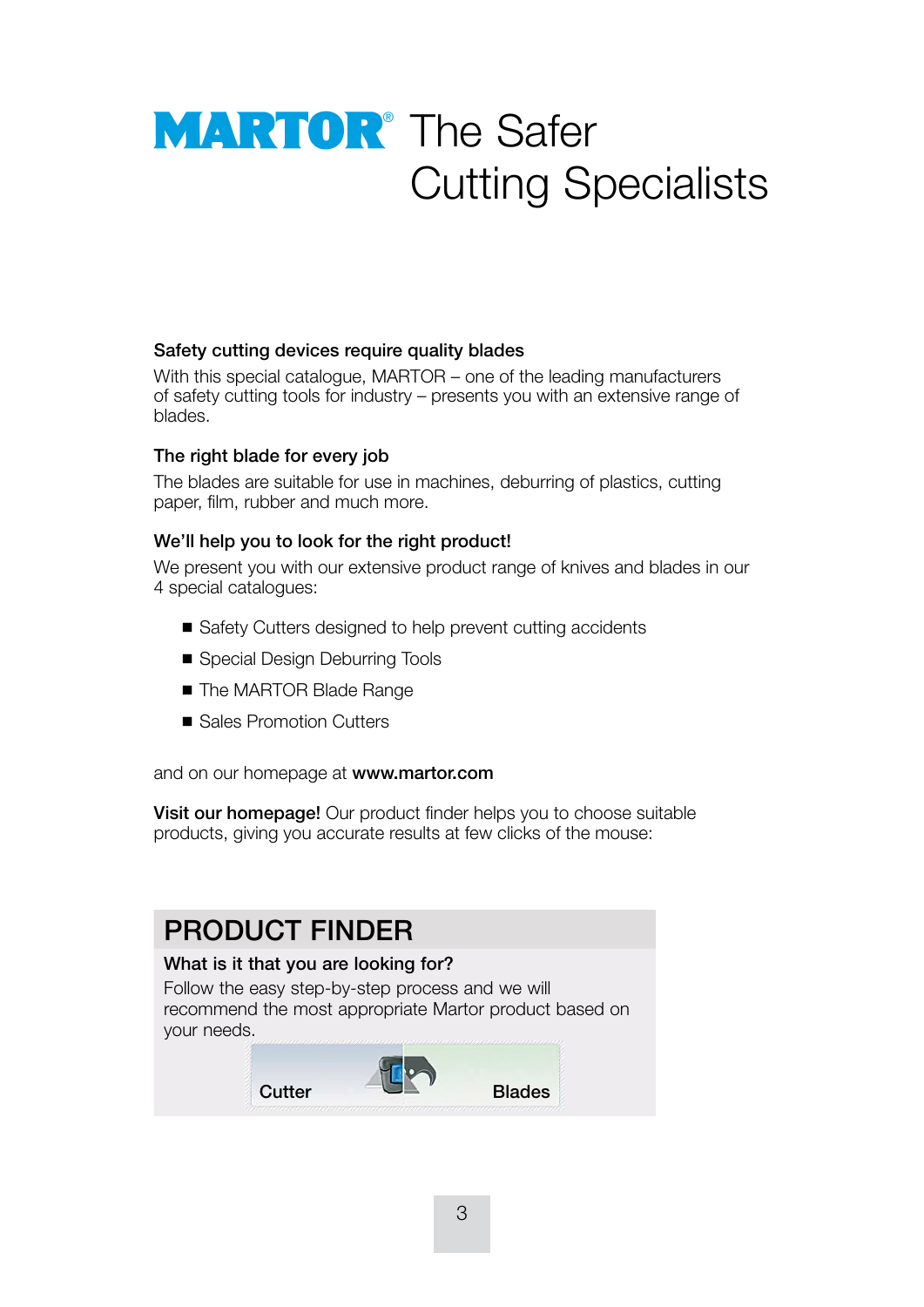### **This is how MARTOR-Blades are made...**



punched and perforated



hardened at approx. 900°C





hardness check ground



ice-hardened at 78°C below zero annealed and tempered at approx. 150 – 200°C

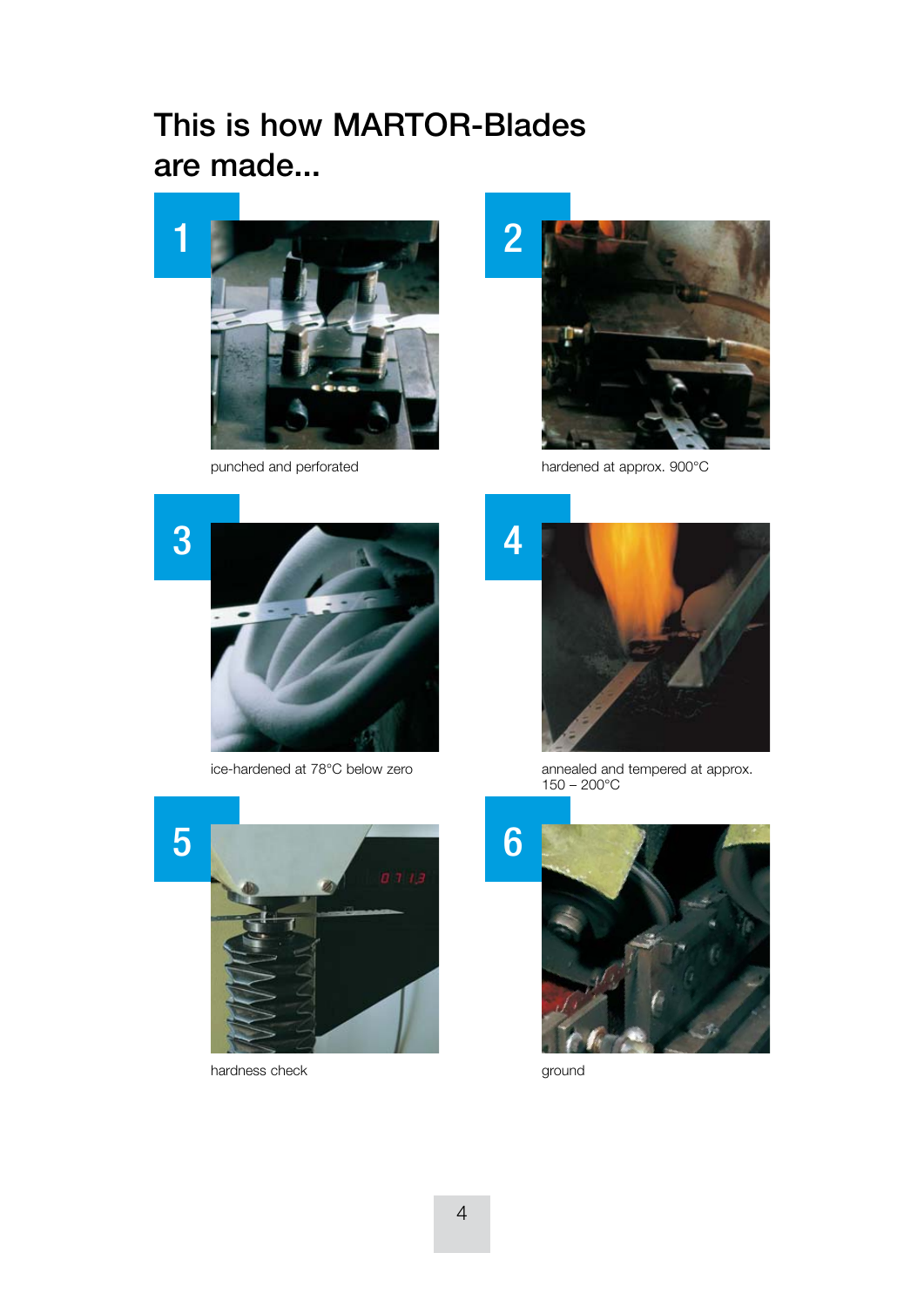#### **Blade-Index**

|                               | Page      |                                     | Page      |
|-------------------------------|-----------|-------------------------------------|-----------|
| <b>TiN-coated Blades</b>      | $8 - 9$   | <b>BOY-Blades</b>                   | 26        |
|                               |           |                                     |           |
| Safety Blades                 |           |                                     |           |
| (points dull or blunt-ended)  | 10        | MINI-Blades                         | 27        |
|                               |           |                                     |           |
| <b>Trapezoid Blades</b>       | $11 - 13$ | RONDEX-MASSIV-Blades                | 28        |
|                               |           |                                     |           |
| <b>Hook Blades</b>            | 14        | SOLO-Blades                         | 29        |
|                               |           |                                     |           |
|                               |           | M HENNIN                            |           |
| Rotary Blades                 | 15        | Deburring-Blades                    | $30 - 31$ |
| n                             |           | $\cdot$ $\bullet$                   |           |
| Single Edge Razor Blades      | 16        | SICURI-Blades                       | $32 - 33$ |
|                               |           |                                     |           |
| $\bullet$<br>$\bullet$        |           | $\bullet$                           |           |
| <b>Scraper Blades</b>         | 17        | <b>Blades for Acrylic Materials</b> | 33        |
| $\bullet$ $\bullet$           |           | ø<br>$\bullet$                      |           |
| Industrial Cutter Blades      | $18 - 20$ | Teeth-edged Blades                  | 34        |
| $\bullet\bullet\bullet$       |           |                                     |           |
| Glass Cleaning Blades         | 21        | ROBUST-Blades                       | 35        |
|                               |           |                                     |           |
|                               |           |                                     |           |
| Scalpel Blades                | $22 - 23$ | Special Purpose Blades              | $36 - 39$ |
| $\sim$ $\sim$ $\sim$ $\sim$   |           |                                     |           |
| <b>Blades for Polystyrene</b> | 24        | <b>Stainless Steel Blades</b>       | $40 - 42$ |
|                               |           |                                     |           |
| Snap-Off Blades               | 24        | <b>Strip Steel</b>                  | 43        |
|                               |           |                                     |           |
| O                             |           |                                     |           |
| <b>GRAFIX-Blades</b>          | 25        | Blade - Knife cross reference       | $44 - 47$ |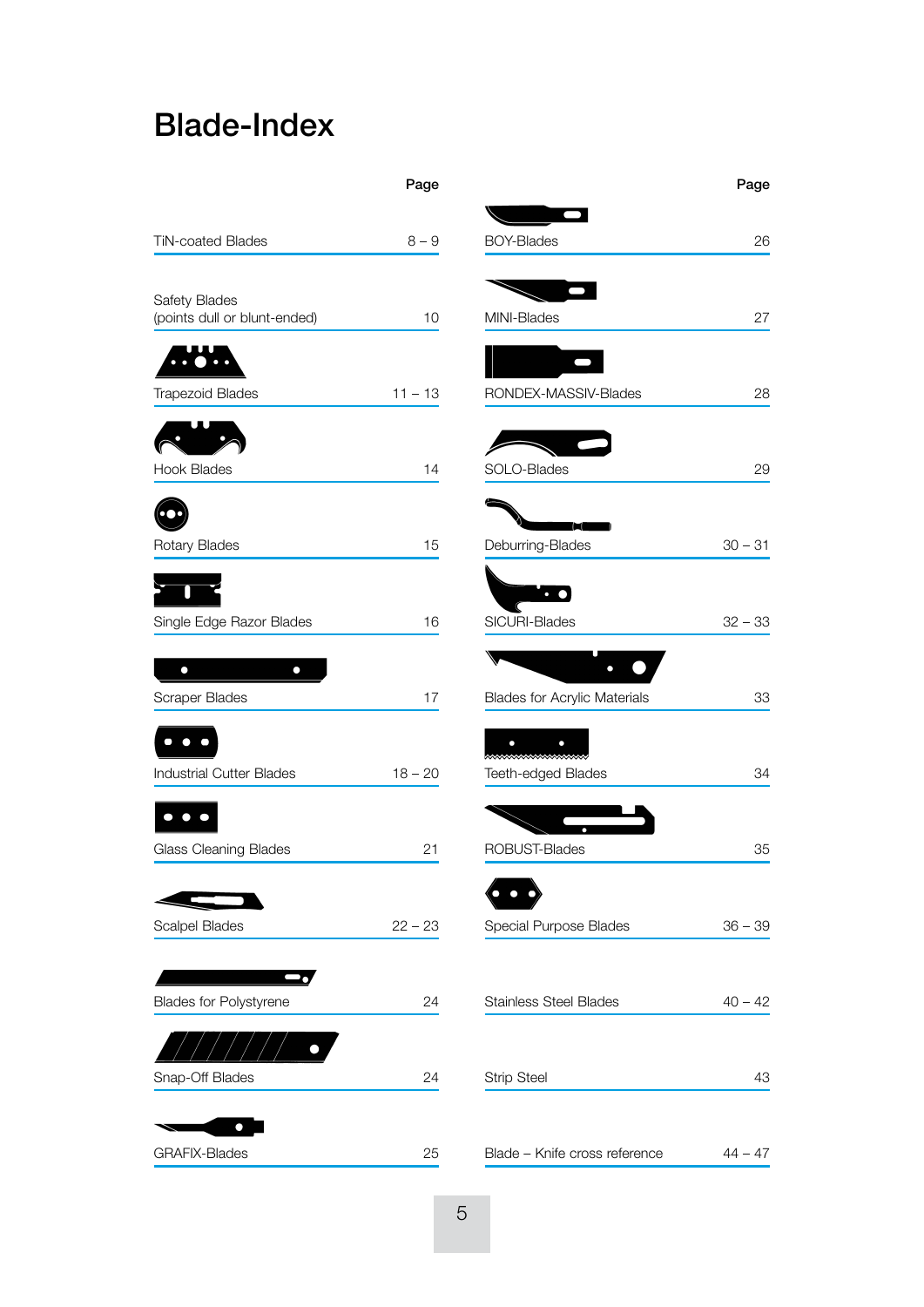# **Listing of Contents**

#### **in numerical order**

| Art.-No. | Page                 |
|----------|----------------------|
| 10       | $\overline{22}$      |
| 101      | 32                   |
| 102      | 32                   |
| 1025     | 23                   |
| 103      |                      |
|          | 32                   |
| 1031     | 22                   |
| 104      | 32                   |
| 1044     | 16,<br>17            |
| 105      | 32                   |
| 106      | 32                   |
| 107      | 32                   |
| 108      | 32                   |
| 11       | 22                   |
| 1103     | 32,<br>42            |
| 111      | 32                   |
| 112      | 32                   |
| 113      | 32                   |
| 114      | 33                   |
| 115      | <u>33</u>            |
| 119      | 33                   |
| 12       | 22                   |
| 125      | 23,<br>42            |
| 13       | 22                   |
| 13510    | 17, 19,<br>41        |
| 13610    | 19,<br>41            |
| 13615    | 19, 41               |
| 13630    | 19,<br>41            |
| 13730    | 41                   |
| 14       | 19,<br>22            |
|          |                      |
| 142      | 13,<br>42            |
| 144      | 40<br>16,<br>17,     |
| 145      | 36, 40               |
| 149      | 16, 40               |
| 15       | 22                   |
| 150      | 35                   |
| 151      | 35                   |
| 152      | 35                   |
| 153      | 35                   |
| 154      | 35                   |
| 155      | 35                   |
| 156      | 35                   |
| 157      | 35                   |
| 158      | 35                   |
| 16       | 22                   |
| 160      | 35                   |
| 161      | 35                   |
| 16412    | 21, 4                |
| 165      | 40<br>18,            |
| 17       | 22                   |
| 170      | 30<br>$10_{1}$       |
| 1703     | 36,<br>40            |
| 1709     | 18, 40               |
| 171      | 30<br>$\frac{10}{1}$ |
|          |                      |

| Art.-No.       | Page                       |
|----------------|----------------------------|
| 179            | 24, 42                     |
| 17940          | 24,<br>37,<br>41           |
| 18             | 22.<br>42                  |
| 180            | 18, 40                     |
| 189            | 20, 41                     |
| 19             | 22                         |
| 196            | $\overline{17}$ ,<br>42    |
| 199            | 41<br>11<br>$\overline{ }$ |
| 20             | 22, 42                     |
| 21             | 22                         |
| 22             | 23                         |
| 23             | 23                         |
| 24             | 23                         |
| 25             | 23                         |
| 26             | 27                         |
| 27             | 27                         |
| 2733           | $\overline{27}$            |
| 28             | 27                         |
| 284            | 31                         |
| 29             | 27                         |
| 291            | 37                         |
| 30             | 27                         |
| 31             | 27                         |
| 32             | 37                         |
| 33             | 26                         |
| 34             | 31                         |
| 35010          | 17,<br>19                  |
| 35020<br>35030 | 19                         |
| 36             | 19                         |
| 36010          | 23                         |
| 36013          | 19<br>19                   |
| 36015          | 19                         |
| 36020          | 19                         |
| 36030          | 19                         |
| 36040          | 19                         |
| 37010          | 19                         |
| 37020          | 17,<br>19                  |
| 37030          | 19                         |
| 37040          | 19                         |
| 38             | 39                         |
| 39             | 38                         |
| 40             | 38                         |
| 41             | 11                         |
| 42045          | 13                         |
| 42063          | 13                         |
| 43             | 26                         |
| 44             | 17<br>16,                  |
| 45             | 36                         |
| 46             | 36                         |
| 47020          | 17                         |
| 47040          | 17                         |
| 48             | 18                         |

| Art.-No. | Page             |
|----------|------------------|
| 49       | 16               |
| 50       | 11               |
| 51       | 12               |
| 5132     | $\frac{12}{2}$   |
| 52       | 11               |
| 5232     | 11               |
| 5233     | 11               |
| 53       | 13               |
| 54       | $\overline{12}$  |
| 54045    | 12               |
| 54065    | $\frac{12}{2}$   |
| 55       | 14               |
| 56       | 14               |
| 5634     | 14<br>10,        |
| 57       | 14               |
| 58       | 14               |
| 58050    | 14               |
| 58065    | 14               |
| 60       | 14               |
| 60044    | 10,<br>16,<br>17 |
| 60099    | 10,<br>11        |
| 601      |                  |
| 602      | 30               |
|          | <u>30</u>        |
| 604      | 30               |
| 605      | 31               |
| 606      | 10,<br>31        |
| 607      | 12               |
| 608      | 12               |
| 609      | 11               |
| 61       | 12               |
| 610      | 11,<br>40        |
| 611      | $\overline{12}$  |
| 612      | 13               |
| 6132     | ī <sub>2</sub>   |
| 61329    | 12               |
| 614      | 13               |
| 615      | 28               |
| 616      | 26               |
| 618      | 28               |
| 619      | 28               |
| 62       | 33               |
| 622      | 28               |
| 623      | 28               |
| 624      | 28               |
| 625      | 28               |
| 626      | 28               |
| 628      | 28               |
| 629      | 10,<br>31        |
| 63       | 14               |
| 635      | 29               |
| 636      | 29               |
| 637      | 29               |
| 638      | 29               |
|          |                  |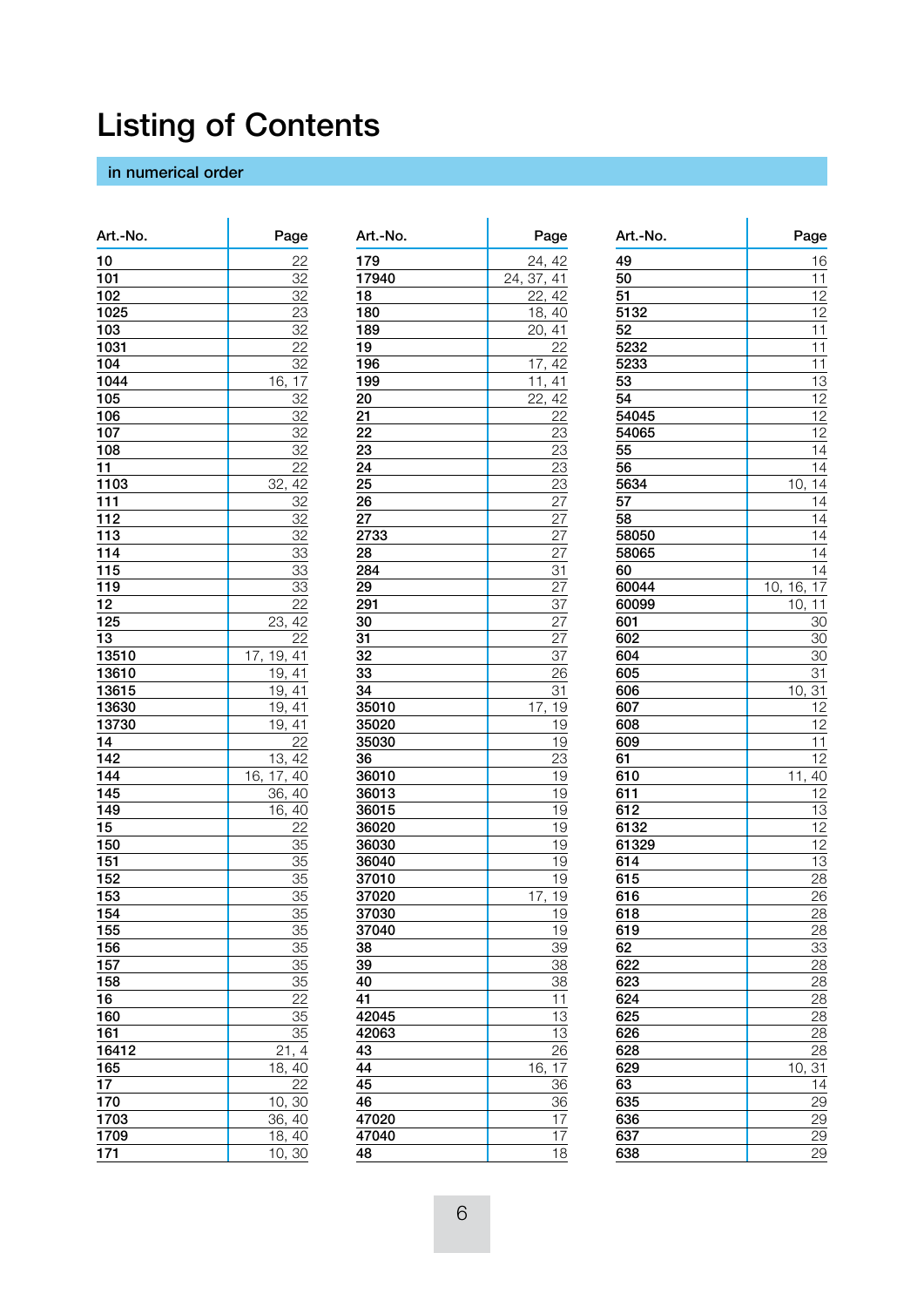# **Listing of Contents**

#### **in numerical order**

| Art.-No. | Page              |
|----------|-------------------|
| 639      | 29                |
| 640      | $\overline{29}$   |
| 64044    | 21                |
| 64060    | 21                |
| 64080    | $\overline{21}$   |
| 641      |                   |
| 64100    | 29<br>21          |
|          |                   |
| 64120    | 21                |
| 64150    | 21                |
| 642      | 29                |
| 643      | 38                |
| 65       | 18                |
| 65232    | 10,<br>11         |
| 66       | 36                |
| 6604     | 30                |
| 67       | 20                |
| 670      | 25                |
| 671      | 25                |
| 672      | 25                |
| 673      | 25                |
| 674      | 31<br>41          |
| 675      | 38                |
| 676      | 38                |
| 677      | 25                |
| 678      | $\overline{25}$   |
| 679      | 25                |
| 680      | $\overline{25}$   |
| 68010    | 20                |
| 68020    | 20                |
| 681      | 25                |
| 682      | 25                |
| 683      | 25                |
| 684      | 38                |
| 689      | 20,<br>41         |
| 69040    | 18<br>10 <u>,</u> |
| 69200    | 18                |
| 692      | 36                |
| 693      | 38                |
| 694      | 39                |
| 696      | 17,<br>42         |
| 697      | 28                |
| 698      | 28                |
| 699      | 28                |
| 70       | 36                |
| 702      | 37,<br>41         |
| 704      | 37,<br>41         |
| 709      | 18                |
| 71       | 24                |
| 710      | 18                |
| 711      | 18                |
| 712      | 18                |
| 716      | 15,<br>42         |
| 72       | 26                |

|       | טי              |
|-------|-----------------|
| 725   | 15              |
| 726   | 36,<br>40       |
| 727   | 15,<br>42       |
| 73    |                 |
|       | 26              |
| 736   | 37              |
| 740   | $\frac{34}{5}$  |
| 743   | 16              |
| 746   | 37              |
| 752   | 13              |
| 753   | 38              |
| 754   | 36              |
| 756   | 30              |
| 76    | 24              |
| 760   | 39              |
| 761   | 39              |
|       |                 |
| 763   | 34              |
| 767   | 34              |
| 768   | 34              |
| 769   | 34              |
| 77    | 24              |
| 770   | 38              |
| 771   | 38              |
| 772   | 18              |
| 773   | 34              |
| 774   | $\overline{34}$ |
| 776   | 24              |
| 777   | 34              |
| 779   | 24              |
| 78    | 11              |
| 784   | 38              |
| 789   | 18,<br>40       |
| 79    | 24              |
| 791   | 30              |
| 793   |                 |
| 794   | 37              |
| 7940  | 37              |
|       | 37<br>24,       |
| 795   | 30              |
| 796   | 30              |
| 797   | 30              |
| 798   | 30              |
| 799   | 30              |
| 80    | 36              |
| 81    | 20              |
| 82    | 13,<br>42       |
| 827   | 27<br>9,        |
| 83    | 31              |
| 834   | 31<br>9,        |
| 83515 | 8,<br>19,<br>41 |
| 83615 | 19,<br>41<br>8, |
| 83630 | 41<br>8,<br>19, |
| 83715 | 41<br>19.<br>8, |
| 83730 | 41<br>19,<br>8, |
| 84    | .<br>31         |
|       |                 |

| Art.-No. | Page            | Art.-No. | Page            | Art.-No. | Page            |
|----------|-----------------|----------|-----------------|----------|-----------------|
| 639      | 29              | 725      | 15              | 8432     | 31              |
| 640      | 29              | 726      | 36, 40          | 852      | 8, 11, 40       |
| 64044    | $\overline{21}$ | 727      | 15, 42          | 85233    | 8, 11           |
| 64060    | $\overline{21}$ | 73       | 26              | 86       | 24              |
| 64080    | 21              | 736      | 37              | 8605     | 9, 31           |
| 641      | 29              | 740      | 34              | 8606     | 9, 10, 31       |
| 64100    | 21              | 743      | 16              | 8629     | 9, 10, 31       |
| 64120    | 21              | 746      | 37              | 869      | 8, 18           |
| 64150    | 21              | 752      | 13              | 87       | 24              |
| 642      | 29              | 753      | $\overline{38}$ | 878      | 8, 11           |
| 643      | 38              | 754      | 36              | 8784     | 9,38            |
| 65       | 18              | 756      | 30              | 8852     | 8, 11           |
| 65232    | 10, 11          | 76       | 24              | 88720    | 43              |
| 66       | 36              | 760      | 39              | 88721    | $\overline{43}$ |
| 6604     | 30              | 761      | 39              | 88722    | 43              |
| 67       | 20              | 763      | 34              | 88723    | 43              |
| 670      | 25              | 767      | 34              | 88724    | 43              |
| 671      | 25              | 768      | 34              | 88725    | $\overline{43}$ |
| 672      | 25              | 769      | 34              | 88740    | 42, 43          |
| 673      | 25              | 77       | 24              | 88741    | 42, 43          |
| 674      | 31, 41          | 770      | 38              | 889      | 8, 20, 41       |
| 675      | 38              | 771      | 38              | 89       | 20              |
| 676      | 38              | 772      | 18              | 90       | 32              |
| 677      | 25              | 773      | 34              | 900      | $\frac{35}{37}$ |
| 678      | 25              | 774      | 34              | 91       |                 |
| 679      | 25              | 776      | 24              | 95       | $\overline{37}$ |
| 680      | 25              | 777      | 34              | 96       | 17              |
| 68010    | 20              | 779      | 24              | 97       | 36              |
| 68020    | 20              | 78       | 11              | 98       | 14              |
| 681      | $\overline{25}$ | 784      | 38              | 99       | 11              |
| con      | 0E              | 700      | 10 M            |          |                 |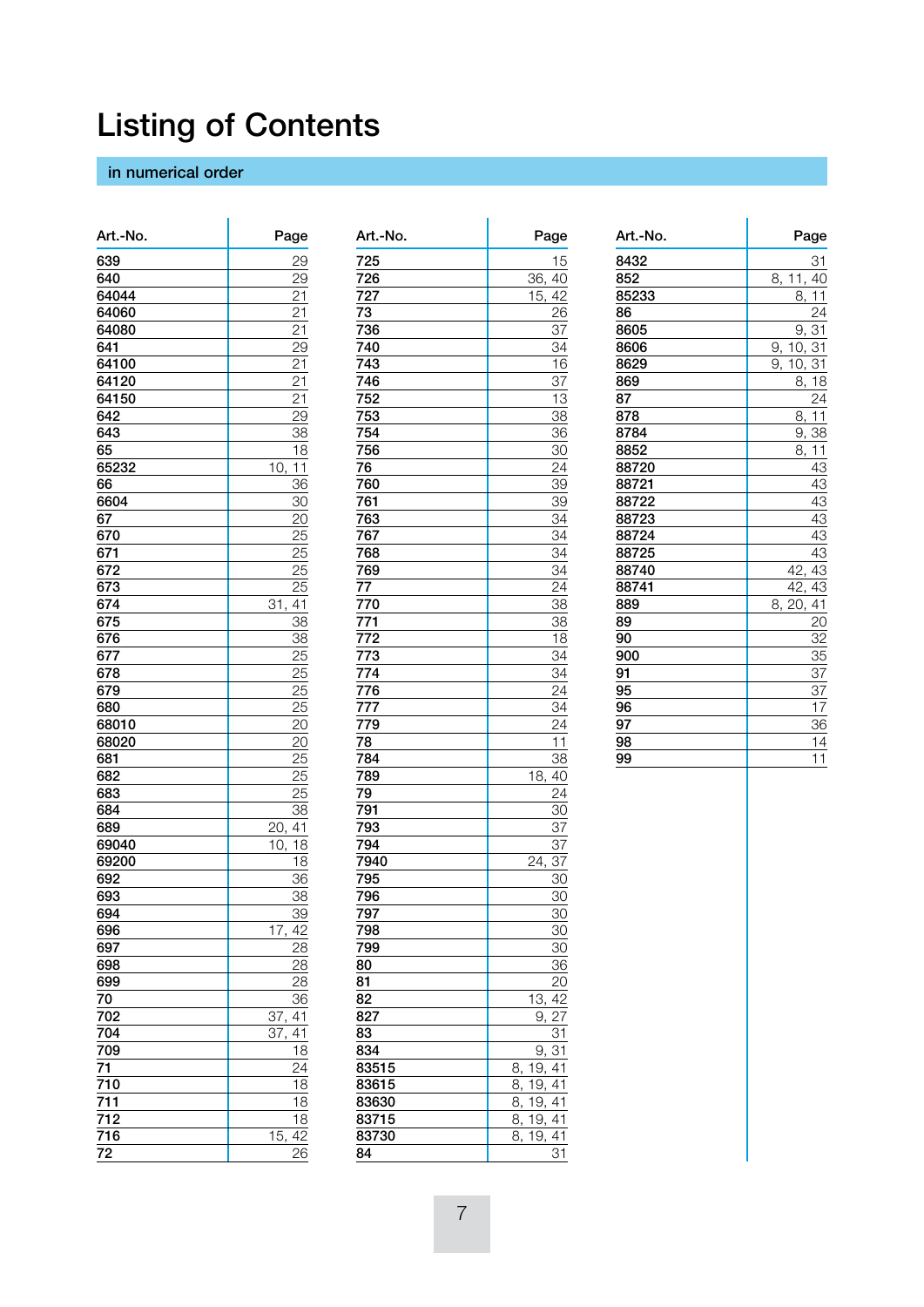### **TiN-coated Blades**



"TiN"-coated Blade edges are produced by way of the Physical Vapour Deposition Process (PVD) designed to provide cutter blades with such advantages as:

• INCREASED tool life • INCREASED cutting speed rates • SUBSTANTIAL Cost Savings.

The use of Platinum "TiN"-coated MARTOR Blades has proved to result in considerable productivity upgradings along with drastic savings in production costs due to reduced machine downtimes.

| <b>Blade designation</b>                                | Dimension (mm)          | Material*<br>(mm) | Specification                                                    | Art.-<br>No. |
|---------------------------------------------------------|-------------------------|-------------------|------------------------------------------------------------------|--------------|
| <b>ALLFIT</b><br>trapezoid blade,                       | Τ<br>19<br>$\mathbf{I}$ | 0.63              | alloyed carbon steel,<br>TiN-coated                              | 8852         |
| TiN                                                     | 53                      | 0.63              | stainless,<br>TiN-coated                                         | 852          |
|                                                         |                         | 0.63              | single bevel edge-ground,<br>alloyed carbon steel,<br>TiN-coated | 85233        |
| CELLO-<br><b>Blade, TiN</b>                             | 18.8<br>57              | 0.40              | alloyed carbon steel,<br>TiN-coated                              | 869          |
| FIX-<br><b>Blade, TiN</b>                               | 8.9<br>∩<br>$29 -$      | 0.45              | alloyed carbon steel,<br>TiN-coated                              | 878          |
| Industrial<br>cutter blade,<br>Gillette-slotted,<br>TiN | 22<br>$43 -$            | 0.15              | stainless,<br>TiN-coated                                         | 83515        |
| Industrial<br>cutter blade with                         | 22                      | 0.15              | stainless,<br>TiN-coated                                         | 83615        |
| round ends,<br>TiN                                      | $-43-$                  | 0.30              | stainless,<br>TiN-coated                                         | 83630        |
| Industrial<br>cutter blade with                         | 22                      | 0.15              | stainless,<br>TiN-coated                                         | 83715        |
| square ends,<br>TiN                                     | 43 -                    | 0.30              | stainless.<br>TiN-coated                                         | 83730        |
| <b>INJEKTOR-</b><br>Blade, TiN                          | 8<br>$38 -$             | 0.25              | stainless,<br>TiN-coated                                         | 889          |

All dimensions are approximate data!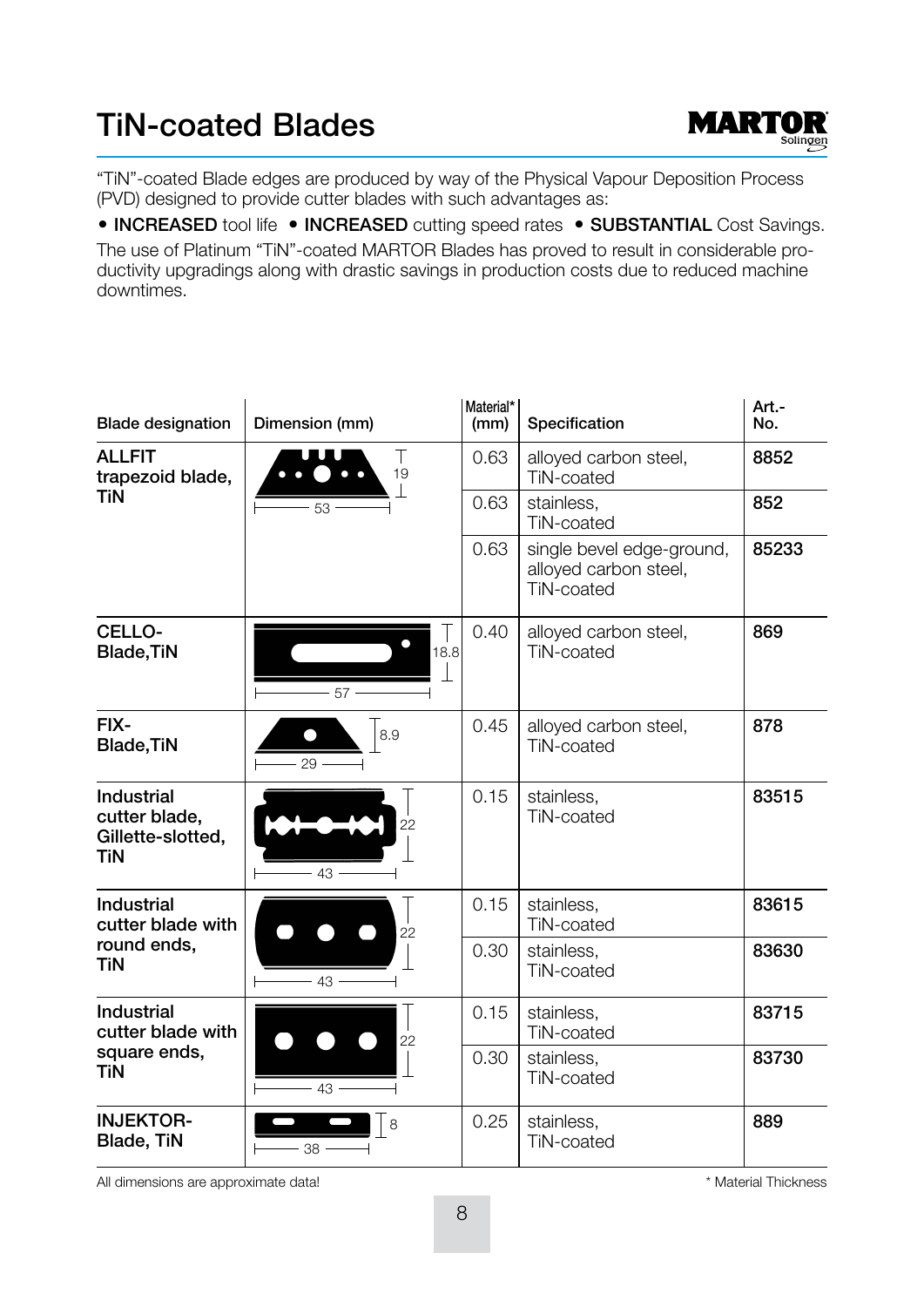#### **TiN-coated Blades**



| <b>Blade designation</b>            | Dimension (mm)                              | Material*<br>(mm) | Specification                                                     | Art -<br>No. |
|-------------------------------------|---------------------------------------------|-------------------|-------------------------------------------------------------------|--------------|
| MINI-Blade,<br>TiN                  | 9.3<br>$44 -$                               | 0.63              | alloyed carbon steel,<br>TiN-coated                               | 827          |
| <b>RASTER-</b><br><b>Blade, TiN</b> | 5.7<br>$-29-$                               | 0.63              | screen paper cutter blade,<br>alloyed carbon steel,<br>TiN-coated | 8784         |
| SIMPEL-<br>Blade, TiN               | 5.7<br>$\overline{\phantom{0}}$<br>$37 -$   | 0.50              | alloyed carbon steel,<br>TiN-coated                               | 834          |
|                                     | $\bullet \bullet \bullet \bullet$<br>$34$ — | 0.50              | with dull tip,<br>alloyed carbon steel,<br>TiN-coated             | 8629         |
| SIMPLEX-<br><b>Blade, TiN</b>       | $\Box$ 5.8<br>$33 -$                        | 0.50              | alloyed carbon steel,<br><b>TiN-coated</b>                        | 8605         |
|                                     | 5.8<br>$31 -$                               | 0.50              | with dull tip,<br>alloyed carbon steel,<br>TiN-coated             | 8606         |

All dimensions are approximate data!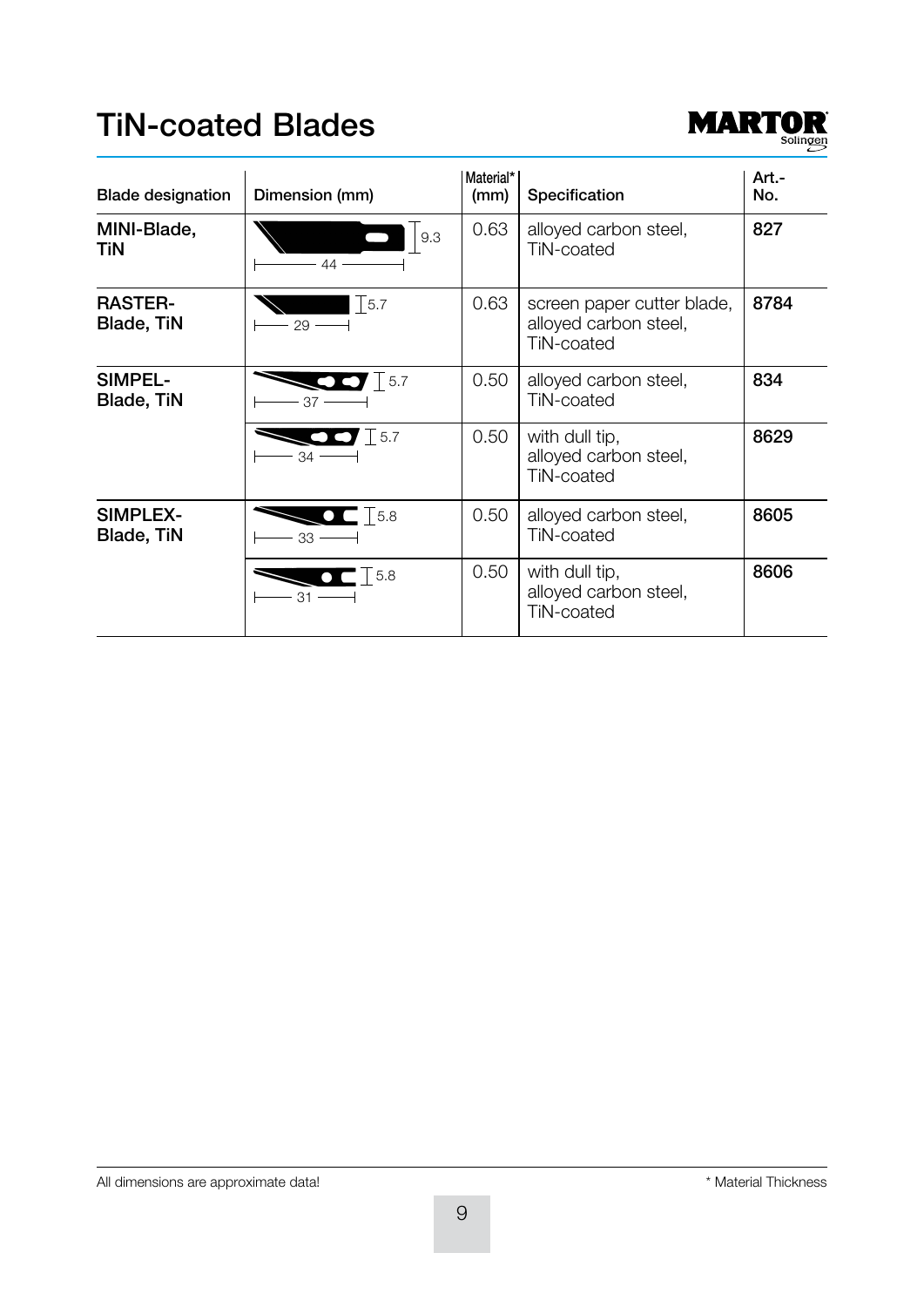# Safety Blades (points dull or blunt-ended)



These blades provide for greater safety in that their points feature dull or blunt-ended tips. Designed to reduce the incidence of stab wounds.

| <b>Blade designation</b>           | Dimension (mm)                               | Material*<br>(mm) | Specification                                         | Art.-<br>No.  |
|------------------------------------|----------------------------------------------|-------------------|-------------------------------------------------------|---------------|
| <b>ALLFIT</b><br>hook blade        | T<br>18.9<br>$\bot$<br>$-51$                 | 0.63              | blunt-ended                                           | 5634<br>(56T) |
| <b>ALLFIT</b><br>trapezoid blade   | Τ<br>19<br>50                                | 0.63              | deep-edged with dull tips                             | 65232         |
| <b>ARGENTAX-</b><br><b>Blade</b>   | 19.4<br>П<br>$-39-$                          | 0.30              | with dull tips                                        | 60044         |
| CELLO-<br><b>Blade</b>             | Τ<br>18.8<br>$\perp$<br>$- 60 -$             | 0.40              | with dull tips                                        | 69040         |
| <b>CERAMIC-</b><br><b>Blade</b>    | Τ<br>15<br>$\mathbf{L}$<br>$-60-$            | 1.70              | Ceramic,<br>semi-curved blade                         | 170           |
|                                    | т<br>15<br>$\bot$<br>$-60 -$                 | 1.70              | Ceramic,<br>concave-edged blade                       | 171           |
| <b>MAXISAFE</b><br>trapezoid blade | Τ<br>19<br>О<br>$\perp$<br>$55.5 -$          | 0.63              | deep-edged,<br>blunt-ended                            | 60099         |
| SIMPEL-                            | $\bullet$ $\bullet$ $\overline{)$ 5.7        | 0.50              | with dull tip                                         | 629           |
| <b>Blade</b>                       | $34 -$                                       | 0.50              | with dull tip,<br>alloyed carbon steel,<br>TiN-coated | 8629          |
| SIMPLEX-                           | $\mathsf{\Xi}$ $\mathbb{I}$ 5.8<br>$\bigcap$ | 0.50              | with dull tip                                         | 606           |
| <b>Blade</b>                       | $-31 -$                                      | 0.50              | with dull tip,<br>alloyed carbon steel,<br>TiN-coated | 8606          |

All dimensions are approximate data!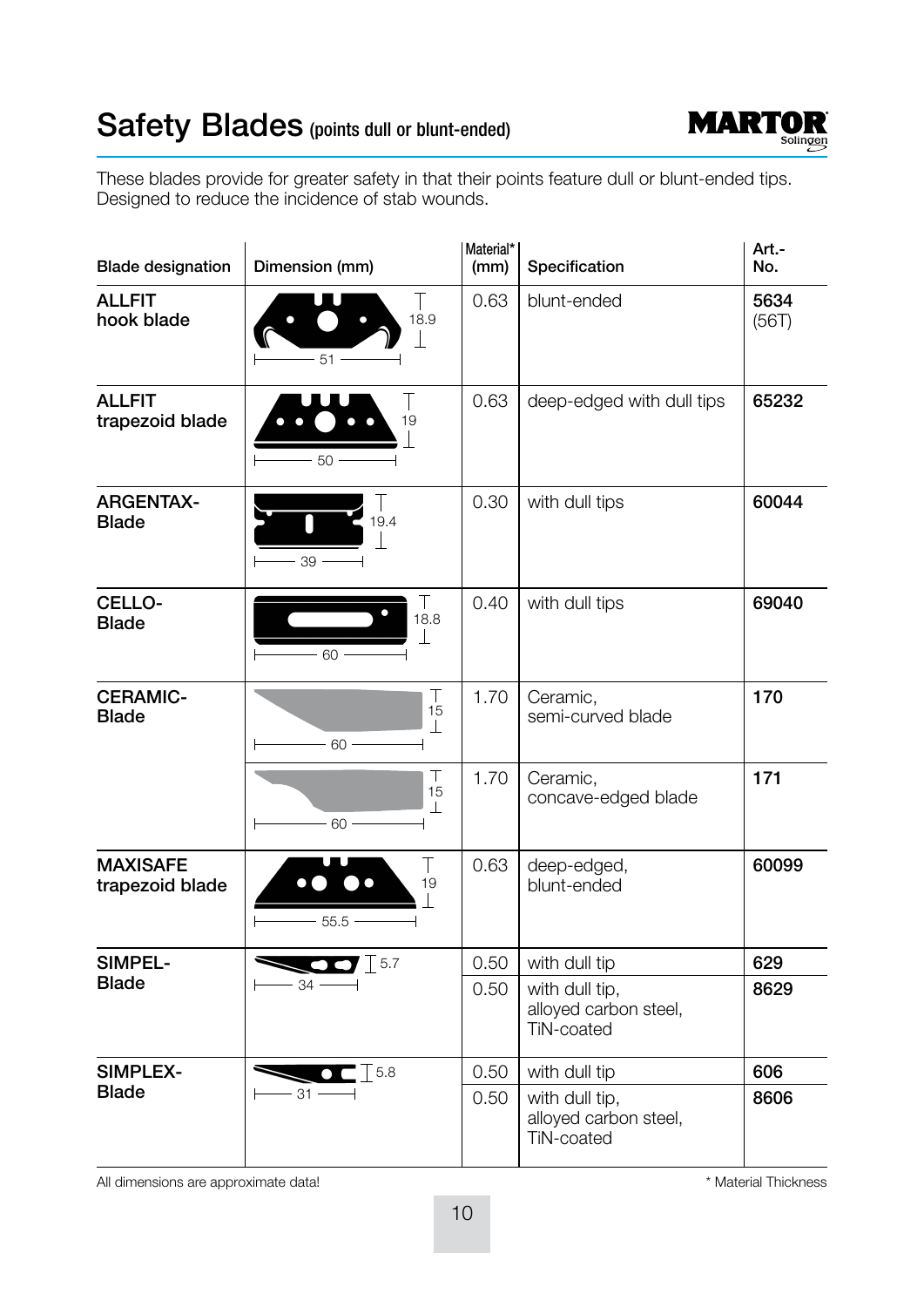# **Trapezoid Blades**



| <b>Blade designation</b>           | Dimension (mm)                             | Material*<br>(mm) | Specification                                                    | Art.-<br>No.   |
|------------------------------------|--------------------------------------------|-------------------|------------------------------------------------------------------|----------------|
| <b>ALLFIT</b>                      | $\top$                                     | 0.30              |                                                                  | 50             |
| trapezoid blade                    | 19<br>$\perp$                              | 0.63              |                                                                  | 52             |
|                                    | 53                                         | 0.63              | alloyed carbon steel,<br>TiN-coated                              | 8852           |
|                                    |                                            | 0.63              | stainless                                                        | 610            |
|                                    |                                            | 0.63              | stainless,<br>TiN-coated                                         | 852            |
|                                    |                                            | 0.63              | single bevel edge-ground, $\bigcirc$<br>alloyed carbon steel     | 5233<br>(52E)  |
|                                    |                                            | 0.63              | single bevel edge-ground,<br>alloyed carbon steel,<br>TiN-coated | 85233          |
|                                    | Τ<br>19<br>$\perp$<br>53                   | 0.63              | deep-edged                                                       | 5232<br>(52BR) |
|                                    | Τ<br>19<br>⊥<br>53                         | 0.63              | deep-edged with dull tips                                        | 65232          |
| FIX-                               | $\top$<br>Э<br>8.9                         | 0.45              |                                                                  | 78             |
| <b>Blade</b>                       | 29                                         | 0.45              | alloyed carbon steel,<br>TiN-coated                              | 878            |
| LEWIS-<br><b>Blade</b>             | Т<br>18.8<br>47 -                          | 0.63              |                                                                  | 41             |
| <b>MAXISAFE</b>                    | Τ                                          | 0.63              | deep-edged                                                       | 99             |
| trapezoid blade                    | 19<br>$\mathbf{I}$<br>60                   | 0.63              | deep-edged, stainless                                            | 199            |
|                                    | Τ<br>19<br>. .<br>$\mathbf{L}$<br>$55.5 -$ | 0.63              | deep-edged,<br>blunt-ended                                       | 60099          |
| <b>MEGASAFE</b><br>trapezoid blade | Τ<br>19<br>T<br>$60 -$                     | 0.30              |                                                                  | 609            |

All dimensions are approximate data!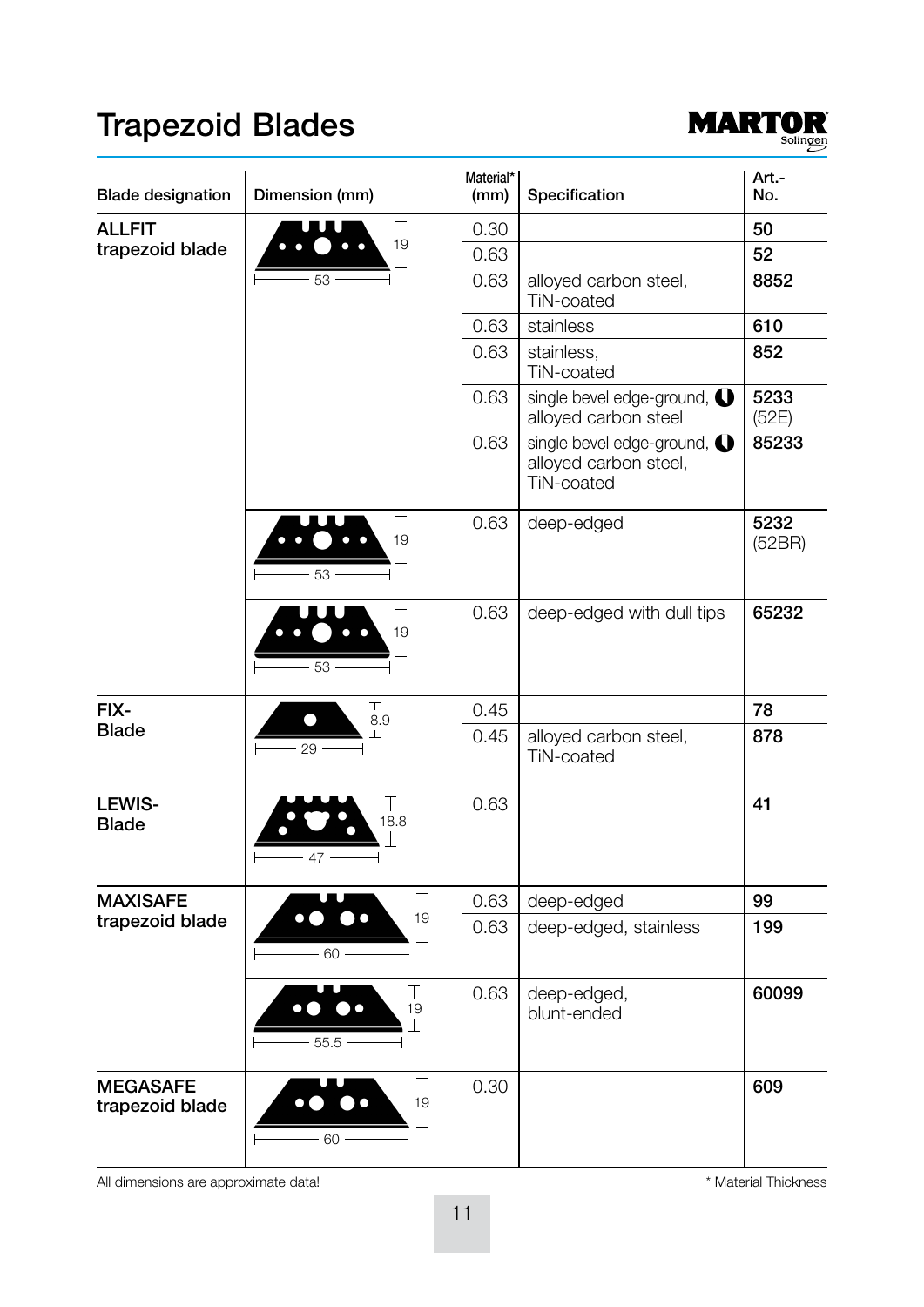# **Trapezoid Blades**



| <b>Blade designation</b>                 | Dimension (mm)                                    | Material*<br>(mm) | Specification | Art.-<br>No.   |
|------------------------------------------|---------------------------------------------------|-------------------|---------------|----------------|
| SOLO-<br><b>Blade</b>                    | $\top$<br>$\bullet$<br>12.5<br>$\mathbf{L}$<br>62 | 0.63              |               | 607            |
| <b>STANDARD</b><br>trapezoid blade       | Τ<br>19<br>⊥<br>$53 -$                            | 0.63              |               | 51             |
|                                          | Τ<br>19<br>$\bot$<br>$-53 -$                      | 0.63              | deep-edged    | 5132<br>(51BR) |
| <b>STRIPEX-</b><br><b>Blade</b>          | $\top$<br>19<br>$\perp$<br>53                     | 0.20              |               | 611            |
| STUDIO-<br><b>Blade</b>                  | $\mathsf{T}$ 7.9<br>$56 -$                        | 0.50              |               | 608            |
| Super-trapezoid-<br>blade                | T<br>19<br>$\mathbb{L}$<br>$60 -$                 | 0.63              |               | 61             |
|                                          | Τ                                                 | 0.63              | deep-edged    | 6132           |
|                                          | 19<br>T<br>$60 -$                                 | 0.90              | deep-edged    | 61329          |
| <b>TEKLI</b><br>super-trapezoid<br>blade | Τ<br>18.9<br>$\perp$<br>$59 -$                    | 0.63              | carbon steel  | 54 $(S)$       |
| <b>TEKLI</b><br>trapezoid blade          | $\mathbb{I}$<br>19<br>$\mathbb{L}$<br>$51 -$      | 0.45              | carbon steel  | 54045          |
|                                          | Τ<br>19<br>53                                     | 0.63              | carbon steel  | 54065          |

All dimensions are approximate data!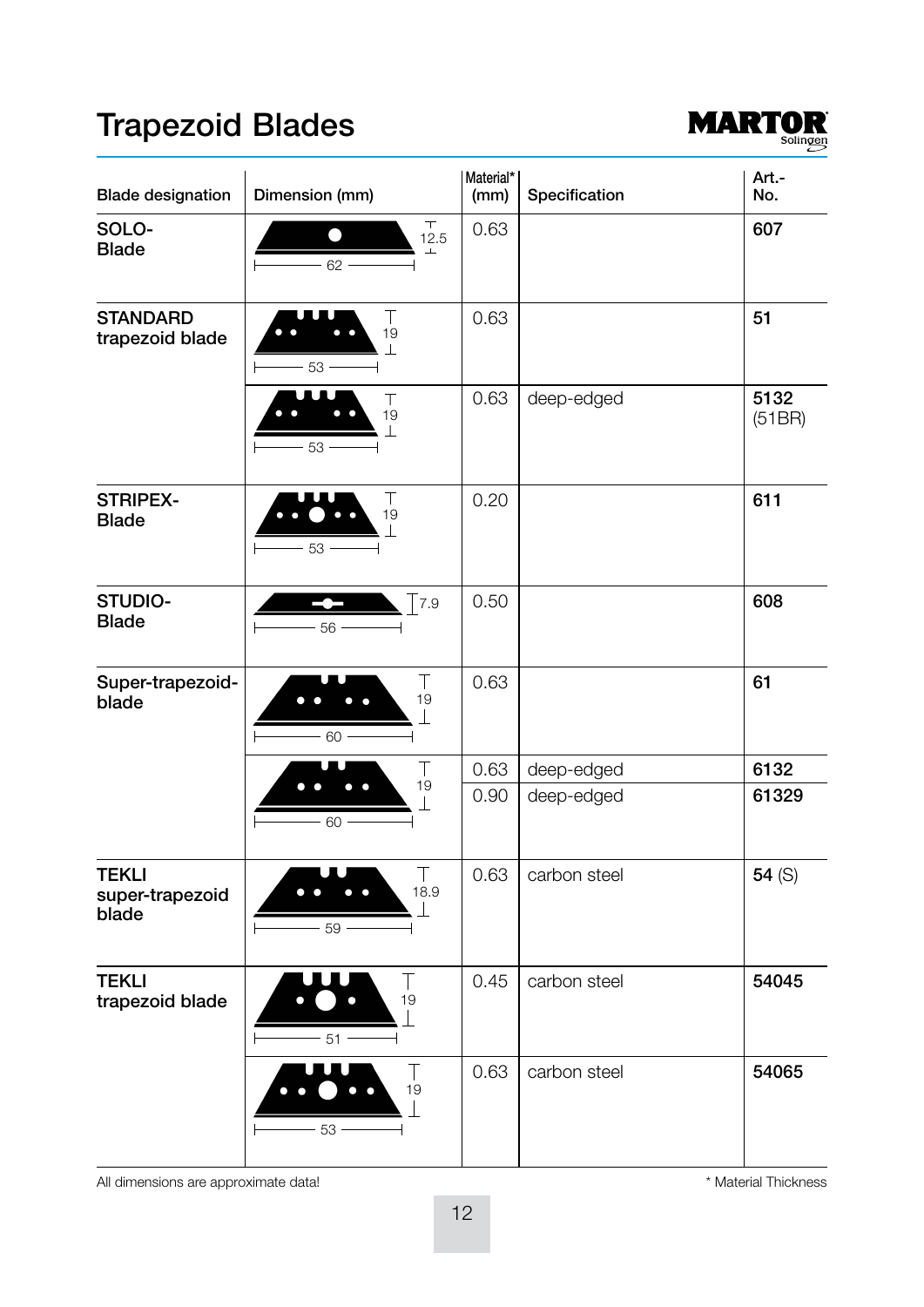# **Trapezoid Blades**



| <b>Blade designation</b>          | Dimension (mm)       | Material*<br>(mm) | Specification                       | Art.-<br>No. |
|-----------------------------------|----------------------|-------------------|-------------------------------------|--------------|
| <b>TEPPIX-</b><br><b>Blade</b>    | 20<br>$60 -$         | 0.50              |                                     | 612          |
|                                   | Τ<br>18.95<br>$60 -$ | 0.63              | single bevel edge-ground $\bigcirc$ | 614          |
| <b>TEXTIL-</b><br><b>Blade</b>    | 9<br>$30 -$          | 0.40              | stainless                           | 82           |
| <b>Trapezoid Blade</b>            | Τ<br>18.8<br>$52 -$  | 0.65              | triple edge ground                  | 752          |
| UNI-                              | Τ                    | 0.45              | deep-edged                          | 42045        |
| <b>Blade</b>                      | 19                   | 0.63              | deep-edged                          | 42063        |
|                                   | 58                   | 0.45              | deep-edged, stainless               | 142          |
| <b>WOLFRAM</b><br>trapezoid blade | Τ<br>19<br>$-53-$    | 0.63              | Tungsten alloyed blade              | 53           |



All dimensions are approximate data!

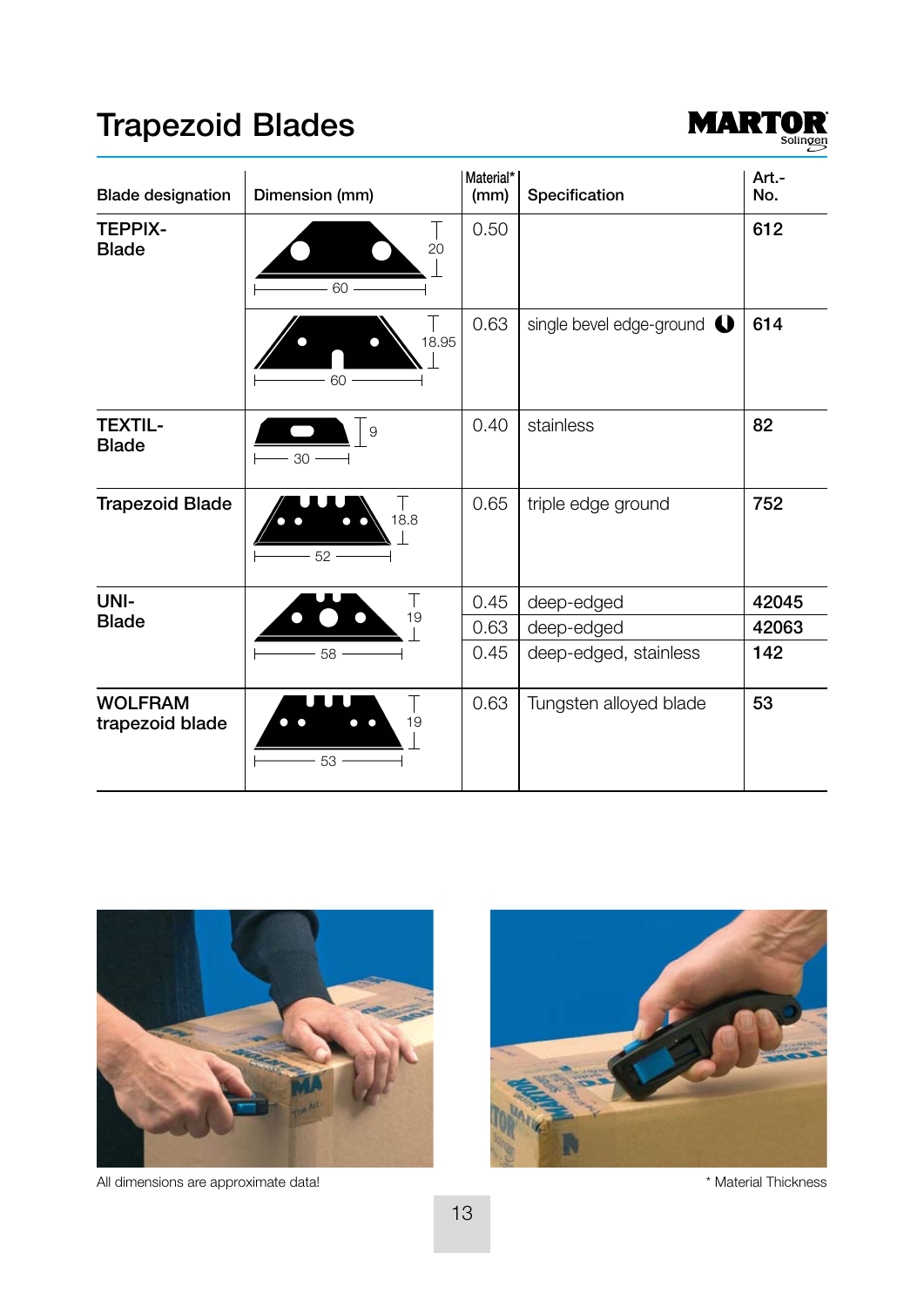### **Hook Blades**



| <b>Blade designation</b>             | Dimension (mm)                     | Material*<br>(mm) | Specification          | Art.-<br>No.  |
|--------------------------------------|------------------------------------|-------------------|------------------------|---------------|
| <b>ALLFIT</b><br>hook blade          | $\top$<br>19<br>$\mathbf{L}$<br>51 | 0.63              |                        | 56            |
|                                      | T<br>18.9<br>$\mathbf{I}$<br>51    | 0.63              | blunt-ended            | 5634<br>(56T) |
| LUNA-<br><b>Blade</b>                | Τ<br>18.95<br>$\perp$<br>59        | 0.63              |                        | 60            |
| <b>MAXISAFE</b><br>hook blade        | Τ<br>19<br>$\mathbf{I}$<br>53      | 0.63              |                        | 98            |
| <b>STANDARD</b><br>hook blade        | T<br>19<br>51                      | 0.63              |                        | 55            |
| Super-hook<br>blade                  | Т<br>19<br>T<br>55                 | 0.63              |                        | 63            |
| <b>TEKLI</b>                         | T                                  | 0.50              | carbon steel           | 58050         |
| hook blade                           | 19<br>$\mathbf{I}$<br>51           | 0.63              | carbon steel           | 58065         |
| <b>TEKLI-</b><br>super hook<br>blade | $\top$<br>18.7<br>┸<br>55          | 0.63              | carbon steel           | 58(S)         |
| <b>WOLFRAM-</b><br>hook blade        | Τ<br>18.9<br>T<br>51               | 0.63              | Tungsten alloyed blade | 57            |

All dimensions are approximate data!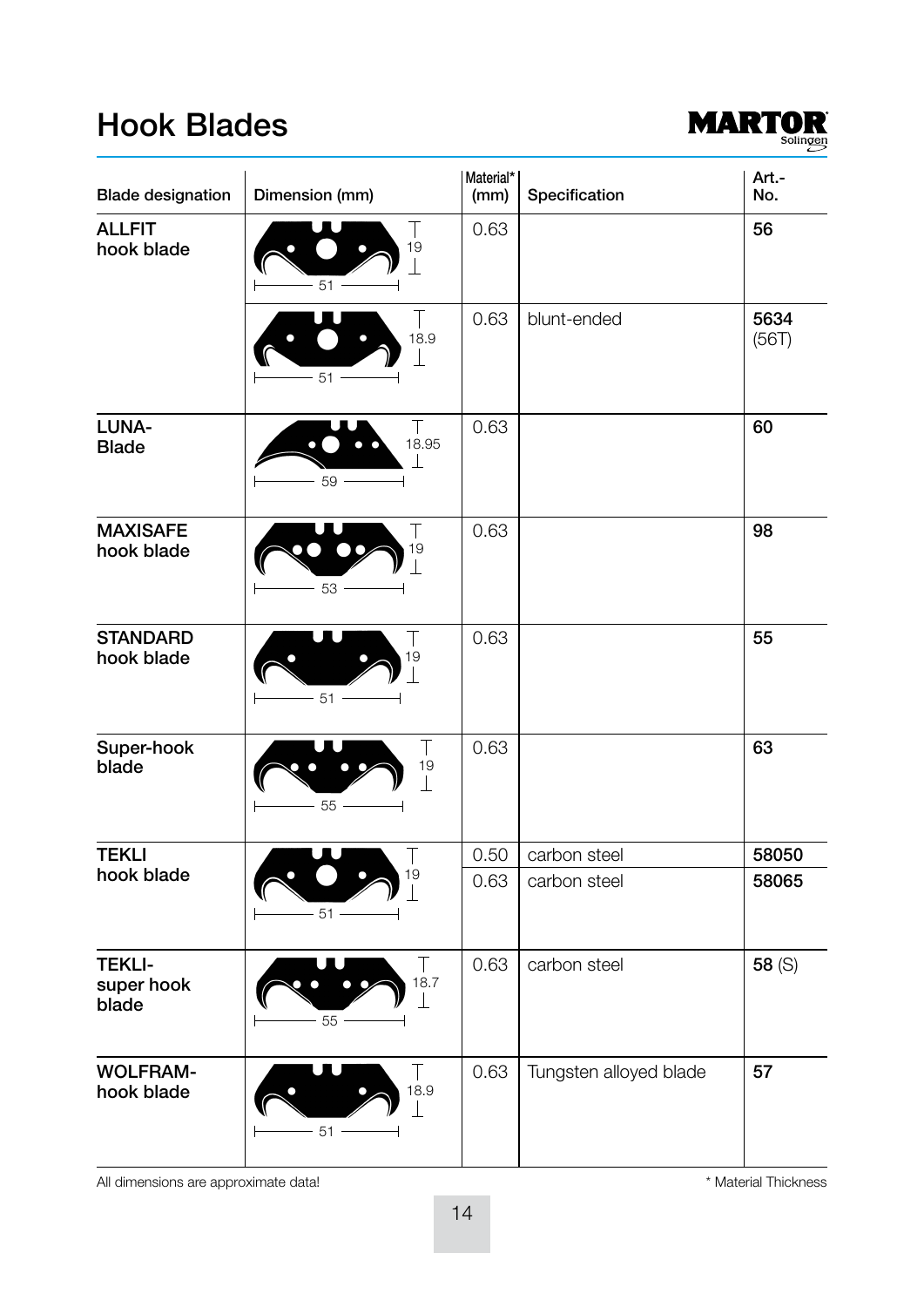# **Rotary Blades**



| <b>Blade designation</b> | Dimension (mm) | Material*<br>(mm) | Specification                                                                                              | Art.-<br>No. |
|--------------------------|----------------|-------------------|------------------------------------------------------------------------------------------------------------|--------------|
| Rotary Blade             | 25             | 0.30              | stainless.<br>single bevel edge-ground, $\bigcirc$<br>center hole dia 6 mm                                 | 716          |
|                          | - 25           | 0.60              | alloyed carbon steel,<br>center hole dia 6 mm<br>(designed for use in<br>original MARTOR cutters<br>only!) | 725          |
|                          | 25             | 0.30              | stainless,<br>center hole dia 6 mm<br>(designed for use in<br>original MARTOR cutters<br>only!)            | 727          |



All dimensions are approximate data!

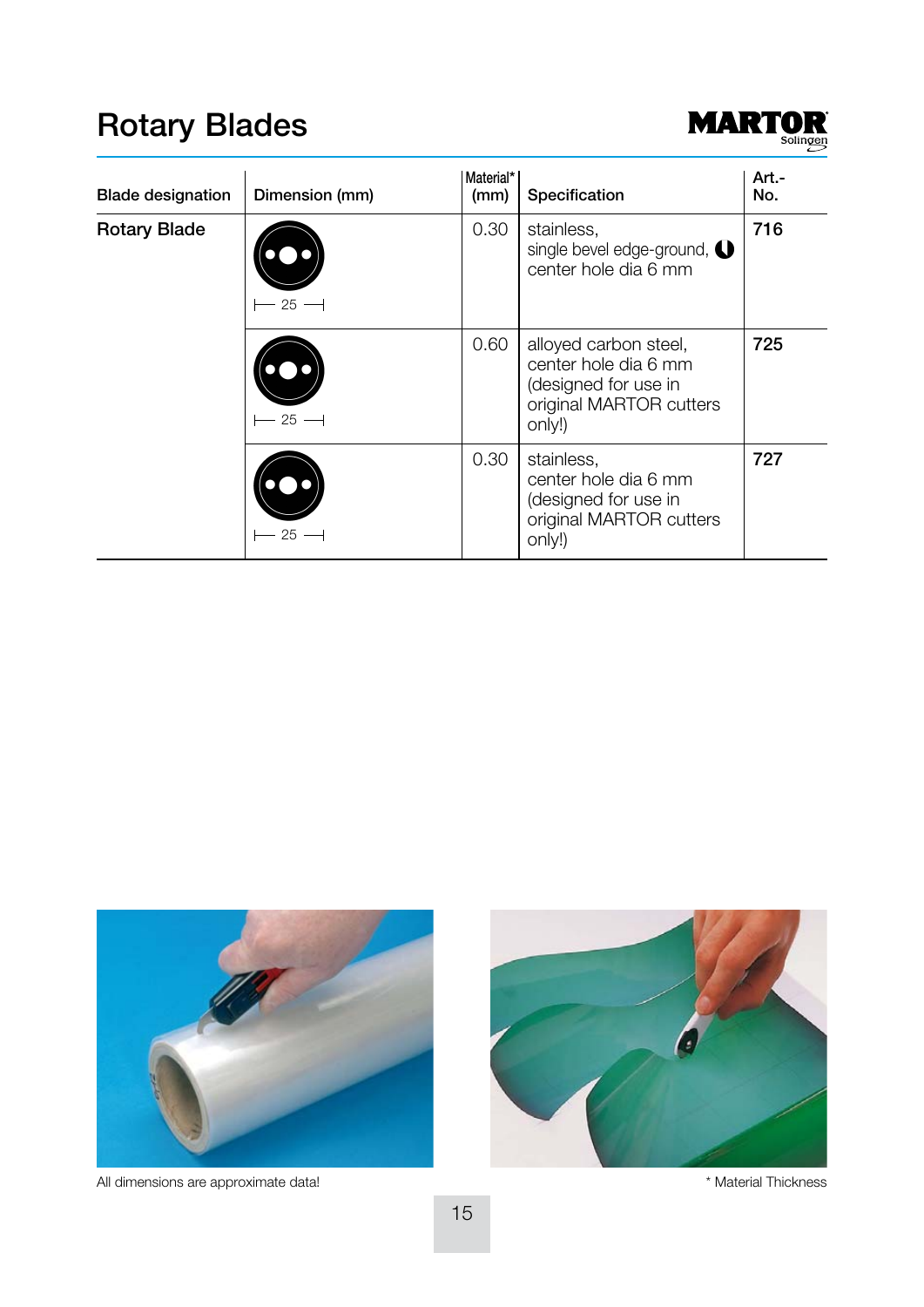# **Single Edge Razor Blades**



| <b>Blade designation</b>         | Dimension (mm)                             | Material*<br>(mm) | Specification             | Art.-<br>No. |
|----------------------------------|--------------------------------------------|-------------------|---------------------------|--------------|
| <b>ARGENTAX-</b><br><b>Blade</b> | 19.5<br>Ï<br>$39 -$                        | 0.25              |                           | 1044         |
|                                  | 19.2<br>$-39-$                             | 0.25              | stainless                 | 144          |
|                                  | 19.3<br>$-39-$                             | 0.30              |                           | 44           |
|                                  | 19.2<br>$39 -$                             | 0.30              | with dull tips            | 60044        |
| <b>EFFILIER-</b><br><b>Blade</b> | Т<br>$\mathsf{F}$ 13<br>$\perp$<br>$-57$ — | 0.25              | thinning blade            | 49           |
|                                  | T<br>$-12.5$<br>$\perp$<br>$-57 -$         | 0.25              | thinning blade, stainless | 149          |
| Single Edge<br>Razor Blade       | 25<br>- 57 -                               | 0.30              |                           | 743          |



All dimensions are approximate data!

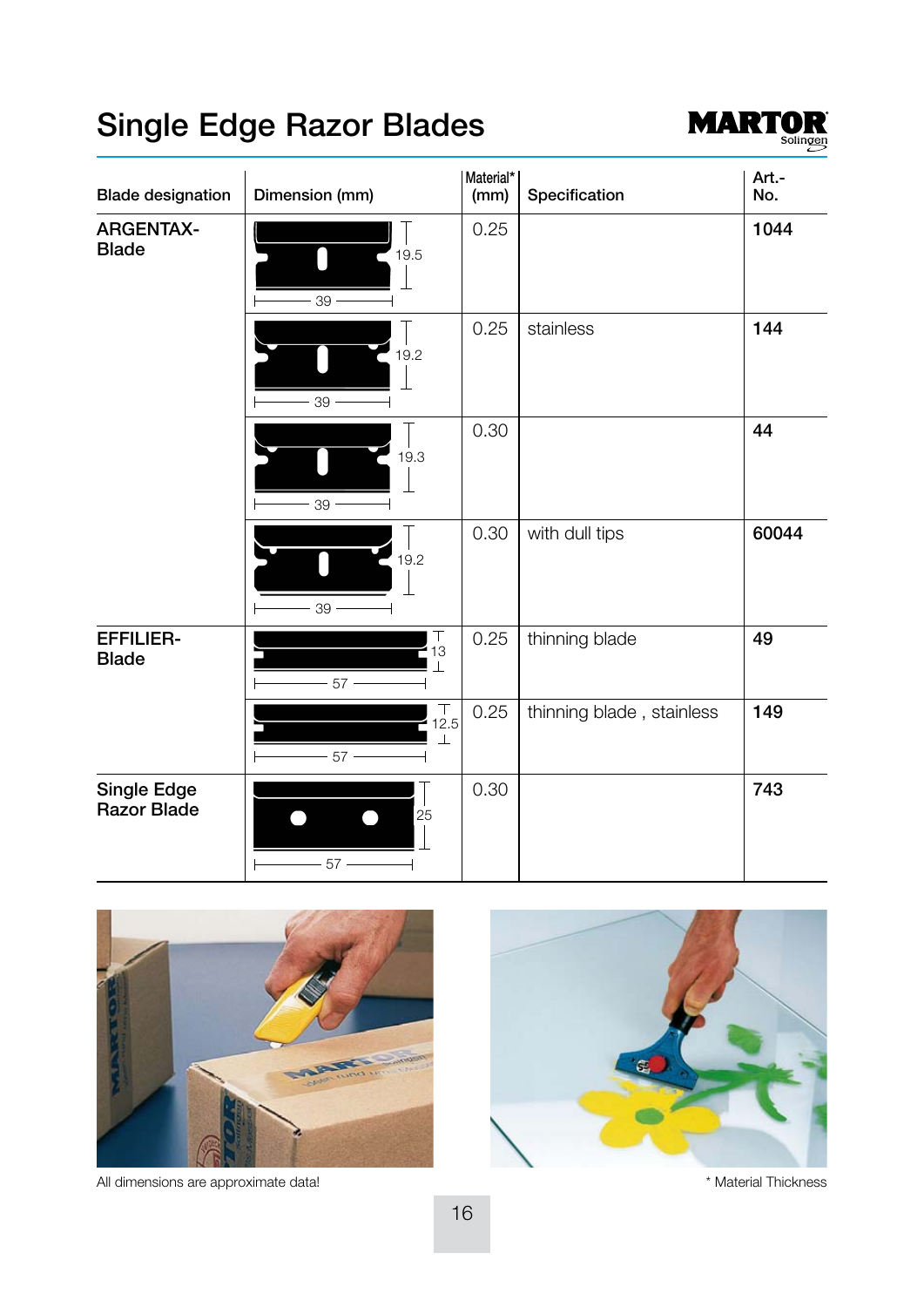# **Scraper Blades**



| <b>Blade designation</b>                              | Dimension (mm)                           | Material*<br>(mm) | Specification                                                   | Art.-<br>No.    |
|-------------------------------------------------------|------------------------------------------|-------------------|-----------------------------------------------------------------|-----------------|
| <b>ARGENTAX-</b><br><b>Blade</b>                      | 19.5<br>$\overline{\phantom{a}}$<br>39   | 0.25              |                                                                 | 1044            |
|                                                       | 19.2<br>39                               | 0.25              | stainless                                                       | 144             |
|                                                       | 19.3<br>$\perp$<br>39                    | 0.30              |                                                                 | 44              |
|                                                       | 19.2<br>39                               | 0.30              | with dull tips                                                  | 60044           |
| Industrial                                            |                                          | 0.10              |                                                                 | 35010           |
| cutter blade,<br>Gillette-slotted                     | 22<br>43 -                               | 0.10              | stainless, Teflon®-coated,<br>with platinumized cutter<br>edges | 13510           |
| <b>Industrial</b><br>cutter blade with<br>square ends | 22<br>43 -                               | 0.20              |                                                                 | 37020           |
| <b>MARTELL-</b><br><b>Blade</b>                       | 22<br>44                                 | 0.20              |                                                                 | 47020           |
|                                                       | 22<br>43                                 | 0.40              | deep-edged                                                      | 47040<br>(47BR) |
| <b>SCHABER-</b>                                       | 14<br>$\bullet$                          | 0.40              | scraper blade                                                   | 96              |
| <b>Blade</b>                                          | $99.5 -$                                 | 0.40              | scraper blade, stainless                                        | 196             |
|                                                       | 14<br>$\bullet$<br>$\bullet$<br>$-100 -$ | 0.50              | scraper blade, stainless                                        | 696             |

All dimensions are approximate data!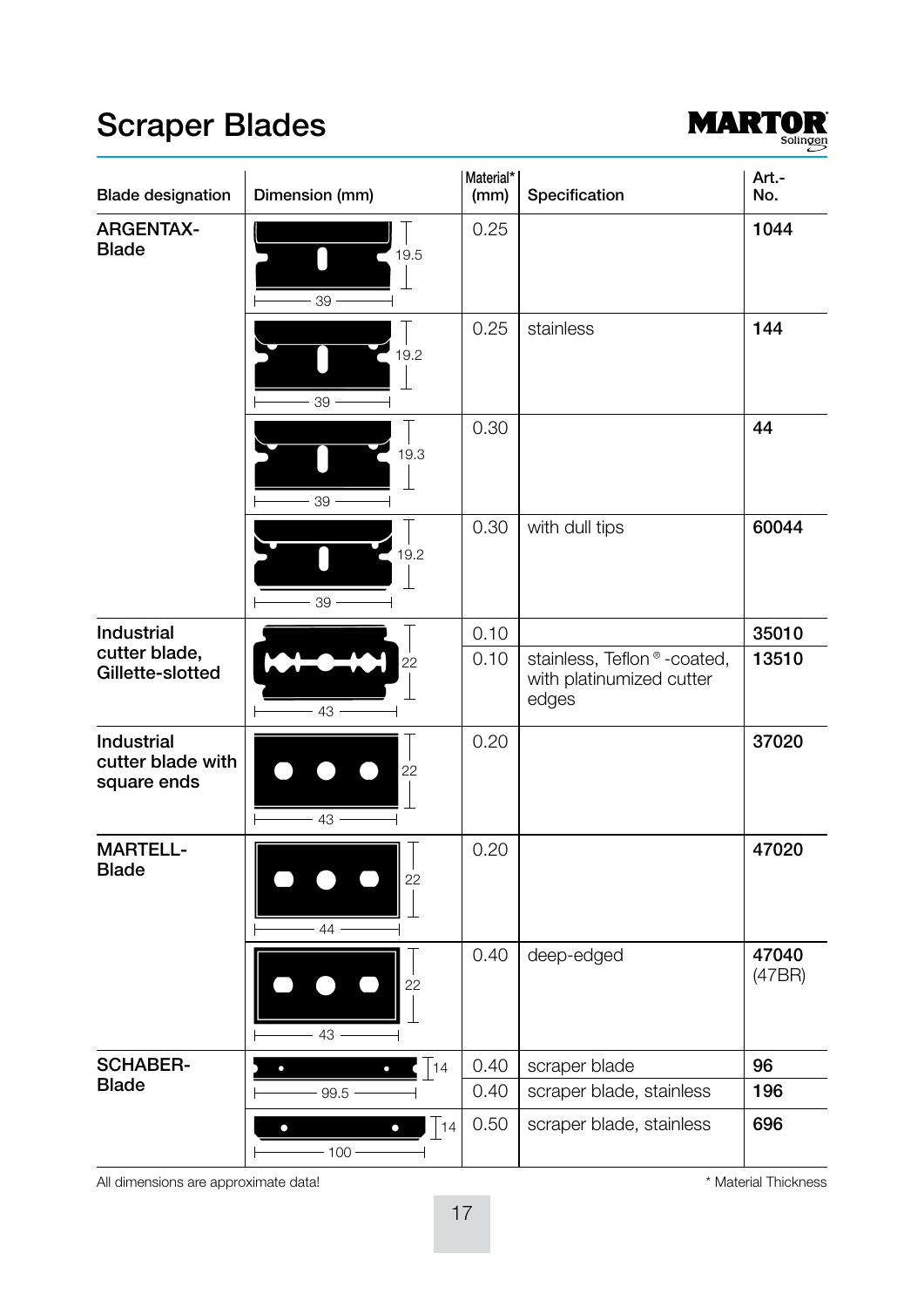#### **Industrial Cutter Blades**



| <b>Blade designation</b>                    | Dimension (mm)                                             | Material*<br>(mm) | Specification                        | Art.-<br>No. |
|---------------------------------------------|------------------------------------------------------------|-------------------|--------------------------------------|--------------|
| AUTOSTROP-                                  | T                                                          | 0.30              | without edge protector               | 65           |
| <b>Blade</b>                                | H<br>18.7<br>$\overline{1}$<br>39                          | 0.25              | without edge protector,<br>stainless | 165          |
| CELLO-                                      | Τ                                                          | 0.20              |                                      | 69200        |
| <b>Blade</b>                                | 18.8<br>$\bot$<br>$-57 -$                                  | 0.40              | alloyed carbon steel,<br>TiN-coated  | 869          |
|                                             | Τ<br>18.8<br>$\perp$<br>$-60-$<br>$\overline{\phantom{0}}$ | 0.40              | with dull tips                       | 69040        |
| DOPPEL-<br><b>INJEKTOR-</b><br><b>Blade</b> | IT 8<br>80                                                 | 0.25              | stainless                            | 789          |
| <b>FIBERGLASS-</b>                          | $\top$<br>$\bullet$<br>7.9                                 | 0.25              |                                      | 709          |
| <b>Blade</b>                                | $\perp$<br>$22 -$                                          | 0.25              | stainless                            | 1709         |
|                                             | $\top$<br>7.9<br>工<br>$-22$                                | 0.65              |                                      | 710          |
|                                             | т<br>$\bullet$<br>$\bullet$<br>7.9<br>工<br>$26 -$          | 0.25              |                                      | 711          |
|                                             | $\frac{1}{8}$<br>$\bullet$<br>$\bullet$<br>38              | 0.30              |                                      | 712          |
| HOBEL-<br><b>Blade</b>                      | 22<br>$-43-$                                               | 0.30              |                                      | 48           |
| Horny skin<br>planer blade                  | 22<br>$-26-$                                               | 0.13              | for use in industry                  | 772          |
| <b>Industrial cutter</b><br>blade           | 19<br>$44 -$                                               | 0.10              | with 6 notches, stainless            | 180          |

All dimensions are approximate data!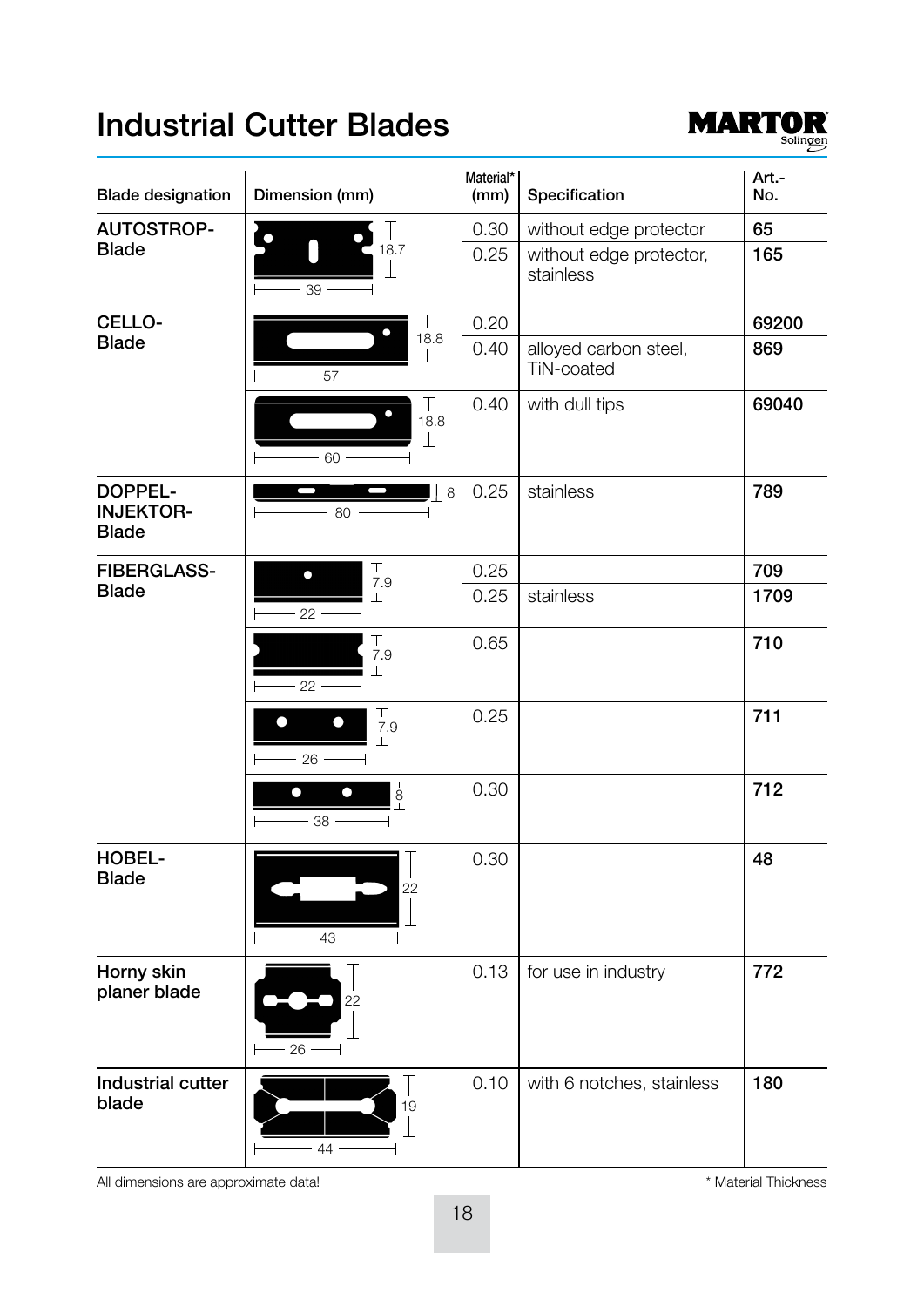#### **Industrial Cutter Blades**



| <b>Blade designation</b> | Dimension (mm)                       | Material*<br>(mm) | Specification                                                | Art.-<br>No.    |
|--------------------------|--------------------------------------|-------------------|--------------------------------------------------------------|-----------------|
| Industrial               |                                      | 0.10              |                                                              | 35010           |
| cutter blade,            | 22                                   | 0.20              |                                                              | 35020           |
| Gillette-slotted         |                                      | 0.30              |                                                              | 35030           |
|                          | 43 -                                 | 0.10              | stainless, Teflon®-coated,<br>with platinumized cutter edges | 13510           |
|                          |                                      | 0.15              | stainless,<br>TiN-coated                                     | 83515           |
| <b>Industrial</b>        |                                      | 0.10              |                                                              | 36010           |
| cutter blade with        | 22                                   | 0.13              |                                                              | 36013           |
| round ends               |                                      | 0.15              |                                                              | 36015           |
|                          | $43 -$<br>$\vdash$<br>$\overline{a}$ | 0.20              |                                                              | 36020           |
|                          |                                      | 0.30              |                                                              | 36030           |
|                          |                                      | 0.10              | stainless                                                    | 13610           |
|                          |                                      | 0.15              | stainless                                                    | 13615           |
|                          |                                      | 0.30              | stainless                                                    | 13630           |
|                          |                                      | 0.15              | stainless,<br>TiN-coated                                     | 83615           |
|                          |                                      | 0.30              | stainless,<br>TiN-coated                                     | 83630           |
|                          | 22<br>$43 -$                         | 0.40              | alloyed carbon steel,<br>deep-edged                          | 36040<br>(36BR) |
| <b>Industrial</b>        |                                      | 0.10              |                                                              | 37010           |
| cutter blade with        | 22                                   | 0.20              |                                                              | 37020           |
| square ends              |                                      | 0.30              |                                                              | 37030           |
|                          | $43 -$                               | 0.30              | stainless                                                    | 13730           |
|                          |                                      | 0.15              | stainless,<br>TiN-coated                                     | 83715           |
|                          |                                      | 0.30              | stainless.<br>TiN-coated                                     | 83730           |
|                          | 22<br>43                             | 0.40              | alloyed carbon steel,<br>deep-edged                          | 37040<br>(37BR) |

All dimensions are approximate data!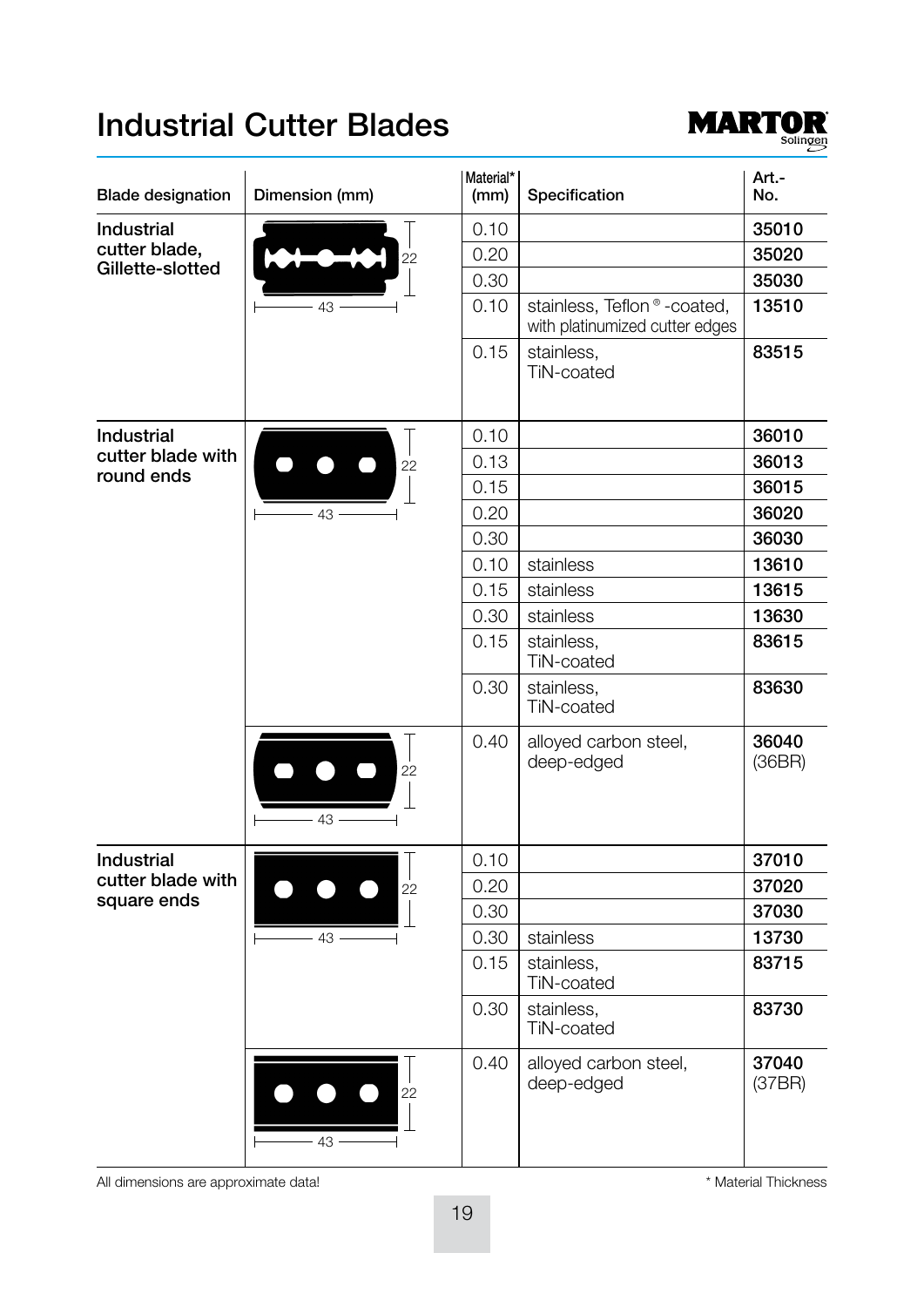#### **Industrial Cutter Blades**



| <b>Blade designation</b>          | Dimension (mm)                                     | Material*<br>(mm) | Specification                            | Art.-<br>No. |
|-----------------------------------|----------------------------------------------------|-------------------|------------------------------------------|--------------|
| <b>Industrial</b>                 |                                                    | 0.10              | short                                    | 68010        |
| cutter blade with<br>square ends  | $\bullet$ $\bullet$<br>22<br>$-38 \longrightarrow$ | 0.20              | short                                    | 68020        |
| <b>INJEKTOR-</b>                  | 8                                                  | 0.25              |                                          | 89           |
| <b>Blade</b>                      | $-38$ —                                            | 0.25              | stainless                                | 189          |
|                                   |                                                    | 0.25              | stainless,<br>TiN-coated                 | 889          |
|                                   | 8<br>$-18 -$                                       | 0.25              | stainless                                | 689          |
| <b>KÜRSCHNER-</b><br><b>Blade</b> | 22<br>$-43-$                                       | 0.20              | diagonally-split,<br>for furrier's knife | 67           |
| Y-Blade                           | 18.8<br>$-39$ —                                    | 0.30              | for textile fabrics                      | 81           |



All dimensions are approximate data!

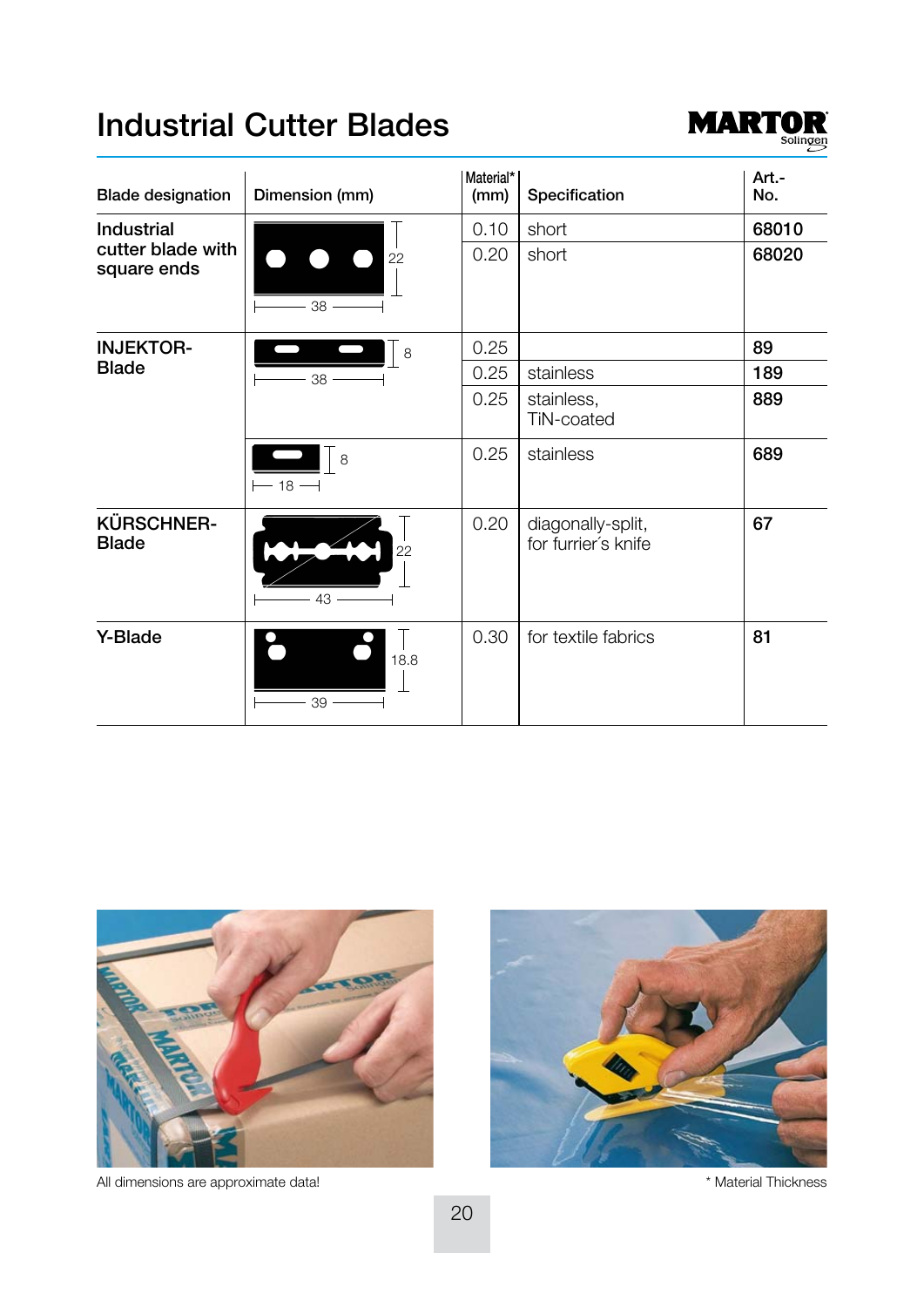# **Glass Cleaning Blades**



| <b>Blade designation</b>          | Dimension (mm)                                                                  | Material*<br>(mm) | Specification           | Art.-<br>No. |
|-----------------------------------|---------------------------------------------------------------------------------|-------------------|-------------------------|--------------|
| <b>GLASHOBEL-</b><br><b>Blade</b> | 22<br>$-44-$                                                                    | 0.20              | rust and acid resistant | 64044        |
|                                   | 22<br>$\overline{\bullet}$ $\bullet$ $\bullet$<br>$\leftarrow$ 60 $\rightarrow$ | 0.20              | rust and acid resistant | 64060        |
|                                   | 22 <br>$\bullet$<br>$\bullet$<br>$-80 \longrightarrow$                          | 0.20              | rust and acid resistant | 64080        |
|                                   | 22<br>$\bullet$<br>$\bullet$<br>$\bullet$<br>$-100 -$                           | 0.20              | rust and acid resistant | 64100        |
|                                   | 22<br>$\bullet$<br>$\bullet$<br>$\bullet$<br>$-120-$                            | 0.20              | rust and acid resistant | 64120        |
|                                   | 22<br>$\bullet$<br>$\bullet$<br>$\bullet$<br>$-150-$                            | 0.20              | rust and acid resistant | 64150        |
|                                   | 22<br>$\bullet$<br>$\Box$<br>$120 -$                                            | 0.15              | stainless               | 16412        |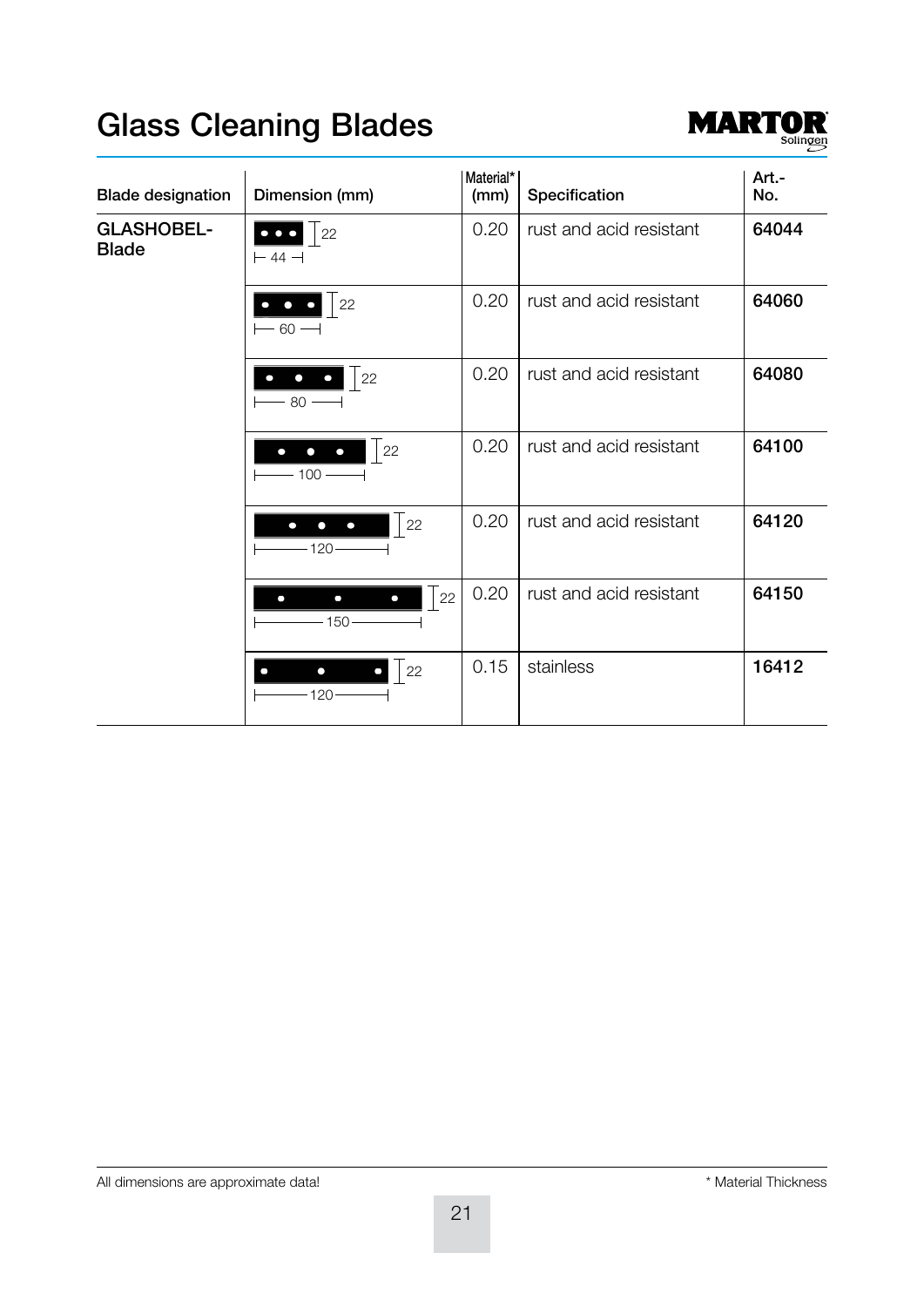# **Scalpel Blades**



| <b>Blade designation</b> | Dimension (mm)                                     | Material*<br>(mm) | Specification | Art.-<br>No.     |
|--------------------------|----------------------------------------------------|-------------------|---------------|------------------|
| Scalpel blade,<br>small  | $\overline{7.6}$<br>39                             | 0.40              |               | 1031<br>(10a SC) |
|                          | 7.1<br>41                                          | 0.40              |               | 10<br>(10 SC)    |
|                          | $\lceil 6 \rceil$<br>$-40-$                        | 0.40              |               | 11<br>(11 SC)    |
|                          | T<br>9.5<br>T<br>$37 -$                            | 0.40              |               | 12<br>(12 SC)    |
|                          | 6.5<br>42                                          | 0.40              |               | 13<br>(13 SC)    |
|                          | $\frac{1}{7.5}$<br>48                              | 0.40              |               | 14<br>(14 SC)    |
|                          | 6.2<br>$38 -$                                      | 0.40              |               | 15<br>(15 SC)    |
|                          | т<br>9.5<br>⊥<br>37 <sup>5</sup>                   | 0.40              |               | 16<br>(16 SC)    |
|                          | 6.2<br>37                                          | 0.40              |               | 17<br>(17 SC)    |
| Scalpel blade,<br>large  | 8.75<br>52                                         | 0.40              | stainless     | 18<br>(18 SC)    |
|                          | $\begin{array}{c} 7 \\ 9.3 \end{array}$<br>$-51 -$ | 0.40              |               | 19<br>(19 SC)    |
|                          | $\top$<br>9<br>$\perp$<br>$-45 -$                  | 0.40              | stainless     | 20               |
|                          | 9.45<br>$-52 -$                                    | 0.40              |               | 21               |

All dimensions are approximate data!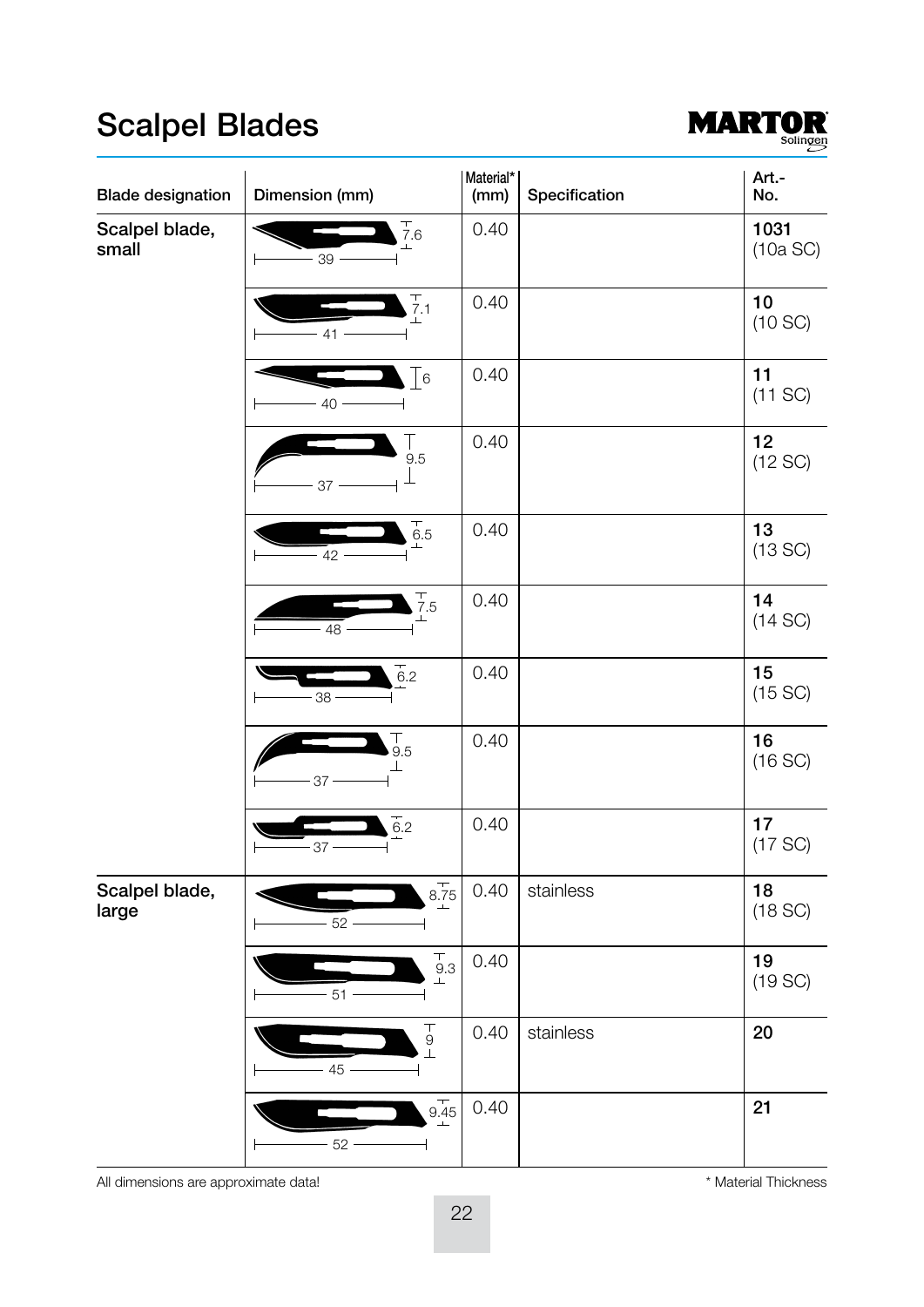# **Scalpel Blades**



| <b>Blade designation</b> | Dimension (mm)                           | Material*<br>(mm) | Specification | Art.-<br>No.       |
|--------------------------|------------------------------------------|-------------------|---------------|--------------------|
| Scalpel blade,<br>large  | $\top$<br>11.1<br>$\mathbf{I}$<br>$57 -$ | 0.40              |               | 22                 |
|                          | $\frac{1}{9}$ .3<br>49                   | 0.40              |               | 23                 |
|                          | $_{10.6}$<br>55                          | 0.40              |               | 24                 |
|                          | $\frac{7}{8.35}$                         | 0.40              |               | 25                 |
|                          | 51                                       | 0.40              | stainless     | 125                |
|                          | $_9^{\top}$<br>$\perp$<br>59             | 0.40              |               | 36<br>$(36$ SC $)$ |
|                          | $\frac{1}{9.4}$<br>$\perp$<br>55         | 0.40              |               | 1025<br>(25 L)     |



All dimensions are approximate data!

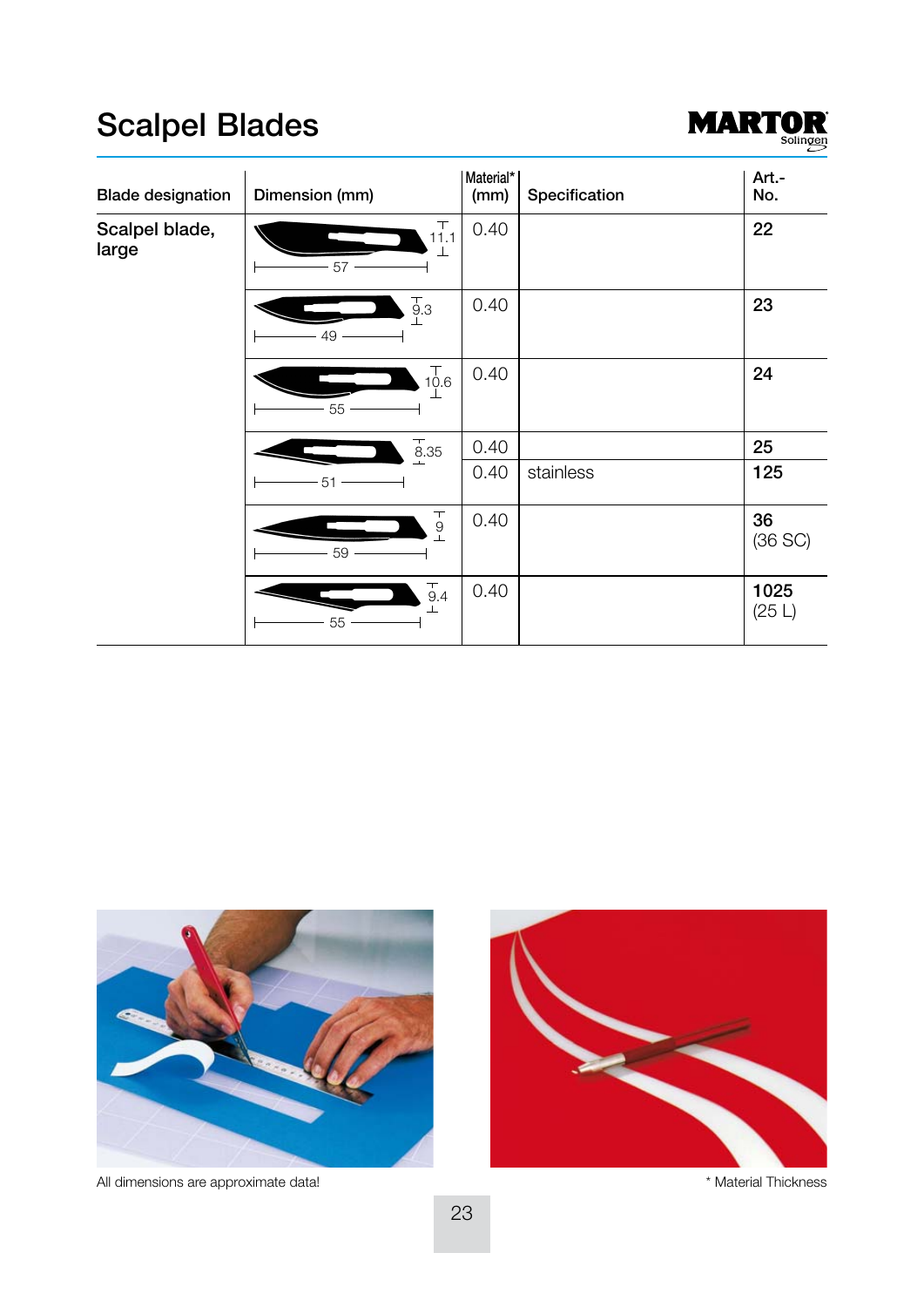# **Blades for Polystyrene**



| <b>Blade designation</b>         | Dimension (mm)                            | Material*<br>(mm) | Specification | Art.-<br>No. |
|----------------------------------|-------------------------------------------|-------------------|---------------|--------------|
| Profi40-                         | $\top$<br>18                              | 0.50              |               | 7940         |
| <b>Blade</b>                     | $\perp$<br>$-71.2 -$                      | 0.50              | stainless     | 17940        |
| <b>SCHAUMEX-</b><br><b>Blade</b> | $_{18.7}^{+}$<br>$\blacksquare$<br>$87 -$ | 0.30              |               | 87           |
| STYROPOR-<br>Blade 9 mm          | $\Box$ 8.9<br>$95 -$                      | 0.40              |               | 86           |
| STYROPOR-<br>Blade 18 mm         | $\top$<br>18<br>ᅩ<br>$-110-$              | 0.50              |               | 79           |
|                                  | ┯<br>18<br>$\perp$<br>$110 -$             | 0.50              | stainless     | 179          |
|                                  | ┯<br>18<br>$\perp$<br>$210 -$             | 0.50              |               | 779          |

# **Snap-Off Blades**

| <b>CUTTER-</b><br>Blade 9 mm    | 77777777777 - 5 18.9<br>$-95$ $-$ | 0.40 | 76  |
|---------------------------------|-----------------------------------|------|-----|
|                                 | 777 <b>__</b> T8.9<br>$-55$ ——    | 0.40 | 776 |
| <b>CUTTER-</b><br>Blade 18 mm   | 17.8<br>110                       | 0.50 | 77  |
| <b>TECHNICUT-</b><br>Blade 6 mm | 7 T 6<br>7776<br>79               | 0.40 | 71  |

All dimensions are approximate data!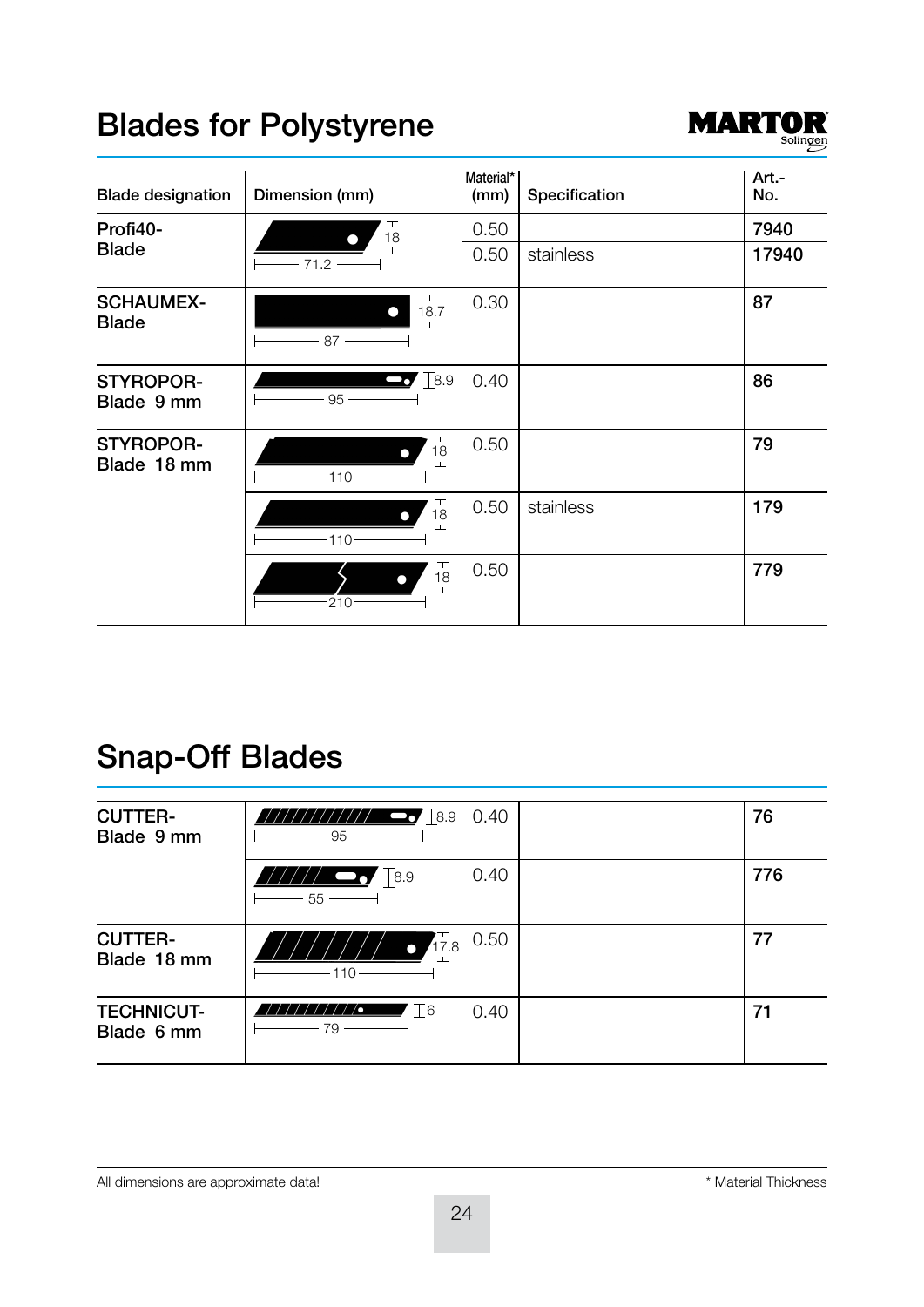#### **Grafix-Blades**



| <b>Blade designation</b>        | Dimension (mm)                                                                                                                                                                                                                                                                                                                                                                                                                                                                                        | Material*<br>(mm) | Specification                                            | Art.-<br>No. |
|---------------------------------|-------------------------------------------------------------------------------------------------------------------------------------------------------------------------------------------------------------------------------------------------------------------------------------------------------------------------------------------------------------------------------------------------------------------------------------------------------------------------------------------------------|-------------------|----------------------------------------------------------|--------------|
| <b>GRAFIX-</b><br><b>Blade</b>  | $\blacksquare$ $\blacksquare$ $\emptyset$ 2.4<br>$-37$ —                                                                                                                                                                                                                                                                                                                                                                                                                                              | 0.93              | single bevel edge-ground $\bigcirc$<br>on the left side  | 670          |
|                                 | $\blacksquare$ $\blacksquare$ $\blacksquare$ $\blacksquare$ $\blacksquare$ $\blacksquare$ $\blacksquare$ $\blacksquare$ $\blacksquare$ $\blacksquare$ $\blacksquare$ $\blacksquare$ $\blacksquare$ $\blacksquare$ $\blacksquare$ $\blacksquare$ $\blacksquare$ $\blacksquare$ $\blacksquare$ $\blacksquare$ $\blacksquare$ $\blacksquare$ $\blacksquare$ $\blacksquare$ $\blacksquare$ $\blacksquare$ $\blacksquare$ $\blacksquare$ $\blacksquare$ $\blacksquare$ $\blacksquare$ $\blacks$<br>$-38 -$ | 0.80              | single bevel edge-ground $\bigcirc$<br>on the right side | 671          |
|                                 | $\equiv$ $\frac{1}{2}$ 02.4<br>$-37$ $-$                                                                                                                                                                                                                                                                                                                                                                                                                                                              | 0.80              | double bevel<br>edge-ground                              | 672          |
| <b>GRAFIX-</b><br><b>Needle</b> | T02<br>$-25$ —                                                                                                                                                                                                                                                                                                                                                                                                                                                                                        |                   |                                                          | 673          |
| <b>GRAFIX-</b><br><b>Blade</b>  | T<br>6.1<br>$-37-$                                                                                                                                                                                                                                                                                                                                                                                                                                                                                    | 0.50              |                                                          | 677          |
|                                 | $\top$<br>10.8<br>⊥<br>42                                                                                                                                                                                                                                                                                                                                                                                                                                                                             | 0.50              |                                                          | 678          |
|                                 | $\frac{1}{7}$<br>$32 -$                                                                                                                                                                                                                                                                                                                                                                                                                                                                               | 0.50              |                                                          | 679          |
|                                 | $\overline{6.1}$<br>$\bullet$<br>$-38$ —                                                                                                                                                                                                                                                                                                                                                                                                                                                              | 0.50              |                                                          | 680          |
|                                 | $\overline{6}$<br>∩<br>$-34-$                                                                                                                                                                                                                                                                                                                                                                                                                                                                         | 0.50              | single bevel edge-ground                                 | 681          |
|                                 | т<br>7.9<br>$-35 -$                                                                                                                                                                                                                                                                                                                                                                                                                                                                                   | 0.50              |                                                          | 682          |
| <b>GRAFIX</b><br>blade set      |                                                                                                                                                                                                                                                                                                                                                                                                                                                                                                       | 0.50              | made up of one each<br>No. 670-673 + 677-682             | 683          |

All dimensions are approximate data!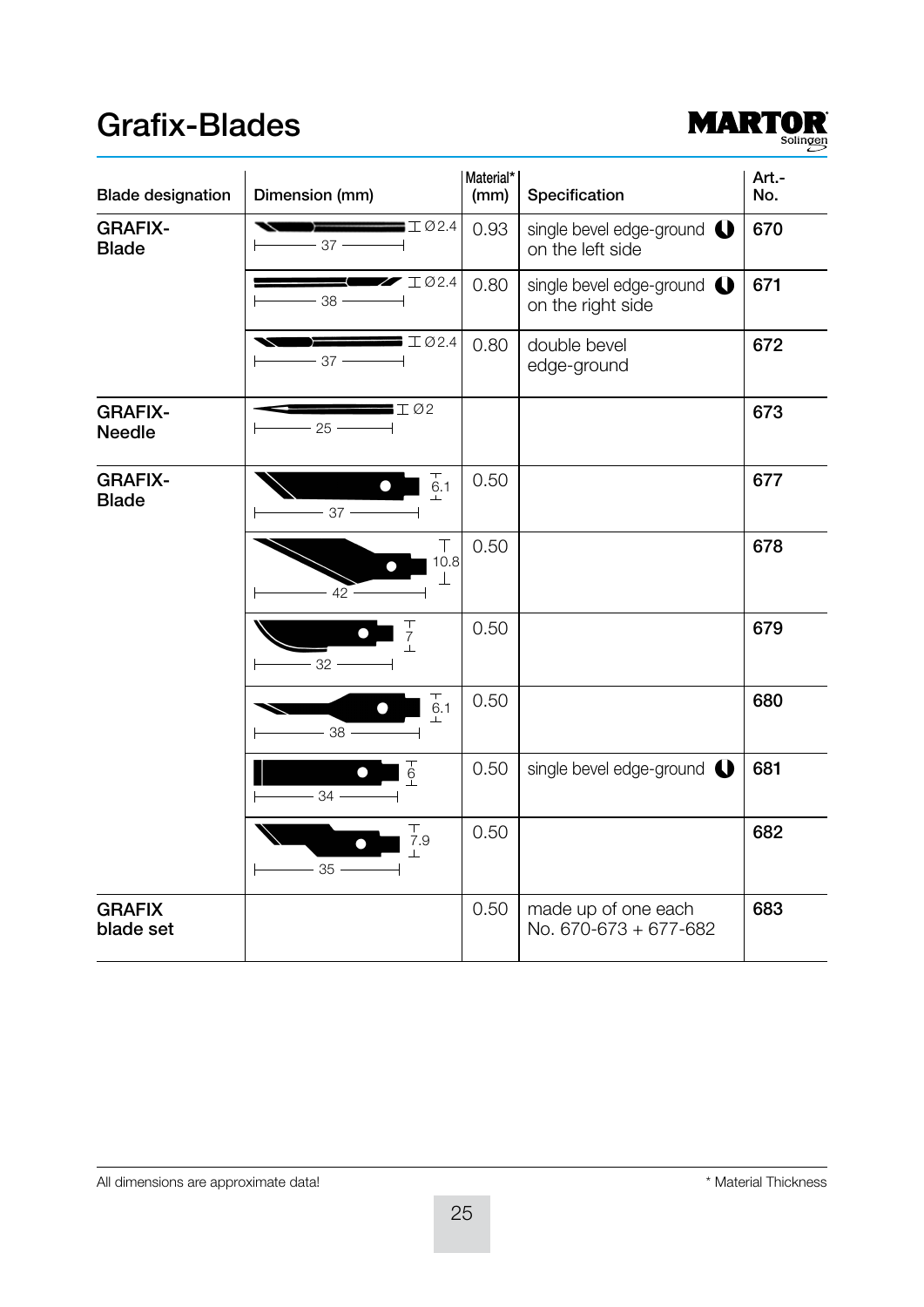# **Boy-Blades**



| <b>Blade designation</b>           | Dimension (mm)                                    | Material*<br>(mm) | Specification | Art.-<br>No. |
|------------------------------------|---------------------------------------------------|-------------------|---------------|--------------|
| BOY-<br><b>Blade</b>               | $_{\rm 8.6}^{\rm T}$<br>41                        | 0.50              |               | 72           |
|                                    | $\begin{array}{c} 7.3 \\ + \end{array}$<br>$38 -$ | 0.50              |               | 73           |
| <b>BOY</b><br>saw blade            | $\frac{1}{9}$<br>$39 -$                           | 0.25              |               | 616          |
| <b>CUTTOFIX-</b><br><b>Blade</b>   | $\overline{8.6}$<br>39                            | 0.50              |               | 33           |
| <b>ELECTRONIC-</b><br><b>Blade</b> | $\frac{1}{5}$ .8<br>38                            | 0.40              |               | 43           |



All dimensions are approximate data!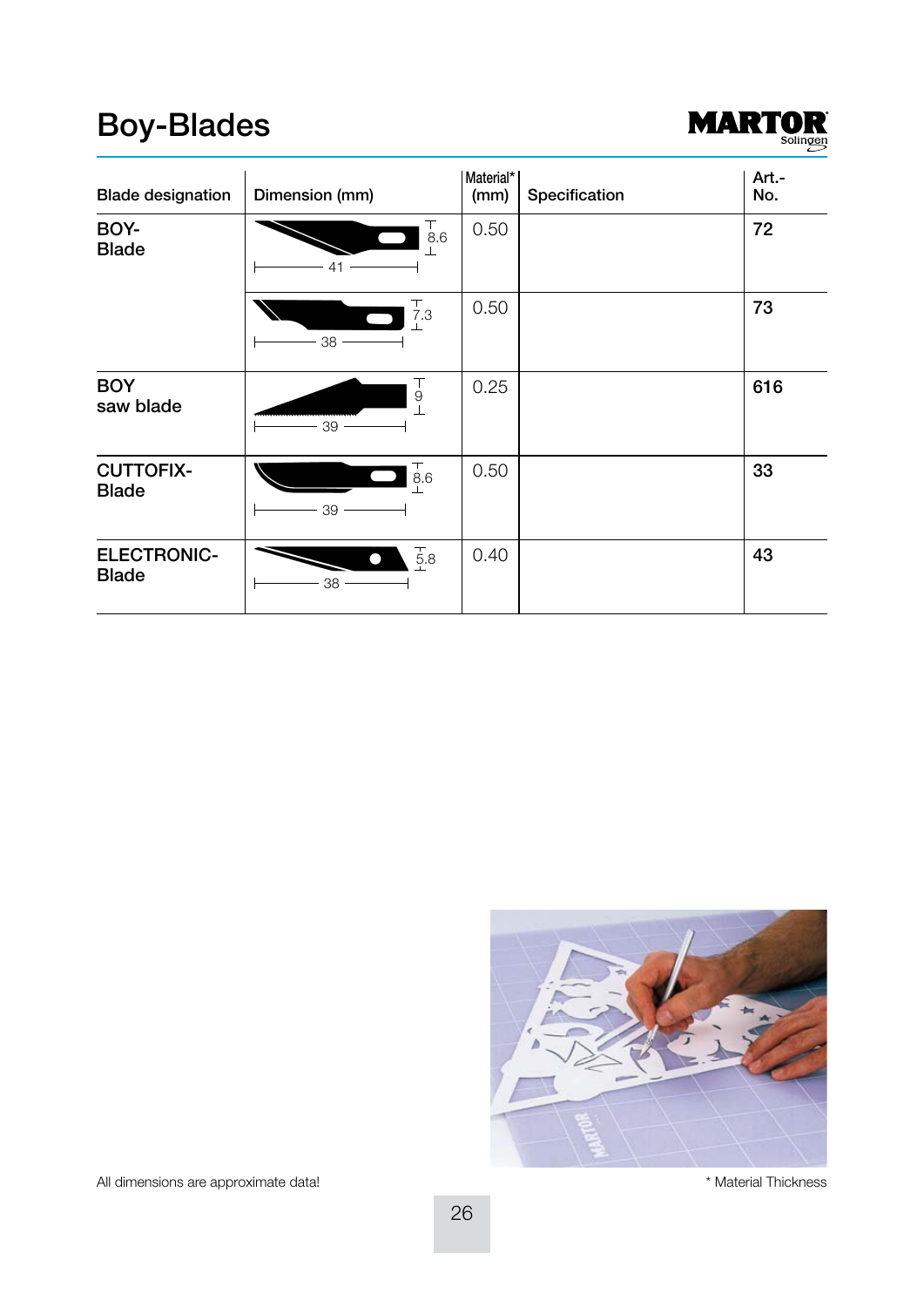### **Mini-Blades**



| <b>Blade designation</b> | Dimension (mm)                                         | Material*<br>(mm) | Specification                             | Art.-<br>No.  |
|--------------------------|--------------------------------------------------------|-------------------|-------------------------------------------|---------------|
| MINI-                    | т<br>9.3                                               | 0.63              |                                           | 27            |
| <b>Blade</b>             | $\mathbf{L}$<br>$44 -$                                 | 0.63              | single bevel edge-ground <a></a>          | 2733<br>(27E) |
|                          | $_{9.3}^\top$<br>$\mathbf{I}$<br>$44 -$                | 0.63              | alloyed carbon steel,<br>TiN-coated       | 827           |
|                          | $\frac{1}{9.3}$<br>47                                  | 0.63              |                                           | 28            |
|                          | $\begin{array}{c} 7 \\ 9.4 \\ \perp \end{array}$<br>46 | 0.65              |                                           | 29            |
|                          | $_{9.5}^{T}$<br>$\Box$<br>47                           | 0.63              | with double-sided<br>cutting edge         | 30            |
|                          | $\frac{1}{9.3}$<br>$46 -$                              | 0.63              |                                           | 31            |
| MINI-<br>blade set       |                                                        | 0.63              | made up of one each<br>No. 27, 28, 29, 30 | 26            |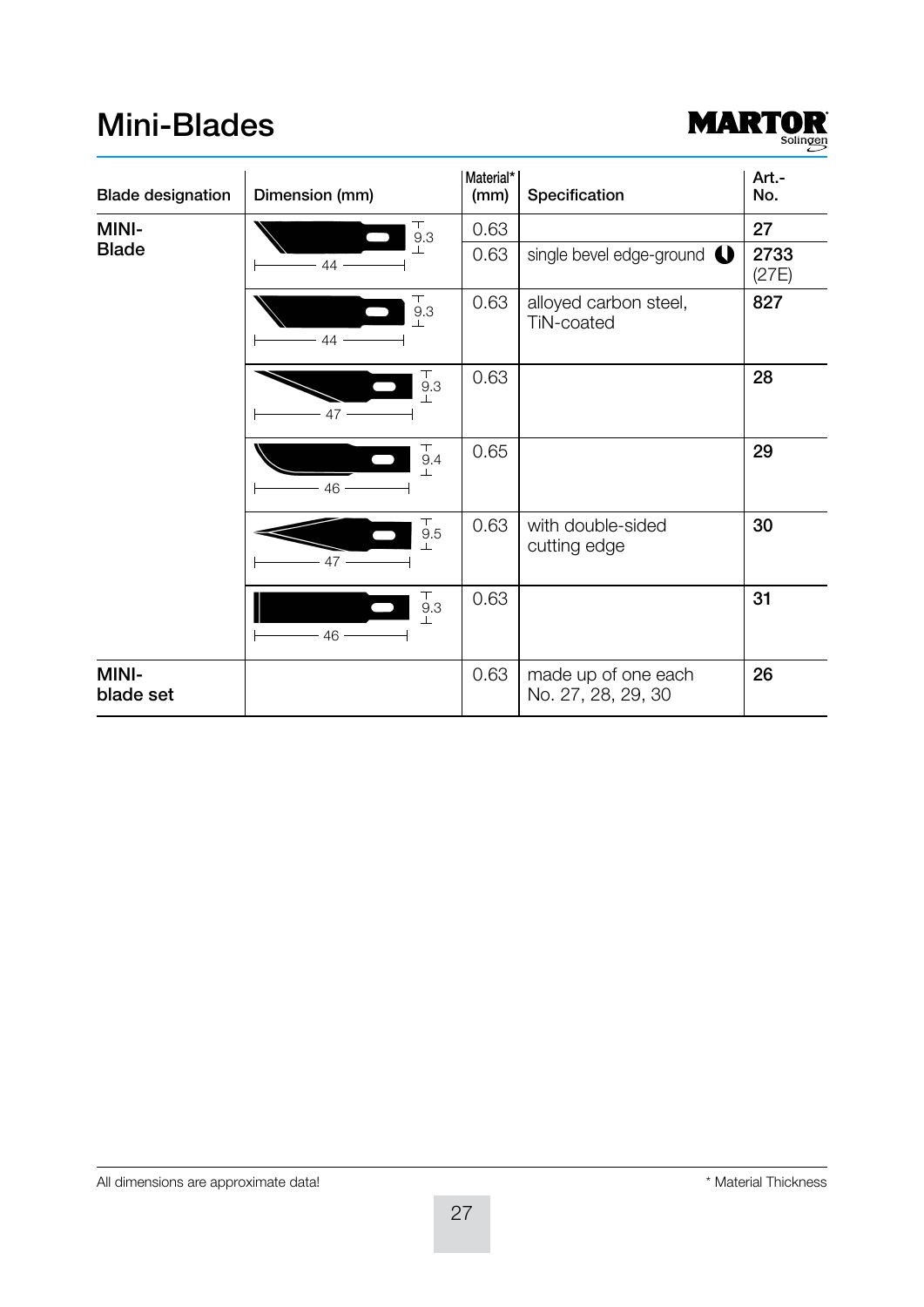#### **Rondex-Massiv-Blades**



| <b>Blade designation</b>       | Dimension (mm)                      | Material*<br>(mm) | Specification                                                                     | Art.-<br>No. |
|--------------------------------|-------------------------------------|-------------------|-----------------------------------------------------------------------------------|--------------|
| Keyhole-Saw                    | $\overline{8.6}$<br>$-62 -$         | 0.50              |                                                                                   | 615          |
| <b>RONDEX</b><br>drawcut blade | 6.95<br>$\mathbb{R}$<br>$26 -$      |                   |                                                                                   | 697          |
|                                | Т<br>11.85<br>⊥<br>32               |                   |                                                                                   | 698          |
|                                | Т<br>12.85<br>┷<br>33               |                   |                                                                                   | 699          |
| RONDEX-<br><b>MASSIV-Blade</b> | 12.7<br>$\mathbf{I}$<br>$-46-$      | 0.63              | single bevel edge-ground, $\bigcirc$<br>wood chisel for deep<br>across-grain cuts | 618          |
|                                | 11.5<br>┻<br>$39 -$                 | 0.63              | to cut small wood shavings                                                        | 619          |
|                                | Т<br>10.5<br>⊥<br>$46 -$            | 0.65              | for continuous cuts                                                               | 622          |
|                                | т<br>10.5<br>⊥<br>$-47$             | 0.65              | for exact cuts and<br>wood carving work<br>in narrow spaces                       | 623          |
|                                | Τ<br>11.5<br>$\mathbf{L}$<br>$38 -$ | 0.63              | for acute-angled cuts                                                             | 624          |
|                                | Τ<br>10.5<br>⊥<br>$47 -$            | 0.65              | for complicated cutting<br>work                                                   | 625          |
|                                | 푶<br>$-78 -$                        | 0.63              | extra-long edge                                                                   | 626          |
|                                | Τ<br>11.5<br>⊥<br>$47 -$            | 0.63              | to cut thick wood shavings                                                        | 628          |

All dimensions are approximate data!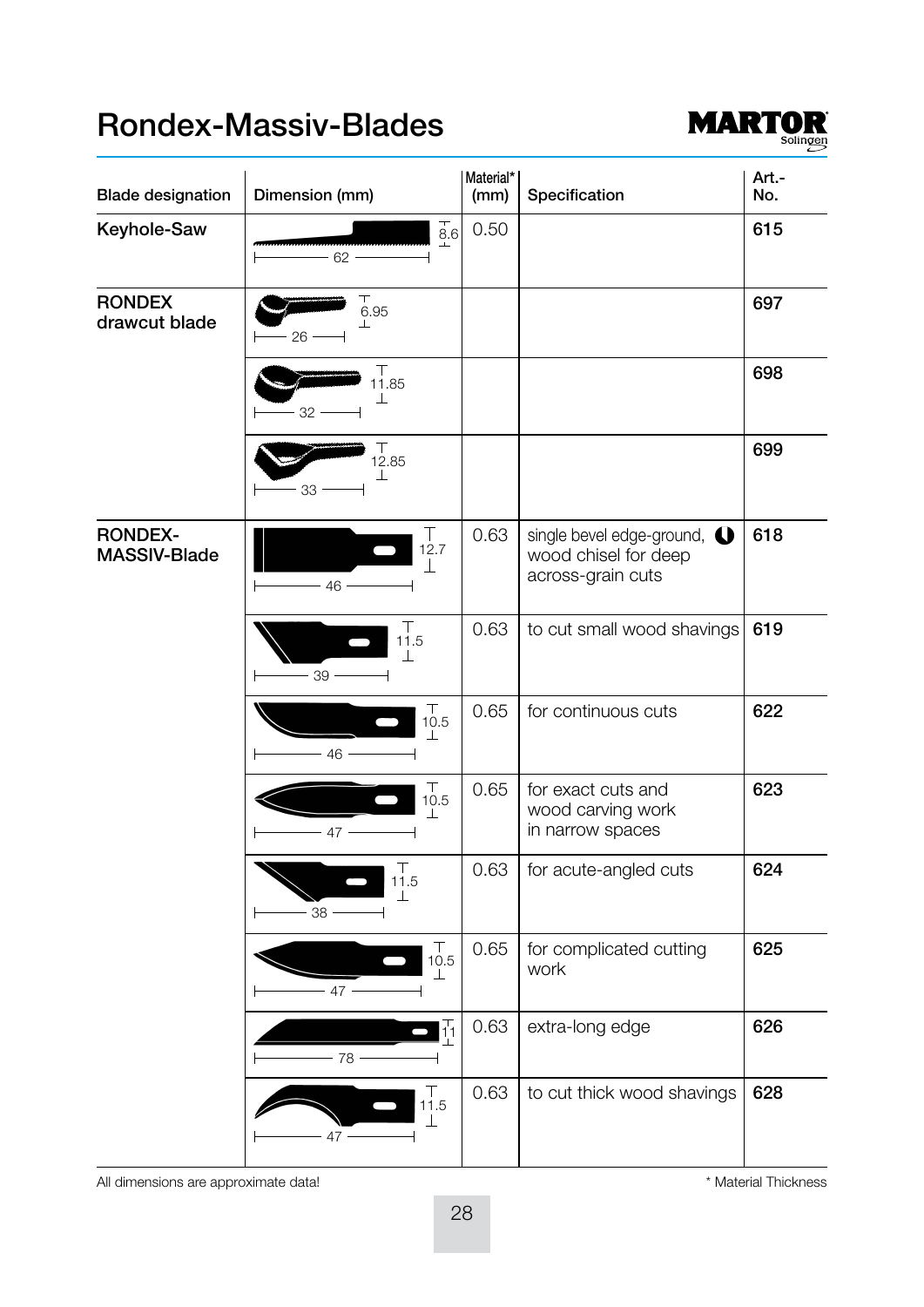### **Solo-Blades**



| <b>Blade designation</b> | Dimension (mm)                                           | Material*<br>(mm) | Specification | Art.-<br>No. |
|--------------------------|----------------------------------------------------------|-------------------|---------------|--------------|
| SOLO-<br><b>Blade</b>    | $_{10.6}^{\top}$<br>ட<br>$53 -$                          | 0.63              |               | 635          |
|                          | $\overline{10}$<br>$-51-$                                | 0.63              |               | 636          |
|                          | $\frac{1}{10.5}$<br>$-50-$                               | 0.63              |               | 637          |
|                          | $_{10.8}^{\top}$<br>$\perp$<br>$53 -$                    | 0.63              |               | 638          |
|                          | 10.8<br>工<br>$-63-$                                      | 0.63              |               | 639          |
|                          | $\frac{1}{2}$<br>$-43-$                                  | 0.63              |               | 640          |
|                          | $\begin{bmatrix} 7 \\ 9.3 \\ + \end{bmatrix}$<br>$-48$ — | 0.63              |               | 641          |
|                          | $\frac{1}{9}$<br>$-50 -$                                 | 0.63              |               | 642          |

All dimensions are approximate data!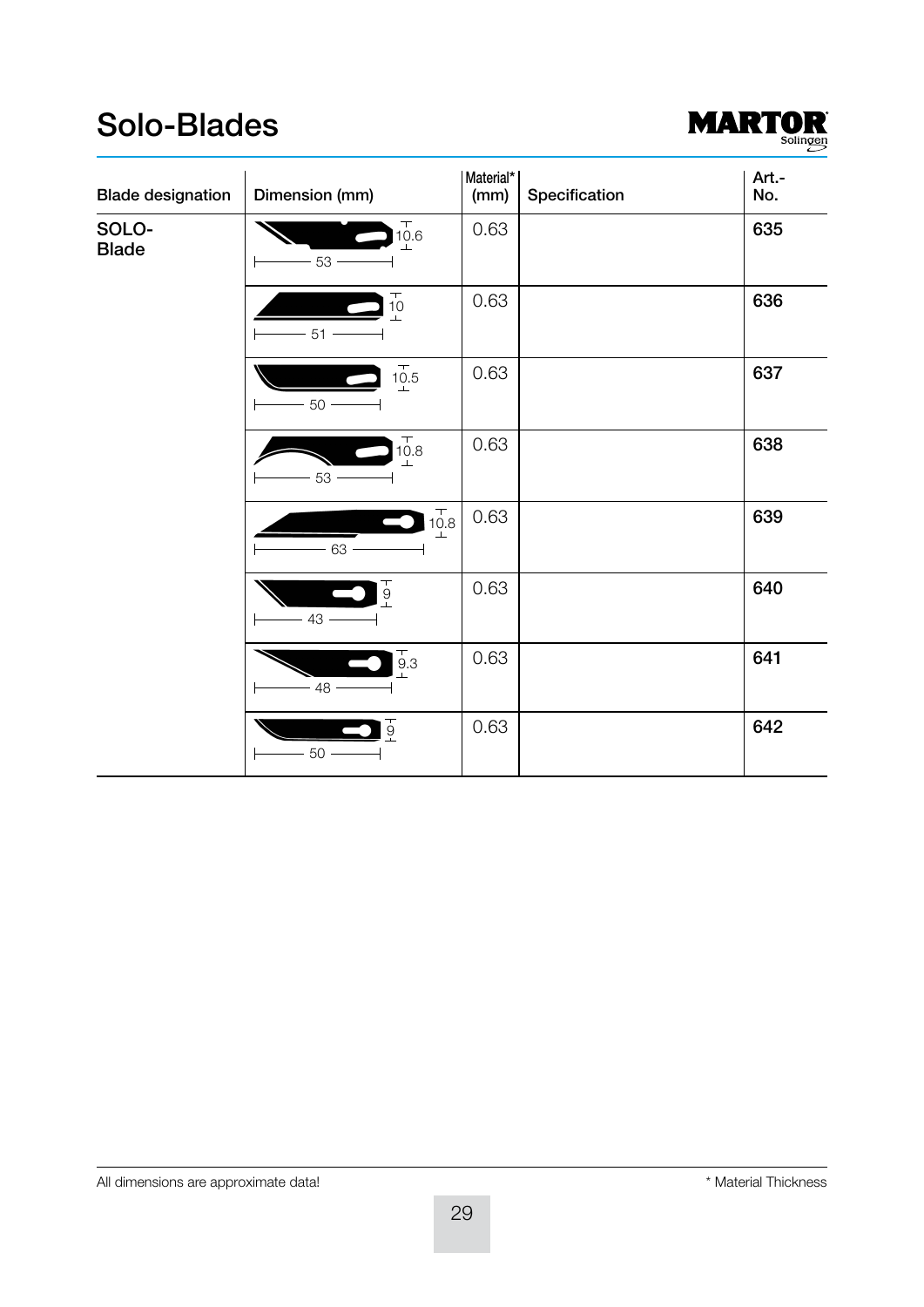# **Deburring-Blades**



| <b>Blade designation</b>                 | Dimension (mm)                          | Material*<br>(mm) | Specification                   | Art.-<br>No. |
|------------------------------------------|-----------------------------------------|-------------------|---------------------------------|--------------|
| <b>CERAMIC-</b><br><b>Blade</b>          | Τ<br>15<br>丄<br>$60 -$                  | 1.70              | Ceramic,<br>semi-curved blade   | 170          |
|                                          | т<br>15<br>T<br>$-60-$                  | 1.70              | Ceramic,<br>concave-edged blade | 171          |
| <b>CURVEX-</b><br><b>Deburring Blade</b> | a<br>$26 -$                             | Ø 2.5             |                                 | 791          |
|                                          | 24                                      | Ø2.5              | for right- and lefthanders      | 795          |
|                                          | Σн<br>$23 -$                            | $\varnothing$ 2.5 |                                 | 796          |
|                                          | n<br>$-43 -$                            | Ø 3.2             | large, extra-fine               | 756          |
|                                          | 47                                      | Ø 3.2             | large                           | 797          |
|                                          | 48                                      | Ø 3.2             | large                           | 798          |
|                                          | 47 -                                    | Ø 3.2             | large                           | 799          |
| <b>FORTEX-</b><br><b>Blade</b>           | 10.4<br>$\bullet$<br>$-60-$             | 0.80              |                                 | 601          |
|                                          | $\frac{1}{8.4}$<br>$\bullet$<br>$-63-$  | 0.80              |                                 | 602          |
|                                          | $_{\rm 8.4}^{\rm +}$<br>$\bullet$<br>61 | 0.80              |                                 | 604          |
|                                          | $\frac{1}{8.4}$<br>$\bullet$<br>$-61 -$ | 0.80              | with dull tip                   | 6604         |

All dimensions are approximate data!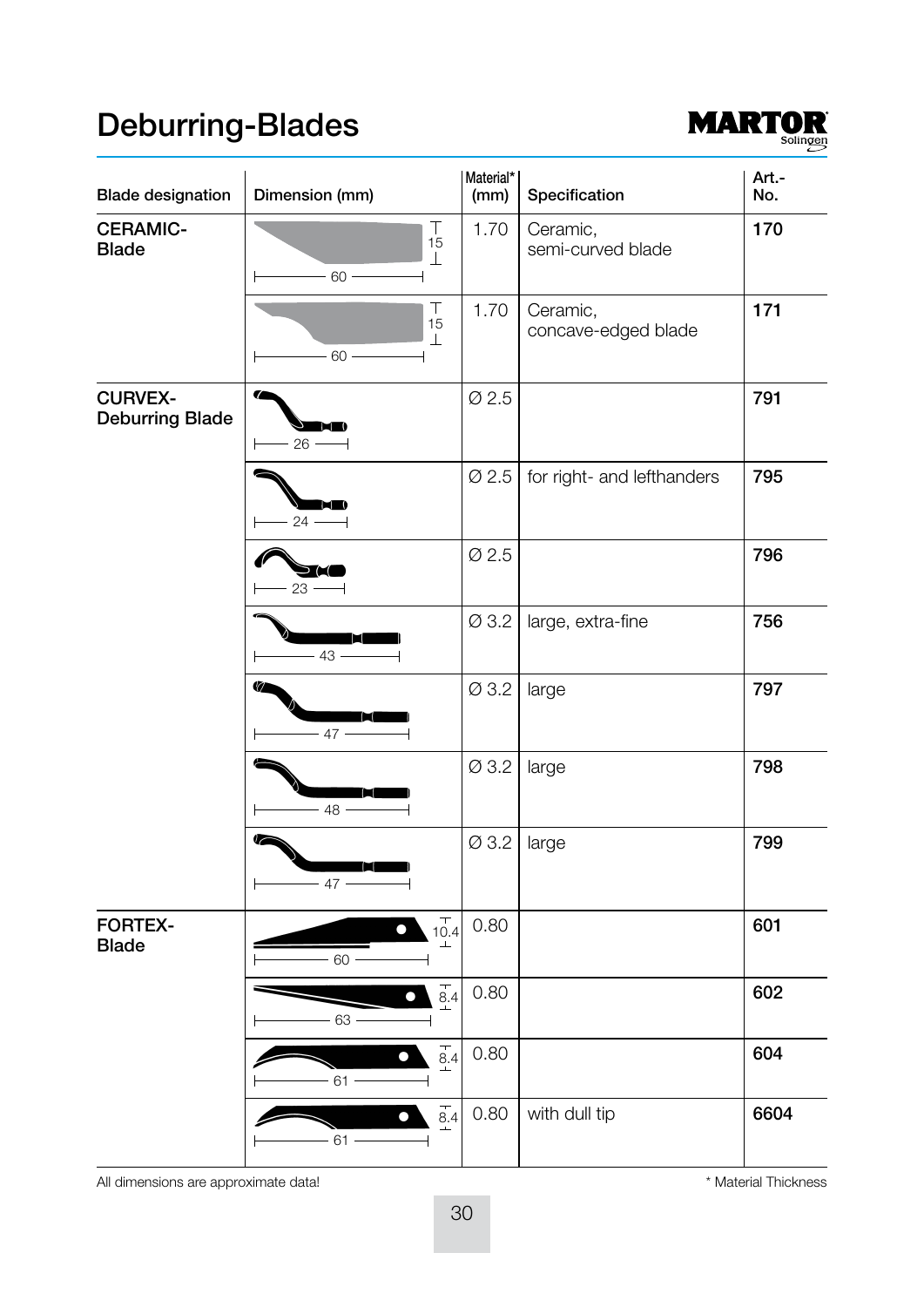# **Deburring-Blades**



| <b>Blade designation</b>                 | Dimension (mm)                      | Material*<br>(mm) | Specification                                         | Art.-<br>No. |
|------------------------------------------|-------------------------------------|-------------------|-------------------------------------------------------|--------------|
| <b>PELLEX-</b><br><b>Deburring Blade</b> | т<br>8.8<br>⊥<br>$32 -$             |                   | stainless                                             | 674          |
| SIMPEL-                                  | $\vert$ 5.7                         | 0.50              |                                                       | 34           |
| <b>Blade</b>                             | $37 -$                              | 0.50              | alloyed carbon steel,<br>TiN-coated                   | 834          |
|                                          | $\bigcup$ 5.7                       | 0.50              | with dull tip                                         | 629          |
|                                          | $34 -$                              | 0.50              | with dull tip,<br>alloyed carbon steel,<br>TiN-coated | 8629         |
| SIMPLEX-                                 | 5.8                                 | 0.50              |                                                       | 605          |
| <b>Blade</b>                             | 33                                  | 0.50              | alloyed carbon steel,<br>TiN-coated                   | 8605         |
|                                          | 5.8                                 | 0.50              | with dull tip                                         | 606          |
|                                          | $-31$                               | 0.50              | with dull tip,<br>alloyed carbon steel,<br>TiN-coated | 8606         |
| <b>TRIMMEX-</b><br><b>Blade</b>          | $T_{12.2}^{T}$<br>$\bullet$<br>- 77 | 1.00              | long version                                          | 83           |
|                                          | Τ<br>12.2<br>$\mathbf{I}$<br>$38 -$ | 1.00              | short version for<br>righthanders                     | 84           |
|                                          | 12.1<br>$\perp$<br>$38 -$           | 1.00              | short version for<br>righthanders, deep-edged         | 8432         |
|                                          | 15<br>$-38-$                        | 1.00              | short version for<br>lefthanders                      | 284          |



All dimensions are approximate data!



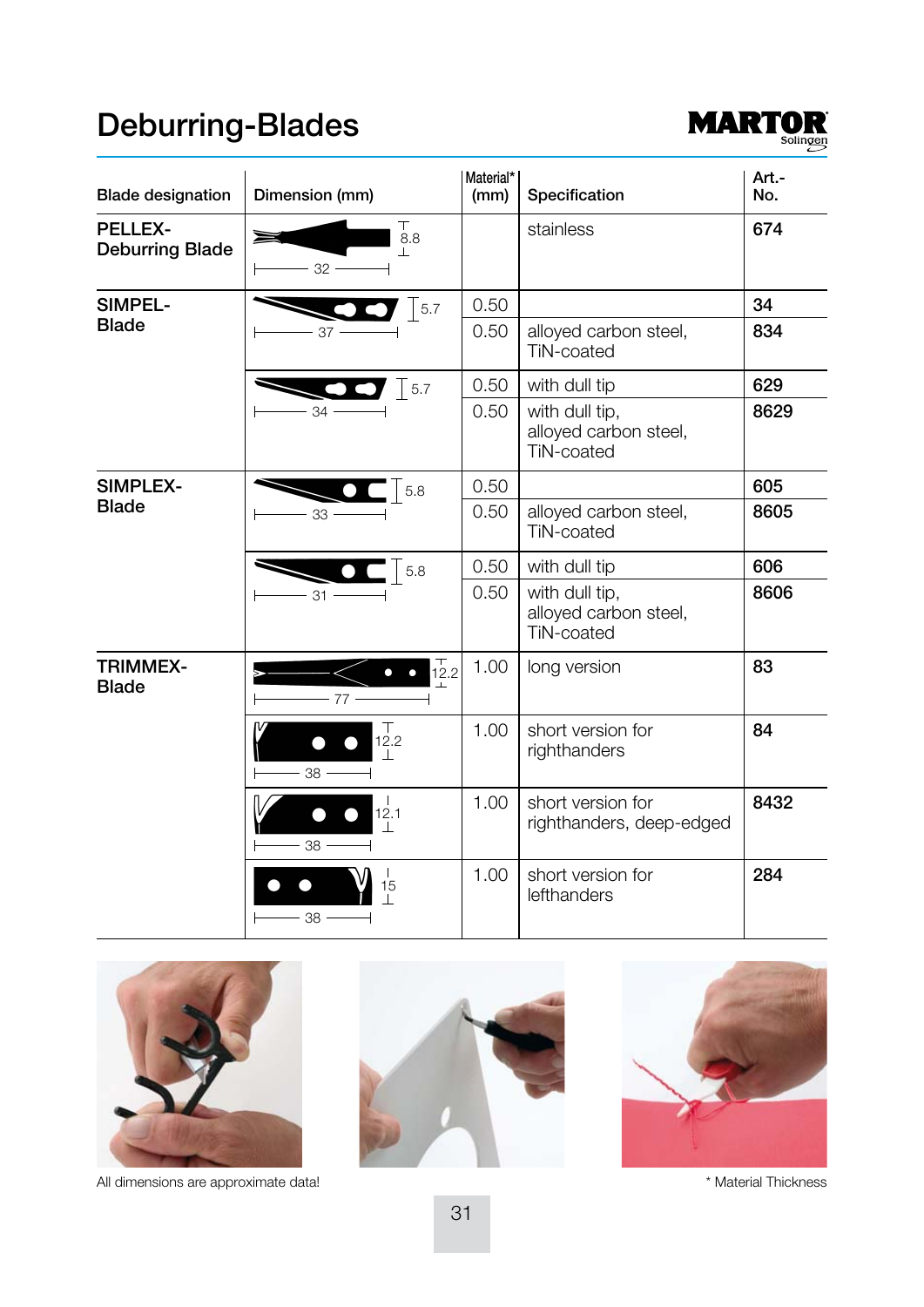### Sicuri-Blades



| <b>Blade designation</b>          | Dimension (mm)                           | Material*<br>(mm) | Specification                       | Art.-<br>No. |
|-----------------------------------|------------------------------------------|-------------------|-------------------------------------|--------------|
| Saw blade set                     | $\frac{1}{2}$ 19.1                       | 0.90              | for wood and metal                  | 90           |
|                                   | $-145 -$                                 |                   |                                     |              |
| SICURI-<br><b>Blade</b>           | 63                                       | 0.80              |                                     | 101          |
|                                   | $95 -$                                   |                   |                                     |              |
| SICURI-<br><b>Blade</b>           | 60.3<br>$95 -$                           | 0.80              |                                     | 102          |
| SICURI-                           | 19                                       | 0.80              |                                     | 103          |
| <b>Blade</b>                      | $-85.$                                   | 0.80              | stainless                           | 1103<br>(3R) |
| SICURI-<br><b>Blade</b>           | $\frac{1}{31}$<br>$\mathbf{I}$<br>93     | 0.80              |                                     | 104          |
| SICURI-<br><b>Blade</b>           | 18.7<br>$-111 -$                         | 0.80              | straight                            | 105          |
| SICURI-<br><b>Blade</b>           | $\bullet$ 0 $\overline{18.7}$<br>$-174-$ | 0.80              | straight                            | 106          |
| <b>SICURI-</b><br><b>Blade</b>    | $\frac{1}{2}$ 18.7<br>$-174-$            | 0.80              | serrated edge finish                | 107          |
| SICURI-<br><b>Blade</b>           | 18.5<br>$85 -$                           | 0.80              | teeth-edged for use<br>in veneering | 108          |
| SICURI-<br><b>Deburring Blade</b> | 18.7<br>$-114-$                          | 0.80              |                                     | 111          |
|                                   | 19.1<br>$-136-$                          | 0.80              |                                     | 112          |
|                                   | 52.5<br>$104 -$                          | 0.80              |                                     | 113          |

All dimensions are approximate data!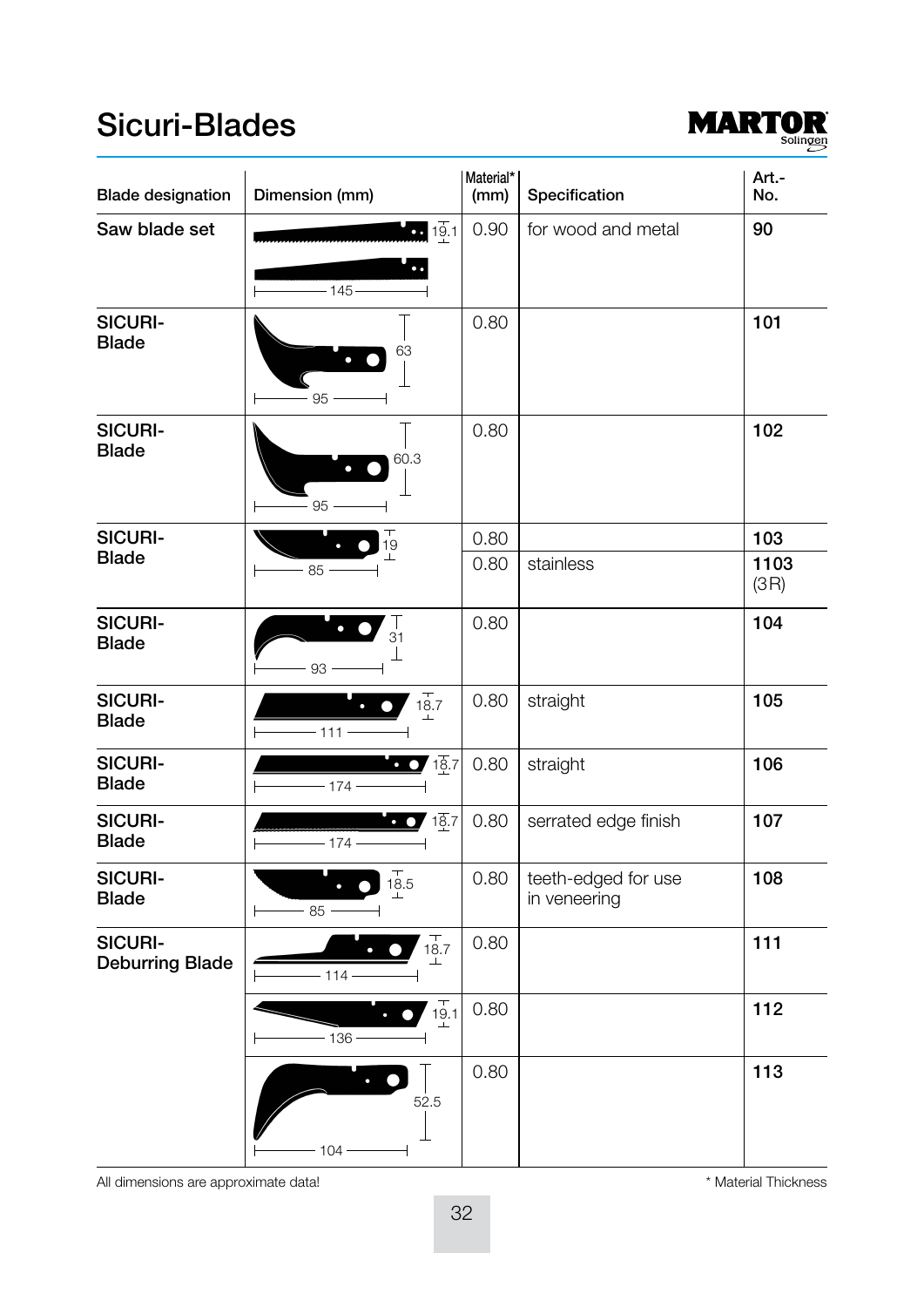### **Sicuri-Blades**



| <b>Blade designation</b>          | Dimension (mm)           | Material*<br>(mm) | Specification                           | Art.-<br>No. |
|-----------------------------------|--------------------------|-------------------|-----------------------------------------|--------------|
| SICURI-<br><b>Deburring Blade</b> | 38<br>128                | 0.80              |                                         | 114          |
| SICURI-<br><b>Deburring Blade</b> | 18.7<br>74               | 0.80              | straight                                | 115          |
| SICURI-<br>Acryl-Blade            | $\top$<br>20<br>о<br>106 | 0.80              | for Universal-, Spezial-<br>and Flipcut | 119          |

# **Acryl cutting blades**

| <b>ACRYL-</b><br><b>Blade</b> | 20<br>106 | 0.80 | $=$ SICURI-Blade<br>for Universal-, Spezial-<br>and Flipcut | 119 |
|-------------------------------|-----------|------|-------------------------------------------------------------|-----|
| DURO-<br><b>Blade</b>         | 18.8<br>C | 0.50 |                                                             | 62  |

All dimensions are approximate data!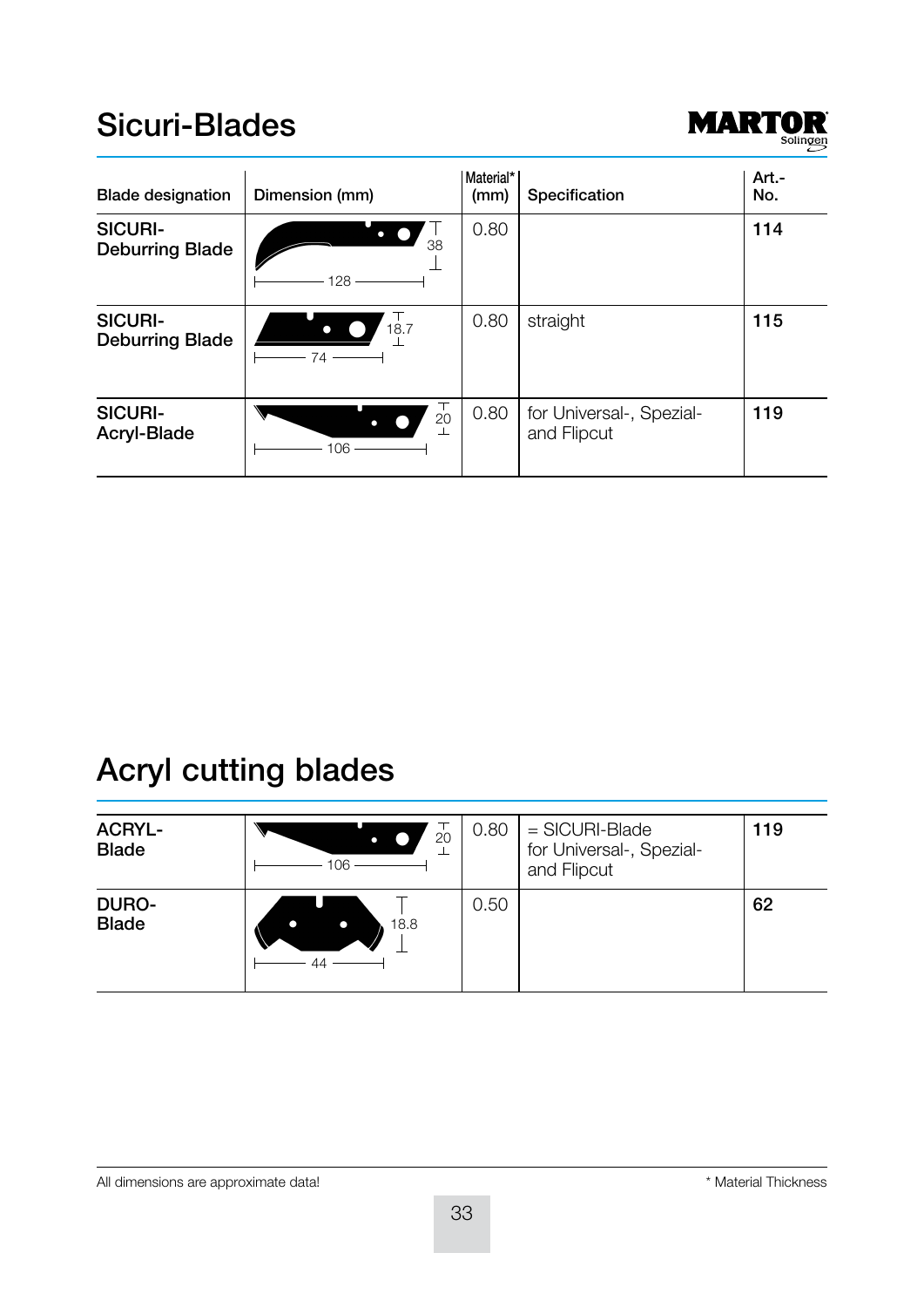# **Teeth-edged Blades**



| <b>Blade designation</b> | Dimension (mm)                                                         | Material*<br>(mm) | Specification                         | Art.-<br>No. |
|--------------------------|------------------------------------------------------------------------|-------------------|---------------------------------------|--------------|
| EINNUT-<br><b>Blade</b>  | 41<br><b>AAAAAAAAAAAA</b><br>$-$ 32 $-$                                | 1.60              | single-slot,<br>single edge serration | 740          |
| Teeth-edged<br>blade     | 21<br><u> www.www.www.www.</u><br>⊥<br>$-53-$                          | 0.50              | single edge serration                 | 763          |
|                          | 24.2<br><u>MAAMAAMAAMAAMA</u><br>- 54                                  | 0.50              | single edge serration                 | 767          |
|                          | $\mathbf{I}$<br>21.5<br>$\perp$<br>- 78 -                              | 0.50              | single edge serration                 | 768          |
|                          | Τ<br>14.8<br>丄<br>~~~~~~~~~~~~~~~~~~<br>$- 54 -$                       | 0.50              | single edge serration                 | 769          |
|                          | 30<br>$- 65 -$                                                         | 1.50              | single edge serration                 | 773          |
|                          | 30<br><b>^^^^^^^^^^^^^^^^^^^^^^^^^^^^^^^^^^^</b><br>$\frac{1}{6}$ 85 - | 1.50              | single edge serration                 | 774          |
|                          | 21<br><b>WWW.WWW.WWW.WWW</b><br>$-53-$                                 | 0.50              | single edge serration                 | 777          |

All dimensions are approximate data!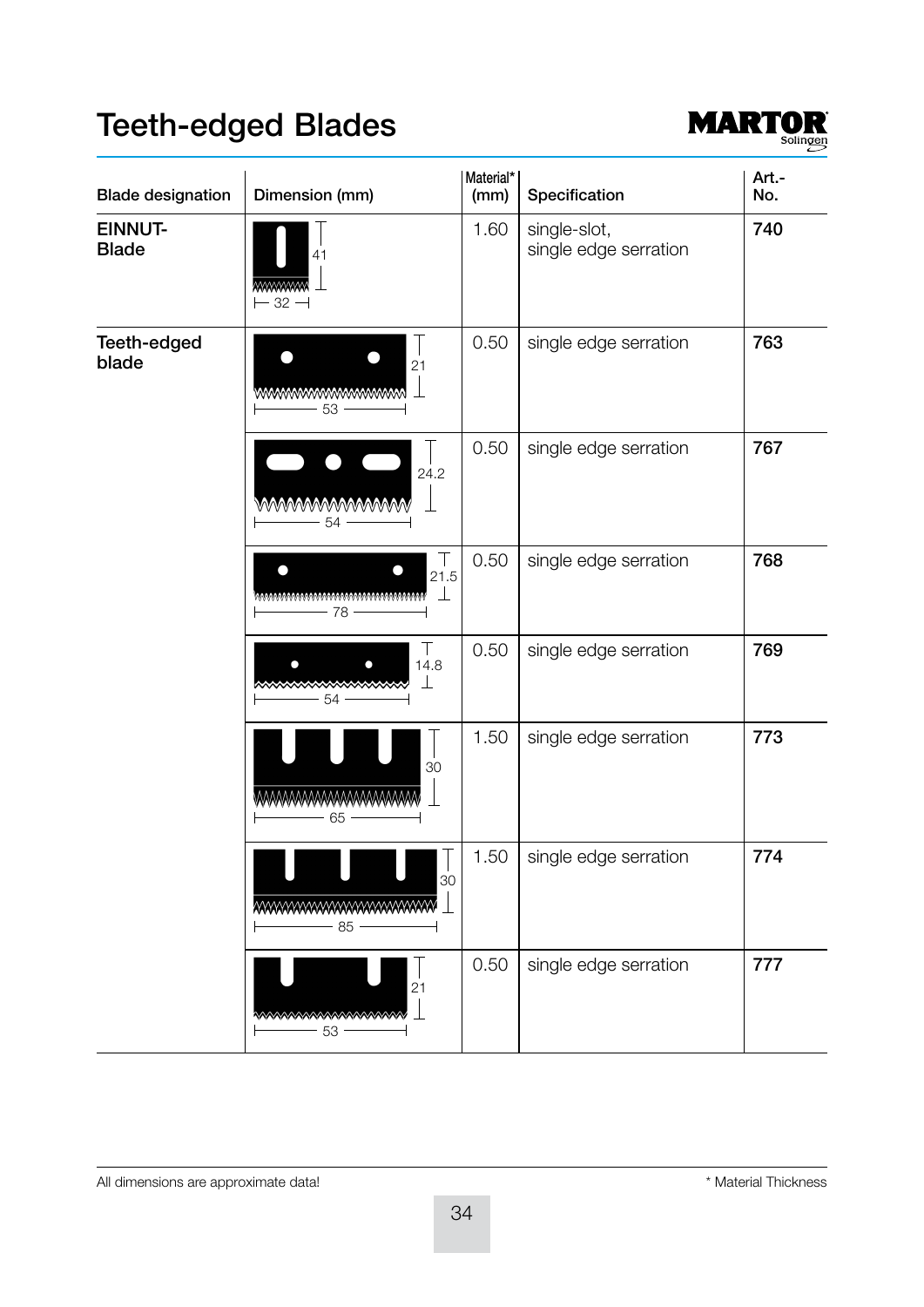#### **Robust-Blades**



| <b>Blade designation</b>       | Dimension (mm)           | Material*<br>(mm) | Specification                                   | Art.-<br>No. |
|--------------------------------|--------------------------|-------------------|-------------------------------------------------|--------------|
| <b>ROBUST-</b><br><b>Blade</b> | 22.2<br>$-134-$          | 1.80              | heavy duty blade                                | 150          |
|                                | 22.2<br>$125 -$          | 1.80              | heavy duty blade                                | 151          |
|                                | 22.2<br>$135 -$          | 1.80              | heavy duty blade                                | 152          |
|                                | $_{22.2}^{+}$<br>$130 -$ | 1.80              | heavy duty blade                                | 153          |
|                                | 22.2<br>127              | 1.80              | heavy duty blade,<br>single bevel edge-ground O | 154          |
|                                | 22.2<br>$-131 -$         | 1.80              | heavy duty blade                                | 155          |
|                                | 22.2<br>$123 -$          | 1.80              | heavy duty blade                                | 156          |
|                                | 22.2<br>$-125 -$         | 1.80              | heavy duty blade                                | 157          |
|                                | 22.2<br>$-128 -$         | 1.80              | heavy duty blade,<br>single bevel edge-ground O | 158          |
|                                | 22.2<br>$122 -$          | 1.80              | heavy duty blade,<br>single bevel edge-ground O | 160          |
|                                | 22.2<br>$136 -$          | 1.80              | heavy duty blade,<br>single bevel edge-ground O | 161          |
| Sharpening<br>Stone            | <b>MARTOR</b>            |                   | "Belgian Rock",<br>$90 \times 20 \times 8$ mm   | 900          |

All dimensions are approximate data!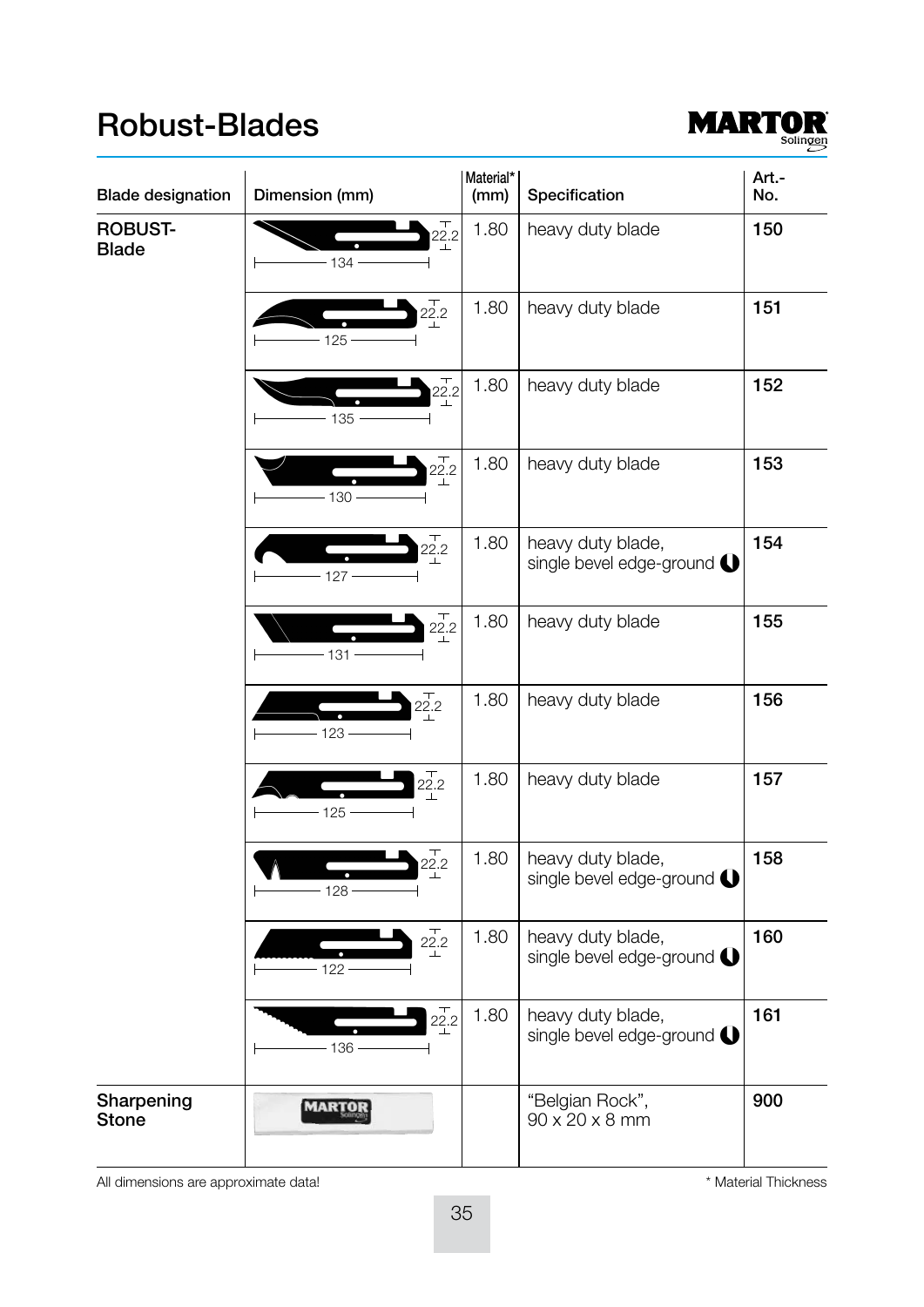

| <b>Blade designation</b>                              | Dimension (mm)                                                                                        | Material*<br>(mm) | Specification                  | Art.-<br>No. |
|-------------------------------------------------------|-------------------------------------------------------------------------------------------------------|-------------------|--------------------------------|--------------|
| CARTONAX-                                             | T                                                                                                     | 0.30              |                                | 45           |
| <b>Blade</b>                                          | $\overline{\bullet}$ $\overline{\bullet}$ $\overline{\bullet}$ $\overline{\bullet}$<br>18.5<br>$-39-$ | 0.30              | stainless                      | 145          |
| DEKO-<br><b>Blade</b>                                 | $_{12}^\top$<br>$\bullet$<br>丄<br>$-61-$                                                              | 1.00              |                                | 97           |
| <b>DISPLAY-</b><br><b>Blade</b>                       | 19<br>Т<br>$-48-$                                                                                     | 0.45              |                                | 46           |
| <b>EMBAL-</b><br>textile fabrics<br>blade             | Τ<br>10<br>О<br>⊥<br>$-34 -$                                                                          | 0.20              |                                | 66           |
| <b>FRANKFURTER</b><br><b>SKINNER-</b><br><b>Blade</b> | $_8^\top$<br>⊥<br>$33 -$                                                                              | 0.30              | stainless                      | 1703         |
| <b>GALLONEX-</b><br><b>Blade</b>                      | Τ<br>11<br>$\mathbf{I}$<br>$\longmapsto$ 19 $\longrightarrow$                                         | 0.20              | stainless                      | 726          |
| <b>GRAFICUT-</b><br><b>Blade</b>                      | T<br>13<br>$-19-$<br>H                                                                                | 0.30              |                                | 70           |
| Hook blade                                            | 51<br>$-75$                                                                                           | 2.00              | large                          | 754          |
| Industrial cutter<br>blade                            | 22.4<br>42                                                                                            | 0.20              | with triangular ground<br>edge | 692          |
| <b>KALANDER-</b><br><b>Blade</b>                      | 20<br>$46 -$                                                                                          | 0.90              |                                | 80           |

All dimensions are approximate data!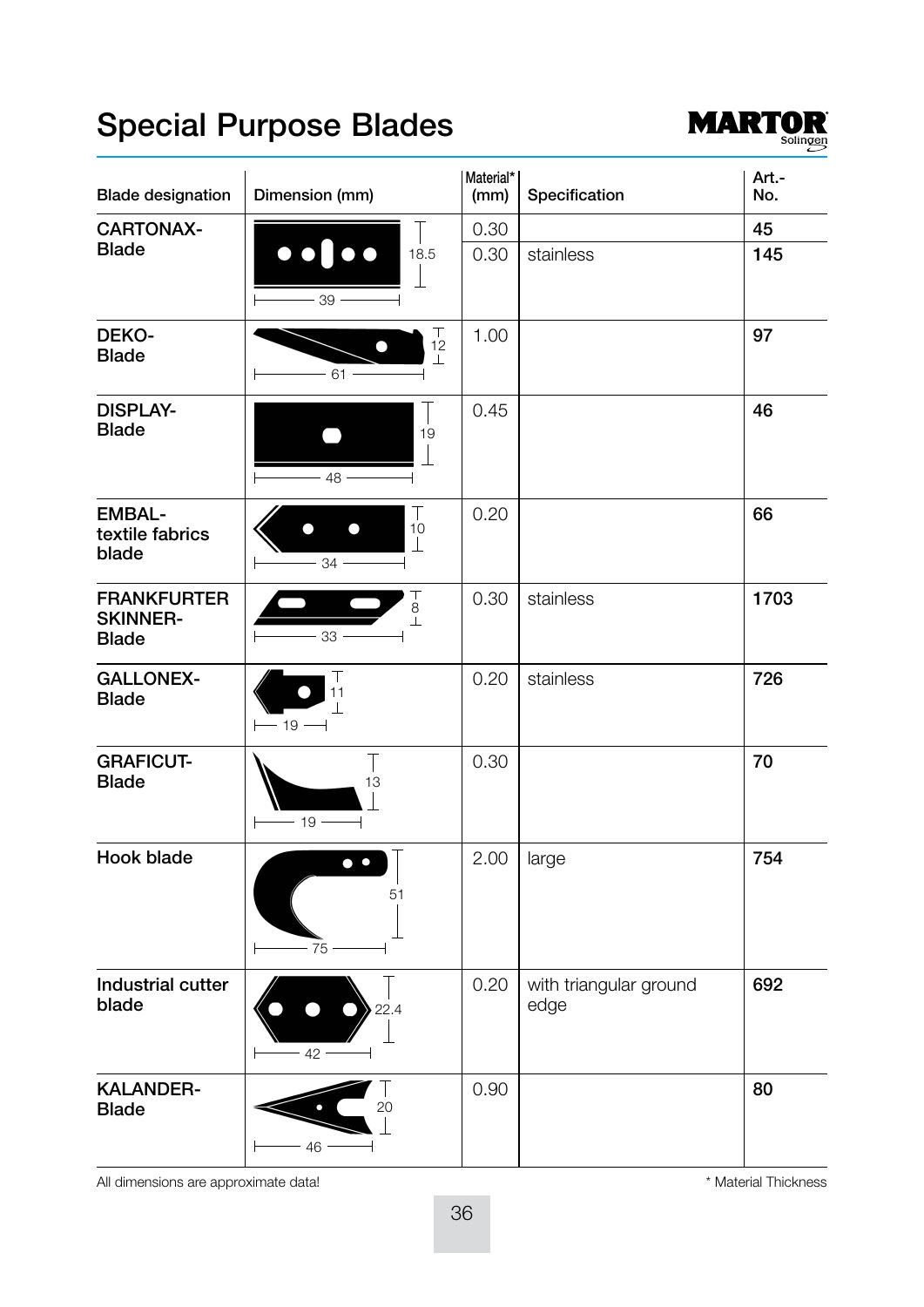

| <b>Blade designation</b>       | Dimension (mm)                                                          | Material*<br>(mm) | Specification                                              | Art.-<br>No. |
|--------------------------------|-------------------------------------------------------------------------|-------------------|------------------------------------------------------------|--------------|
| <b>KANTEX-</b><br><b>Blade</b> | 25<br>$-23-$                                                            | 1.00              | lipping edge trimming blade,<br>single bevel edge-ground O | 95           |
| KÜRSCHNER-<br><b>Blade</b>     | $\mathbf{I}$<br>24<br>⊥<br>$-85 -$                                      | 0.30              | rhomboid-shaped,<br>for furrier's knife                    | 794          |
| <b>Meat cutting</b><br>blade   | $\overline{20}$<br>₹<br>$433$ —                                         | 1.00              | stainless,<br>single bevel edge-ground O                   | 702          |
| <b>MICRO</b><br>saw blade      | Т<br>25.4<br>上<br>$-$ 140 $-$                                           | 0.25              | push-cut teeth                                             | 91           |
|                                | $\top$<br>25.4<br>工<br>$-140-$                                          | 0.25              | pull-cut teeth                                             | 291          |
| PICCOLO-<br><b>Blade</b>       | $\langle \cdot \cdot \cdot \cdot \rangle$<br>$\sqrt{5.7}$<br>$-$ 52 $-$ | 0.63              | triple-edged,<br>double bevel edge finish,<br>36° angle    | 746          |
|                                | $\bullet$ $\bullet$ / T <sub>5.7</sub><br>$\frac{1}{52}$ 52             | 0.63              | triple-edged,<br>double bevel edge finish,<br>45° angle    | 32           |
| PICK-<br><b>Blade</b>          | $\mathbf{I}$<br>19<br>⊥<br>$- 78 -$                                     | 0.65              |                                                            | 793          |
| <b>Plotter blade</b>           | 10.8<br>$-11-$                                                          | 1.00              | carbide metal                                              | 736          |
| Potato crisp<br>cutting blade  | Τ<br>19<br>工<br>$\frac{1}{107}$                                         | 0.40              | stainless                                                  | 704          |
| Profi40-                       | 18                                                                      | 0.50              |                                                            | 7940         |
| Blade                          | 71.2                                                                    | 0.50              | stainless                                                  | 17940        |

All dimensions are approximate data!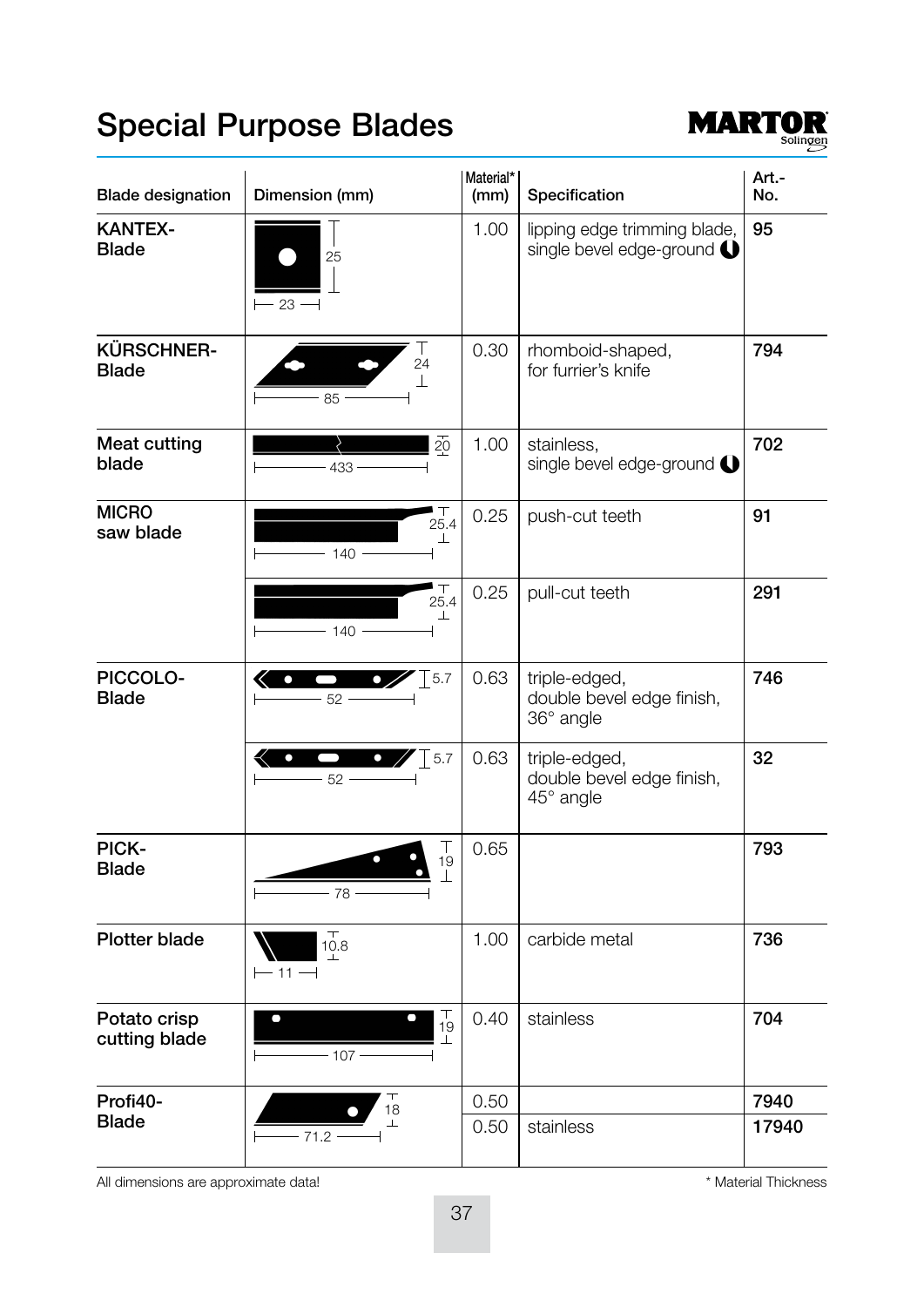

| <b>Blade designation</b>        | Dimension (mm)                                                              | Material*<br>(mm) | Specification                                                    | Art.-<br>No. |
|---------------------------------|-----------------------------------------------------------------------------|-------------------|------------------------------------------------------------------|--------------|
| Quick-<br><b>Blade</b>          | $\blacksquare$ 1.7<br>╲<br>$\frac{1}{\sqrt{2}}$ 25                          | 0.50              |                                                                  | 39           |
| <b>RASTER-</b>                  | $\sqrt{ }$ 75.7                                                             | 0.63              | screen paper cutter blade                                        | 784          |
| <b>Blade</b>                    | $\overline{)}$ 29 $\overline{\rightarrow}$                                  | 0.63              | screen paper cutter blade<br>alloyed carbon steel,<br>TiN-coated | 8784         |
| Ripper-hook                     | 46<br>67.                                                                   | Ø 8.0             | for MARTOR-<br>Cut-O-Matic No. 438                               | 753          |
| <b>SICUREX-</b><br><b>Blade</b> | 9.4<br>$\bullet$<br>41                                                      | 0.45              | single bevel edge-ground O                                       | 40           |
| Special artwork<br>blade        | $\overline{6}$<br>$-43 -$                                                   | 0.50              |                                                                  | 643          |
|                                 | 4.2<br>24                                                                   | 0.50              |                                                                  | 684          |
| Special purpose<br>blade        | Τ<br>11<br>⊥<br>$-25-$                                                      | 0.40              | for MARTOR-Sheeting<br>cutter No. 335                            | 693          |
| Special purpose<br>blade        | $\blacksquare$<br>$-45-$<br>$\vdash$                                        | 0.63              | made of three snap-off<br>segments                               | 770          |
| Special purpose<br>blade        | 5.85<br>$-12-$                                                              | 0.40              |                                                                  | 771          |
| SWIVEL-<br><b>Blade</b>         | $\bigcap$ Ø 3.6<br>$\sqrt{2}$<br>$\overline{\qquad}$ 22 $\overline{\qquad}$ | 0.50              | plastic-coated                                                   | 675          |
| TIP-TOP-<br><b>Blade</b>        | $\mathbb{Z}$<br>$\blacksquare$<br>$-4.2$<br>$-37$ —                         | 0.50              | plastic-coated                                                   | 676          |

All dimensions are approximate data!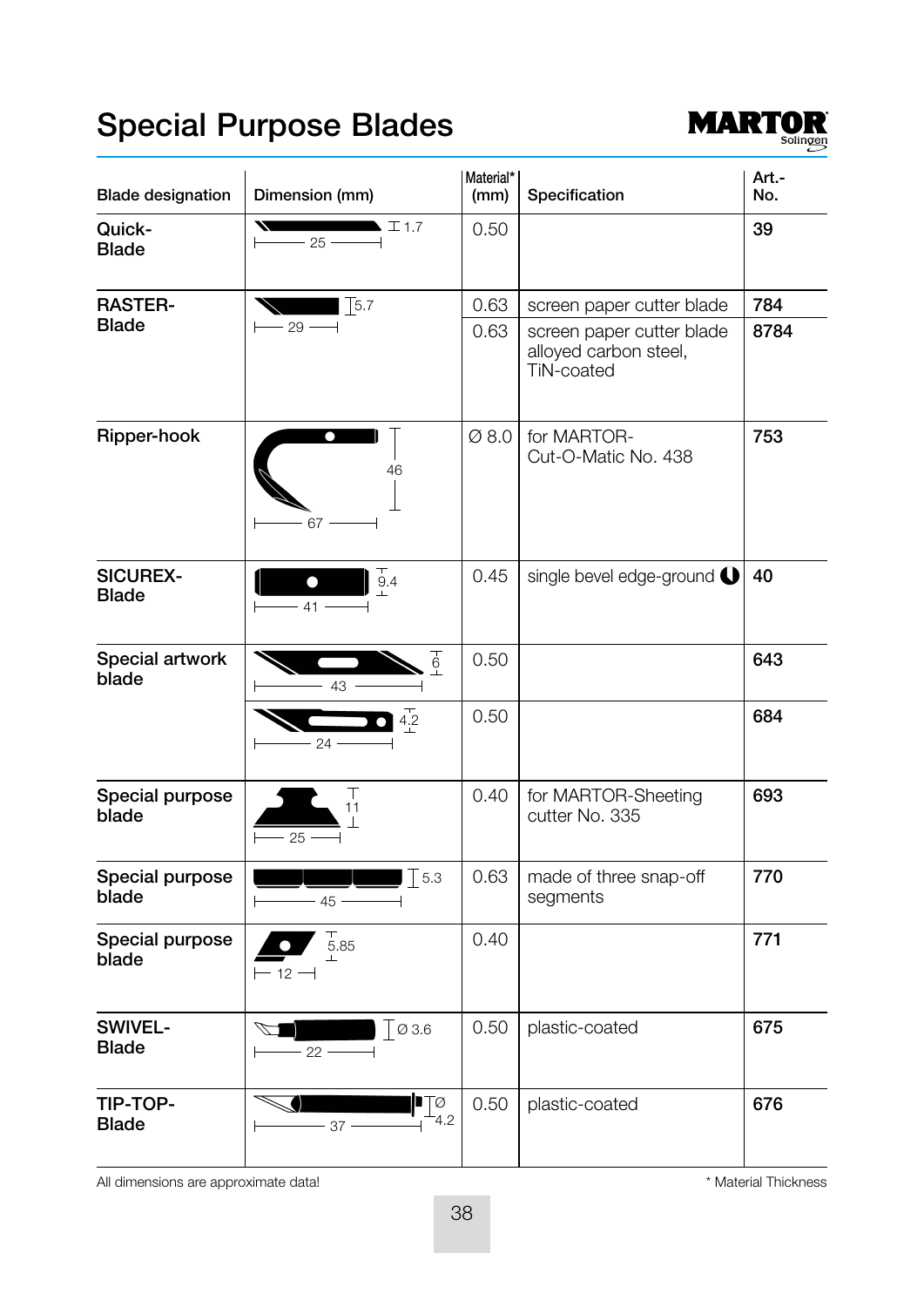

| <b>Blade designation</b>           | Dimension (mm)    | Material*<br>(mm) | Specification                       | Art.-<br>No. |
|------------------------------------|-------------------|-------------------|-------------------------------------|--------------|
| Triangular<br>blade                | 19<br>$+17.3 -$   | 0.50              | small                               | 760          |
|                                    | 26<br>$33 -$      | 0.80              | large                               | 761          |
| <b>TUNGSTEN</b><br>carbide scriber | $\top$ Ø2.0<br>32 |                   | carbide scriber +<br>marking needle | 38           |
| <b>ZEPHER-</b><br><b>Blade</b>     | 19<br>56          | 0.55              |                                     | 694          |



All dimensions are approximate data!

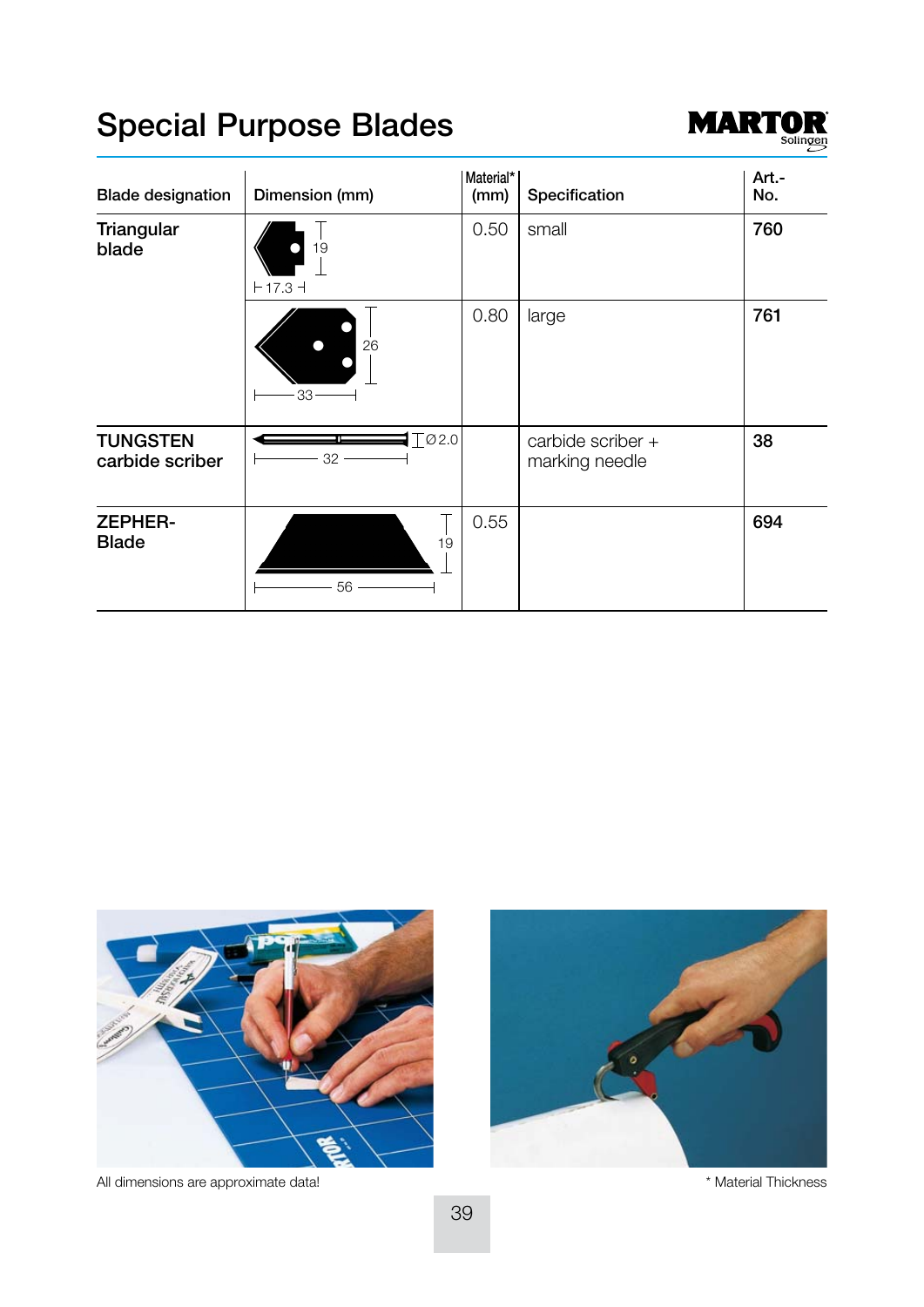### **Stainless Steel Blades**



| <b>Blade designation</b>                    | Dimension (mm)                                                                      | Material*<br>(mm) | Specification                        | Art.-<br>No.   |
|---------------------------------------------|-------------------------------------------------------------------------------------|-------------------|--------------------------------------|----------------|
| <b>ALLFIT</b>                               | $\top$                                                                              | 0.63              | stainless                            | 610            |
| trapezoid blade                             | $\bullet$ $\bullet$<br>19<br>$\perp$<br>$-53-$<br>$\overline{\phantom{0}}$          | 0.63              | stainless,<br><b>TiN-coated</b>      | 852            |
| <b>ARGENTAX-</b><br><b>Blade</b>            | Τ<br>20<br>$\perp$<br>- 39 -                                                        | 0.25              | stainless                            | 144            |
| AUTOSTROP-<br><b>Blade</b>                  | $\top$<br>$\bullet$<br>l<br>18.7<br>$\bot$<br>$39 -$                                | 0.25              | stainless,<br>without edge protector | 165            |
| <b>CARTONAX-</b><br><b>Blade</b>            | Τ<br>$\bullet \bullet$ $\bullet \bullet$<br>18.5<br>$\mathbf{I}$<br>$-39-$          | 0.30              | stainless                            | 145            |
| DOPPEL-<br><b>INJEKTOR-</b><br><b>Blade</b> | $\overline{\phantom{a}}$<br>$\blacksquare$<br>$\Box$ 8<br>$\frac{1}{\sqrt{2}}$ 80 - | 0.25              | stainless                            | 789            |
| <b>EFFILIER-</b><br><b>Blade</b>            | $\top$<br>12.5<br>工<br>$\frac{1}{2}$ 57 $\frac{1}{2}$                               | 0.25              | stainless                            | 149            |
| <b>FIBERGLASS-</b><br><b>Blade</b>          | 7.9<br>$\bullet$<br>工<br>$\longleftarrow$ 22 $\longrightarrow$                      | 0.25              | stainless                            | 1709           |
| <b>FRANKFURTER</b><br><b>SKINNER-Blade</b>  | $\overline{8}$<br>$33 -$                                                            | 0.30              | stainless                            | 1703           |
| <b>GALLONEX-</b><br><b>Blade</b>            | Τ<br>11<br>⊥<br>$\leftarrow$ 19 $\leftarrow$                                        | 0.20              | stainless                            | 726            |
| <b>GLASHOBEL-</b><br><b>Blade</b>           | $\frac{1}{22}$<br>$\bullet$<br>$\bullet$<br>$\bullet$<br>$-$ 120 $-$                | 0.15              | stainless                            | 16412<br>(164) |
| Industrial cutter<br>blade                  | 19<br>$-44-$                                                                        | 0.10              | with 6 notches, stainless            | 180            |

All dimensions are approximate data!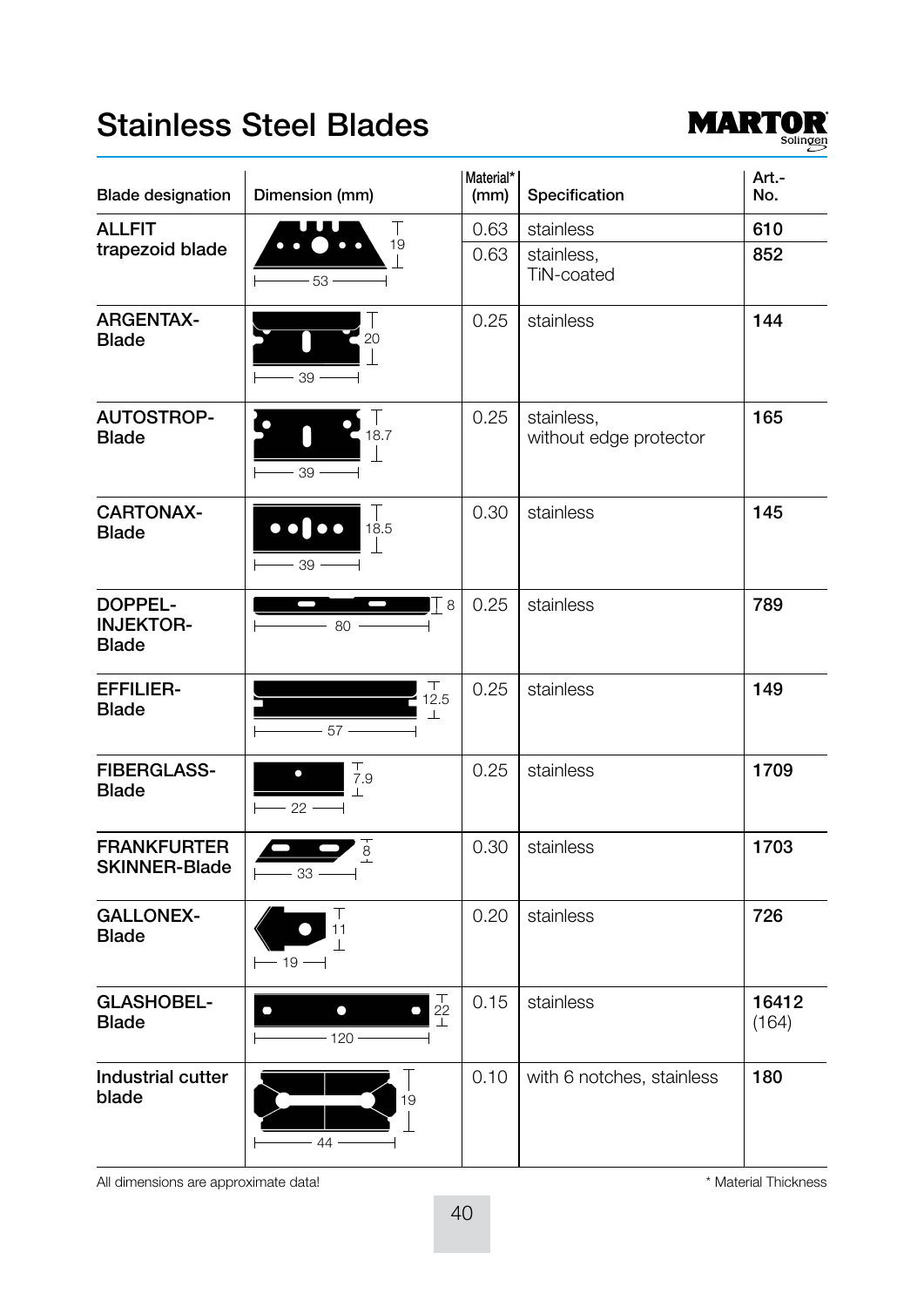#### **Stainless Steel Blades**



| <b>Blade designation</b>           | Dimension (mm)                                                     | Material*<br>(mm) | Specification                                                | Art.-<br>No. |
|------------------------------------|--------------------------------------------------------------------|-------------------|--------------------------------------------------------------|--------------|
| <b>Industrial</b><br>cutter blade, | 22                                                                 | 0.10              | stainless, Teflon®-coated,<br>with platinumized cutter edges | 13510        |
| Gillette-slotted                   | $43 -$                                                             | 0.15              | stainless,<br>TiN-coated                                     | 83515        |
| Industrial                         |                                                                    | 0.10              | stainless                                                    | 13610        |
| cutter blade with                  | 22                                                                 | 0.15              | stainless                                                    | 13615        |
| round ends                         |                                                                    | 0.30              | stainless                                                    | 13630        |
|                                    | $43 -$<br>⊢                                                        | 0.15              | stainless,<br>TiN-coated                                     | 83615        |
|                                    |                                                                    | 0.30              | stainless,<br>TiN-coated                                     | 83630        |
| Industrial                         |                                                                    | 0.30              | stainless                                                    | 13730        |
| cutter blade with<br>square ends   | $\overline{\phantom{a}}$<br>22                                     | 0.15              | stainless,<br>TiN-coated                                     | 83715        |
|                                    | 43 -                                                               | 0.30              | stainless,<br>TiN-coated                                     | 83730        |
| <b>INJEKTOR-</b>                   | 8                                                                  | 0.25              | stainless                                                    | 189          |
| <b>Blade</b>                       | $-38 -$                                                            | 0.25              | stainless,<br>TiN-coated                                     | 889          |
|                                    | 8<br>$\leftarrow$ 18 $\rightarrow$                                 | 0.25              | stainless                                                    | 689          |
| <b>MAXISAFE</b><br>trapezoid blade | Τ<br>$\bullet$ $\bullet$<br>$\bullet \bullet$<br>19<br>⊥<br>$-60-$ | 0.63              | deep-edged, stainless                                        | 199          |
| <b>Meat cutting</b><br>blade       | ₹<br>$\mathsf{T}_{20}$<br>433 -                                    | 1.00              | stainless,<br>single bevel edge-ground                       | 702          |
| PELLEX-<br><b>Deburring Blade</b>  | 8.8<br>$\frac{1}{2}$ - 32 -<br>$\overline{\phantom{0}}$            |                   | stainless                                                    | 674          |
| Potato crisp<br>cutting blade      | 19<br>工<br>$-107-$                                                 | 0.40              | stainless                                                    | 704          |
| Profi40-<br><b>Blade</b>           | 18<br>┷<br>$-71.2 -$                                               | 0.50              | stainless                                                    | 17940        |

All dimensions are approximate data!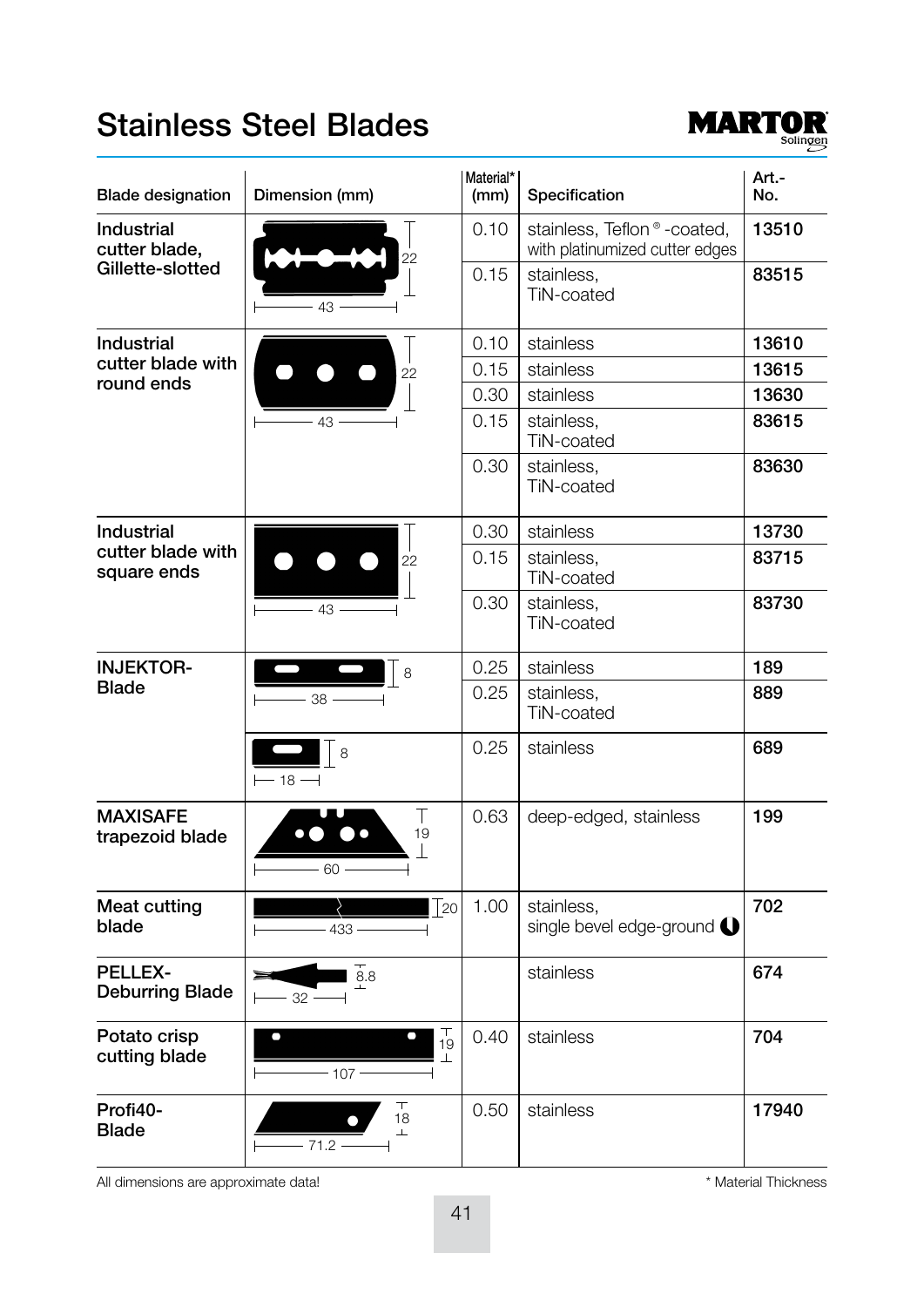### **Stainless Steel Blades**



| <b>Blade designation</b>        | Dimension (mm)                 | Material*<br>(mm) | Specification                                                                                   | Art.-<br>No.  |
|---------------------------------|--------------------------------|-------------------|-------------------------------------------------------------------------------------------------|---------------|
| <b>Rotary Blade</b>             | $-25-$                         | 0.30              | stainless,<br>single bevel edge-ground, $\bigcirc$<br>center hole dia 6 mm                      | 716           |
|                                 | $-25-$                         | 0.30              | stainless,<br>center hole dia 6 mm<br>(designed for use in<br>original MARTOR cutters<br>only!) | 727           |
| Scalpel blade,<br>large         | $_{8.75}^{\top}$<br>52         | 0.40              | stainless                                                                                       | 18<br>(18 SC) |
|                                 | т<br>$^{9}_{\perp}$<br>45      | 0.40              | stainless                                                                                       | 20            |
|                                 | 8.35<br>$-51-$                 | 0.40              | stainless                                                                                       | 125           |
| <b>SCHABER-</b><br><b>Blade</b> | 14<br>$\bullet$<br>$-100-$     | 0.40              | scraper blade, stainless                                                                        | 196           |
|                                 | $\bullet$<br> 14<br>$-100-$    | 0.50              | scraper blade, stainless                                                                        | 696           |
| SICURI-<br><b>Blade</b>         | 19<br>85                       | 0.80              | stainless                                                                                       | 1103          |
| <b>Strip Steel</b>              | $_{25}^{\top}$<br>$\mathbf{I}$ | 0.70              | stainless, singel edged,<br>single bevel edge-ground O                                          | 88740         |
|                                 | min. 20 mm<br>max. 600 mm      | 0.70              | stainless, singel-edged,<br>double bevel edge-ground                                            | 88741         |
| STYROPOR-<br>Blade 18 mm        | 18<br>$110 -$                  | 0.50              | stainless                                                                                       | 179           |
| <b>TEXTIL-</b><br><b>Blade</b>  | 9<br>$30 -$                    | 0.40              | stainless                                                                                       | 82            |
| UNI-<br><b>Blade</b>            | т<br>19<br>58                  | 0.45              | deep-edged, stainless                                                                           | 142           |

All dimensions are approximate data!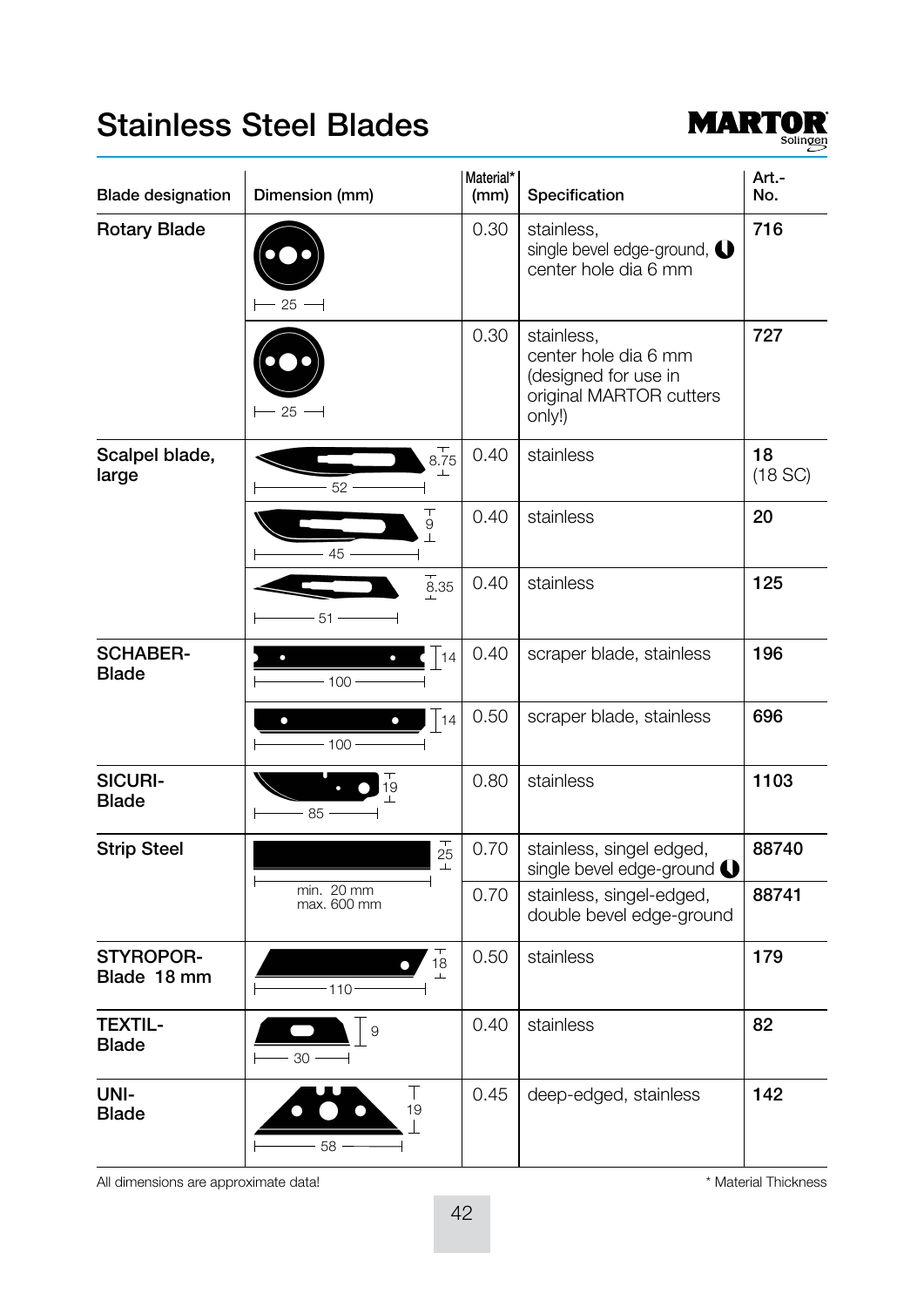#### Strip Steel in special lengths



These special dimensions are always available from stock. Already grinded Strip-Steel on coils. Lengths are subject to inquiry!

Minimum length: 20 mm. Minimum purchase quantity = 10 pcs.

#### Max. blade length

Alloyed carbon steel max. length 1500 mm.<br>Stainless steel max. length 600 mm. max. length 600 mm.

| <b>Blade designation</b> | Dimension (mm)                                        | Material*<br>(mm) | Specification                                                      | Art.-<br>No. |
|--------------------------|-------------------------------------------------------|-------------------|--------------------------------------------------------------------|--------------|
| <b>Strip Steel</b>       | $\overline{18}$<br>ட<br>min. 20 mm / max. 1500 mm     | 0.50              | alloyed carbon steel,<br>single-edged, double bevel<br>edge-ground | 88720        |
|                          | ⊤<br>19<br>ᆂ<br>min. 20 mm / max. 1500 mm             | 0.50              | alloyed carbon steel,<br>single-edged, double bevel<br>edge-ground | 88721        |
|                          |                                                       | 0.83              | alloyed carbon steel,<br>single-edged, double bevel<br>edge-ground | 88722        |
|                          | $\frac{1}{22}$<br>$\Box$<br>min. 20 mm / max. 1500 mm | 0.25              | alloyed carbon steel,<br>single-edged, double bevel<br>edge-ground | 88723        |
|                          |                                                       | 0.50              | alloyed carbon steel,<br>single-edged, double bevel<br>edge-ground | 88724        |
|                          | Т<br>25<br>$\perp$<br>min. 20 mm / max. 1500 mm       | 1.00              | alloyed carbon steel,<br>single-edged, double bevel<br>edge-ground | 88725        |
|                          | т<br>25<br>⊥                                          | 0.70              | stainless.<br>single-edged, single bevel<br>edge-ground            | 88740        |
|                          | min. 20 mm / max. 600 mm                              | 0.70              | stainless,<br>single-edged, double bevel<br>edge-ground            | 88741        |

All dimensions are approximate data!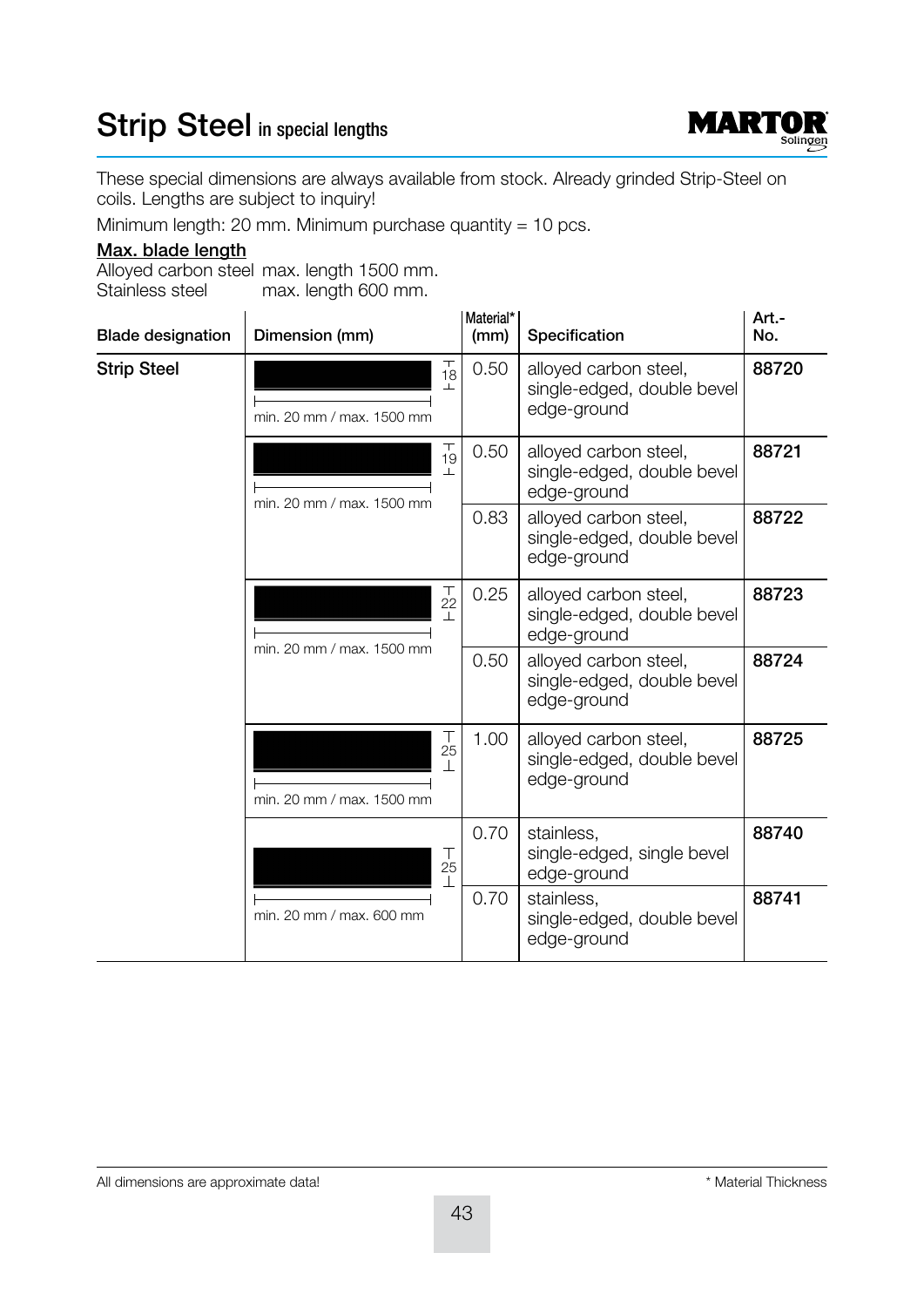| Blade-No.                | Designation                  | Suitable for use with Knife No.                                                                                                                              |
|--------------------------|------------------------------|--------------------------------------------------------------------------------------------------------------------------------------------------------------|
| $10 - 17 + 1031$         | Scalpel                      | 20500, 20711 - 20713, 22111 - 23113, 69111, 69606, 87111, 87606                                                                                              |
| $18 - 25, 36,$<br>1025   | Scalpel                      | 20121 - 20125, 20600, 21121 - 21125, 40125, 40128                                                                                                            |
| 26                       | MINI blade set               | 26426, 27300, 30128, 40125, 40128                                                                                                                            |
| 27 - 31, 2733,<br>827    | <b>MINI</b>                  | 26426, 27300, 30128, 40125, 40128                                                                                                                            |
| 32                       | PICCOLO                      | 32132                                                                                                                                                        |
| 33                       | <b>CUTTOFIX</b>              | 31133, 31172, 33133, 69111, 69606, 87111, 87606                                                                                                              |
| $34 + 834$               | <b>SIMPEL</b>                | 488, 501, 513, 514, 850, 34134 - 37334, 69111, 69606, 87111, 87606                                                                                           |
| 38                       | <b>TUNGSTEN</b>              | 38138                                                                                                                                                        |
| 39                       | <b>QUICK</b>                 | 25639, 39139                                                                                                                                                 |
| 40                       | <b>SICUREX</b>               | 40125, 40128, 40140                                                                                                                                          |
| 41                       | <b>LEWIS</b>                 | 710000                                                                                                                                                       |
| 43                       | <b>ELECTRONIC</b>            | 31133, 31172, 69111, 69606, 87111, 87606                                                                                                                     |
| 44 + 60044               | <b>ARGENTAX</b>              | 464, 544, 44144, 46144, 58144                                                                                                                                |
| 45                       | CARTONAX                     | 444, 445, 446, 1444, 15045, 15145, 68145, 86145, 100145, 121001                                                                                              |
| 46                       | <b>DISPLAY</b>               |                                                                                                                                                              |
| 48                       | <b>HOBEL</b>                 | 48548, 49548                                                                                                                                                 |
| 50                       | ALLFIT trapezoid             | $\equiv$                                                                                                                                                     |
| 51+ 5132                 | STANDARD trapezoid           | 02101, 02103, 05255, 05551, 08152 - 11500, 13500, 14152, 16551,<br>94551                                                                                     |
| 52, 5232, 5233+<br>65232 | ALLFIT trapezoid             | 01152 - 02101, 02103, 03552 - 05551, 06952 - 08156, 09255 -<br>09651, 10101 - 13500, 14152, 16551, 19152, 19156, 24152, 24156,<br>63152, 64256, 64552        |
| 53                       | WOLFRAM trapezoid            | 02101, 02103, 05255, 05551, 08152 - 11500, 13500, 14152, 16551,<br>94551                                                                                     |
| 54 S                     | TEKLI super-trapezoid        | 08152, 08156, 14152                                                                                                                                          |
| 55                       | STANDARD hook                | 02101, 02103, 05255, 05551, 08152 - 11500, 13500, 14152, 16551,<br>94551                                                                                     |
| $56 + 5634$              | ALLFIT hook                  | 01152 - 02101, 02103, 03552 - 05551, 06952 - 08156, 09255 -<br>09651, 10101 - 13500, 14152, 16551, 19152, 19156, 24152, 24156,<br>51556, 63152, 64256, 64552 |
| 57                       | <b>WOLFRAM hook</b>          | 02101, 02103, 05255, 05551, 08152 - 11500, 13500, 14152, 16551,<br>94551                                                                                     |
| 58 S                     | TEKLI super-trapezoid        | 08152, 08156, 14152                                                                                                                                          |
| 60                       | <b>LUNA</b>                  | 02101, 02103, 04152, 04156, 05255, 05551, 07116, 07152, 07156,<br>07216, 07252, 07256, 08152, 08156, 14152, 94551                                            |
| 61                       | Super-trapezoid              | 334, 02101, 02103, 05255, 05551, 08152, 08156, 14152, 16551,<br>94551                                                                                        |
| 62                       | <b>DURO</b>                  | 05255, 05551, 94551                                                                                                                                          |
| 63                       | Super-hook                   | 02101, 02103, 05255, 05551, 08152, 08156, 14152, 16551, 94551                                                                                                |
| 67                       | <b>KÜRSCHNER</b>             | 360                                                                                                                                                          |
| 70                       | <b>GRAFICUT</b>              | 70170                                                                                                                                                        |
| 71                       | <b>TECHNICUT</b>             | 71171                                                                                                                                                        |
| $72 + 73$                | BOY                          | 31133, 31172, 33133, 69111, 69606, 87111, 87606                                                                                                              |
| 76                       | CUTTER 9 mm                  | 461, 476, 486, 46100, 46102, 66176, 66186, 76176, 76186                                                                                                      |
| 77                       | CUTTER 18 mm                 | 332, 462, 477, 479, 46200, 46202, 67177, 67194, 77177, 77179, 107177                                                                                         |
| 78 + 878<br>79           | <b>FIX</b><br>STYROPOR 18 mm | 578, 599, 5990, 59278, 78278<br>331, 332, 462, 477, 479, 46200, 46202, 50779, 67177 - 67194, 77177,                                                          |
| 80                       |                              | 77179, 107177                                                                                                                                                |
| 81                       | <b>KALANDER</b><br>Y-Blade   | 594                                                                                                                                                          |
| 82                       | <b>TEXTIL</b>                | $\overline{\phantom{0}}$                                                                                                                                     |
| 83, 84 + 8432            | <b>TRIMMEX</b>               | 583                                                                                                                                                          |
| 86                       | STYROPOR 9 mm                | 461, 476, 486, 46100, 46102, 66176, 66186, 76176                                                                                                             |
| 87                       | <b>SCHAUMEX</b>              | 92687                                                                                                                                                        |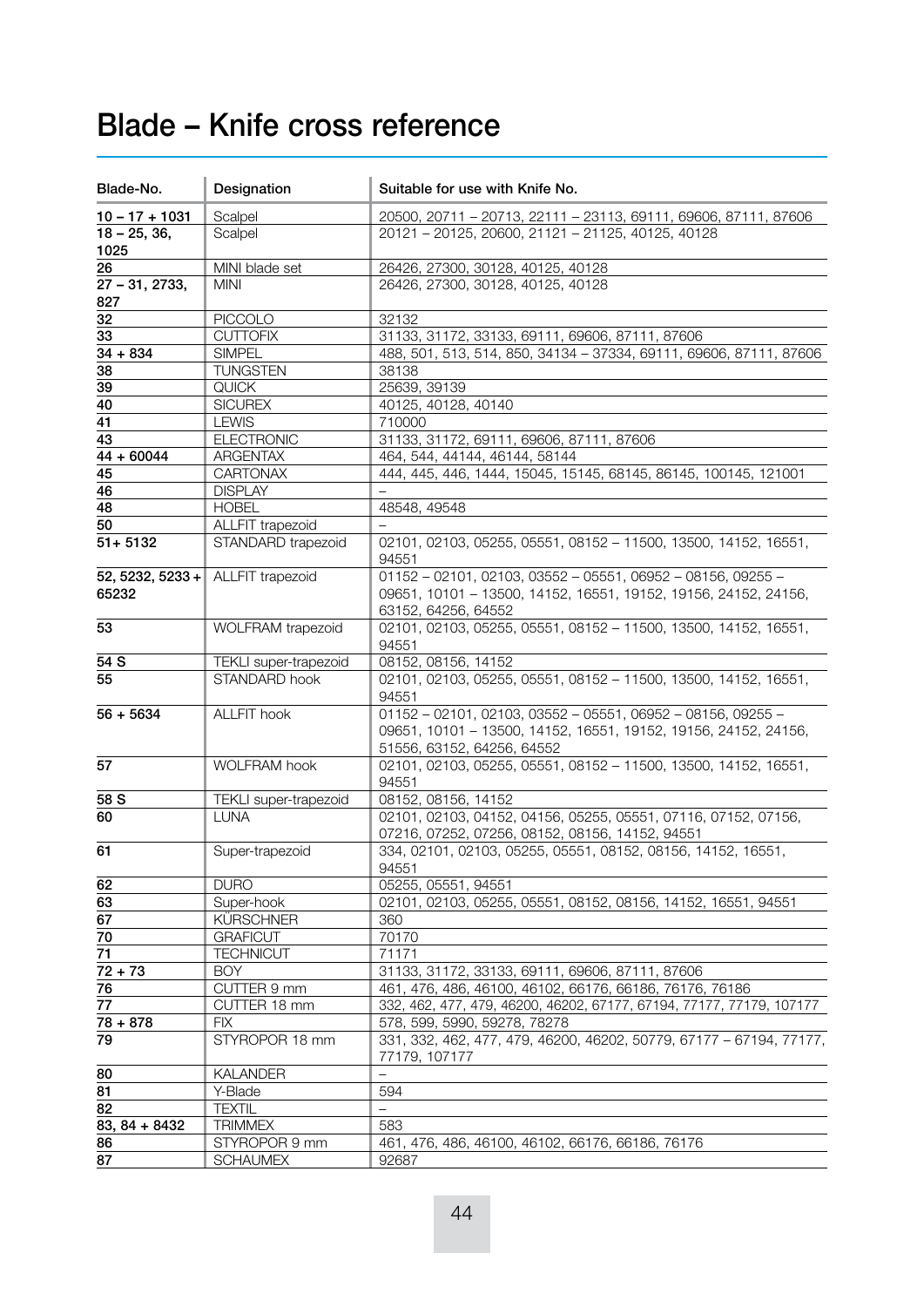| Blade-No.           | Designation                      | Suitable for use with Knife No.                                                                                                                                     |
|---------------------|----------------------------------|---------------------------------------------------------------------------------------------------------------------------------------------------------------------|
| 88                  | <b>KARTON</b>                    |                                                                                                                                                                     |
| 89                  | <b>INJEKTOR</b>                  |                                                                                                                                                                     |
| 90                  | Saw blade set                    | $10101 - 11500$                                                                                                                                                     |
| 91                  | MICRO-saw blade (push-cut teeth) | 28191                                                                                                                                                               |
| 95                  | <b>KANTEX</b>                    | 595                                                                                                                                                                 |
| 96                  | <b>SCHABER</b>                   | 596, 5196                                                                                                                                                           |
| 97                  | <b>DEKO</b>                      | 597                                                                                                                                                                 |
| 98                  | <b>MAXISAFE hook</b>             | 101100 - 101999, 116001, 116002, 116004, 118001, 118002, 118004,<br>120001                                                                                          |
| $99 + 199$          | MAXISAFE trapezoid               | 101100 - 101999, 116001, 116002, 116004, 118001, 118002, 118004,<br>120001                                                                                          |
| 101-119+1103 SICURI |                                  | 101001 - 10500, 11101 - 11500, 94551                                                                                                                                |
| 119                 | <b>ACRYL</b>                     | 101001 - 10500, 11101 - 11500, 94551                                                                                                                                |
| 125                 | Scalpel                          | 20121 - 20125, 20600, 21121 - 21125, 40125, 40128                                                                                                                   |
| 142                 | <b>UNI</b>                       | 52642, 105142, 105242                                                                                                                                               |
| 144                 | <b>ARGENTAX</b>                  | 544, 44144, 46144, 58144                                                                                                                                            |
| 145                 | CARTONAX                         | 444, 445, 446, 1444, 15045, 15145, 68145, 86145, 100145, 100745,<br>121001                                                                                          |
| $150 - 161$         | <b>ROBUST</b>                    | $06150 - 06161$                                                                                                                                                     |
| $170 + 171$         | <b>CERAMIC</b>                   | 170170 + 170171                                                                                                                                                     |
| 179                 | <b>STYROPOR</b>                  | 331, 332, 477, 479, 46200, 46202, 50779, 67177, 67179, 67194, 107177                                                                                                |
| 196                 | <b>SCHABER</b>                   | 596, 5196                                                                                                                                                           |
| 199                 | MAXISAFE trapezoid               | 101100 - 101999, 116001, 116002, 116004, 118001, 118002, 118004,<br>120001                                                                                          |
| 284                 | <b>TRIMMEX</b>                   | 583                                                                                                                                                                 |
| 291                 | MICRO saw blade (pull-cut teeth) | 28191                                                                                                                                                               |
| $601 - 604 + 6604$  | <b>FORTEX</b>                    | 507, 40125, 40128                                                                                                                                                   |
| $605 + 8605$        | <b>SIMPLEX</b>                   | 501, 511, 512, 850, 36134, 69606, 69111, 87111, 87606, 111605                                                                                                       |
| $606 + 8606$        | <b>SIMPLEX</b>                   | 501, 511, 512, 850, 36134, 69606, 69111, 87111, 87606, 111605, 112606                                                                                               |
| 607                 | <b>SOLO</b>                      | $\equiv$                                                                                                                                                            |
| 608                 | <b>STUDIO</b>                    | 504, 590                                                                                                                                                            |
| 609                 | <b>MEGASAFE</b>                  | 116003, 118003                                                                                                                                                      |
| 610                 | ALLFIT trapezoid                 | 01152 - 02101, 02103, 03552 - 05551, 06952 - 08156, 09255 -<br>09651, 10101 - 13500, 14152, 16551, 19152, 19156, 19700, 24152,<br>24156, 56610, 63152, 64256, 64552 |
| 611                 | <b>STRIPEX</b>                   | 373                                                                                                                                                                 |
| $612 + 614$         | <b>TEPPIX</b>                    | $\equiv$                                                                                                                                                            |
| 615                 | Keyhole-Saw                      | 502, 40125, 40128                                                                                                                                                   |
| 616                 | BOY saw blade                    | 31133, 31172, 33133, 69111, 69606, 87111, 87606                                                                                                                     |
| $618 - 625$         | RONDEX-MASSIV                    | 502, 505, 506, 515 - 517, 5060, 40125, 40128                                                                                                                        |
| 626                 | RONDEX-MASSIV                    | 502, 505, 506, 515 - 517, 5060                                                                                                                                      |
| 628                 | RONDEX-MASSIV                    | 502, 505, 506, 515 - 517, 5060, 40125, 40128                                                                                                                        |
| $629 + 8629$        | <b>SIMPEL</b>                    | 501, 513, 514, 850, 34134 - 36134, 69111, 69606, 87111, 87606                                                                                                       |
| $635 - 638$         | <b>SOLO</b>                      |                                                                                                                                                                     |
| $639 - 642$         | <b>SOLO</b>                      | 40125, 40128, 117001                                                                                                                                                |
| 643                 | Special artwork                  | 69111, 69606, 87111, 87606                                                                                                                                          |
| $670 - 673$         | <b>GRAFIX</b>                    | 412, 501, 804 - 850                                                                                                                                                 |
| 674                 | <b>PELLEX</b>                    | 412, 501, 804 - 850, 32132                                                                                                                                          |
| 675<br>676          | <b>SWIVEL</b><br>TIP-TOP         | 508<br>490                                                                                                                                                          |
| 677 - 683           | <b>GRAFIX</b>                    | 412, 501, 804 - 850, 69111, 69606, 87111, 87606                                                                                                                     |
| 684                 | Special artwork                  | $\overline{\phantom{a}}$                                                                                                                                            |
| 689                 | <b>INJEKTOR</b>                  | $\bar{ }$                                                                                                                                                           |
| 692                 | Industrial                       | $\equiv$                                                                                                                                                            |
| 693                 | Special                          | 335                                                                                                                                                                 |
| 694                 | <b>ZEPHER</b>                    | 336                                                                                                                                                                 |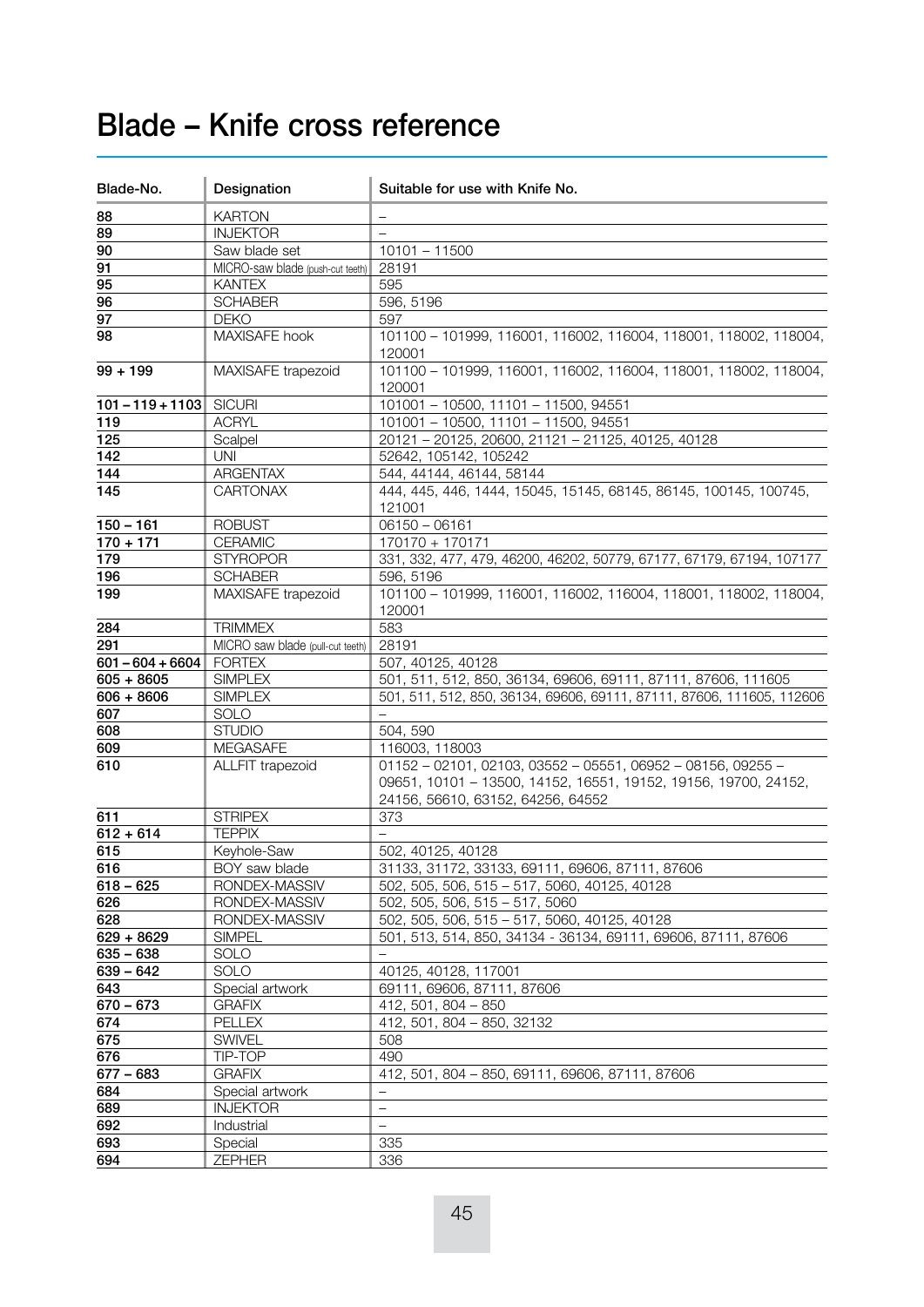| Blade-No.            | Designation                | Suitable for use with Knife No.                                                                                                                       |
|----------------------|----------------------------|-------------------------------------------------------------------------------------------------------------------------------------------------------|
| 696                  | <b>SCHABER</b>             | 596, 5196                                                                                                                                             |
| 697 - 699            | RONDEX drawcut             | 505, 506, 515 - 517, 5060                                                                                                                             |
| $709 - 712$          | <b>FIBERGLASS</b>          | L.                                                                                                                                                    |
| 716                  | Rotary                     | 467                                                                                                                                                   |
| 725                  | Rotary                     | 481, 482, 509, 599                                                                                                                                    |
| 726                  | <b>GALLONEX</b>            | $\overline{\phantom{0}}$                                                                                                                              |
| 727                  | Rotary                     | 467, 599                                                                                                                                              |
| 736                  | Plotter                    | $\equiv$                                                                                                                                              |
| 740                  | <b>EINNUT</b>              | $\overline{\phantom{a}}$                                                                                                                              |
| 743                  | Razor Blade                | ÷.                                                                                                                                                    |
| 746                  | <b>PICCOLO</b>             | 32132                                                                                                                                                 |
| 752                  | Trapezoid                  | $\qquad \qquad -$                                                                                                                                     |
| $753 + 754$          | Cut-O-Matic                | 438                                                                                                                                                   |
| 756                  | <b>CURVEX</b>              | 510, 40797, 171797                                                                                                                                    |
| 760                  | Triangular                 | 481, 482                                                                                                                                              |
| 761                  | Triangular                 | $-$                                                                                                                                                   |
| 763 - 769            | Teeth-edged                | $\overline{a}$                                                                                                                                        |
| 770 - 772            | Special                    | $\qquad \qquad -$                                                                                                                                     |
| $773 + 774$          | Teeth-edged                | $\overline{a}$                                                                                                                                        |
| 776                  | CUTTER 9 mm                | 460                                                                                                                                                   |
| 777                  | Teeth-edged                | $\equiv$                                                                                                                                              |
| 779                  | <b>STYROPOR</b>            | $\overline{\phantom{0}}$                                                                                                                              |
| 784 + 8784           | <b>RASTER</b>              | 32132                                                                                                                                                 |
| 789                  | DOPPEL-INJEKTOR            |                                                                                                                                                       |
| 791                  | <b>CURVEX</b>              | 510, 69791, 87791                                                                                                                                     |
| 793                  | <b>PICK</b>                | $\overline{\phantom{0}}$                                                                                                                              |
| 794                  | <b>KÜRSCHNER</b>           | L.                                                                                                                                                    |
| 795 + 796            | <b>CURVEX</b>              | 510, 69791, 87791                                                                                                                                     |
| 797 - 799            | <b>CURVEX</b>              | 510, 40797, 171797                                                                                                                                    |
| 827                  | <b>MINI</b>                | 26426, 27300, 30128, 40125, 40128                                                                                                                     |
| 834                  | <b>SIMPEL</b>              | 488, 501, 513, 514, 850, 34134 - 37334, 69111, 69606, 87111, 87606                                                                                    |
| 852, 8852,<br>85233  | ALLFIT trapezoid           | 01152 - 02101, 02103, 03552 - 05551, 06952 - 08156, 09255 -<br>09651, 10101 - 13500, 14152, 16551, 19152, 19156, 24152, 24156,<br>63152, 64256, 64552 |
| 869                  | CELLO                      | ÷                                                                                                                                                     |
| 878                  | <b>FIX</b>                 | 578, 599, 5990, 59278, 78278                                                                                                                          |
| 889                  | <b>INJEKTOR</b>            |                                                                                                                                                       |
| 1025                 | Scalpel                    | 20121 - 20125, 20600, 21121 - 21125, 40125, 40128                                                                                                     |
| 1031                 | Scalpel                    | 20500, 20711 - 20713, 22111-23113, 69111, 69606, 87111, 87606                                                                                         |
| 1044                 | ARGENTAX                   |                                                                                                                                                       |
| 1103                 | <b>SICURI</b>              | 10101 - 10500, 11101 - 11500, 94551                                                                                                                   |
| 1703                 | <b>FRANKFURTER SKINNER</b> | $\overline{\phantom{a}}$                                                                                                                              |
| 1709                 | <b>FIBERGLASS</b>          |                                                                                                                                                       |
| 2733                 | <b>MINI</b>                | 26426, 27300, 30128, 40125, 40128                                                                                                                     |
| 5132                 | STANDARD trapezoid         | 02101, 02103, 05255, 05551, 08152 - 11500, 13500, 14152, 16551,<br>94551                                                                              |
| 5232, 5233,<br>85233 | ALLFIT trapezoid           | 01152 - 02101, 02103, 03552 - 05551, 06952 - 08156, 09255 -<br>09651, 10101 - 13500, 14152, 16551, 19152, 19156, 24152, 24156,<br>63152, 64256, 64552 |
| 5634                 | <b>ALLFIT hook</b>         | 01152 - 02101, 02103, 03552 - 05551, 06952 - 08156, 09255 -<br>09651, 10101 - 13500, 14152, 16551, 19152, 19156, 24152, 24156,<br>63152, 64256, 64552 |
| 6132                 | Super-trapezoid            | 334, 02101, 02103, 05255, 05551, 08152, 08156, 14152, 16551, 94551                                                                                    |
| 6604                 | <b>FORTEX</b>              | 507, 40125, 40128                                                                                                                                     |
| $7940 + 17940$       | PROFI40                    | 331, 67179, 119001                                                                                                                                    |
| 8432                 | <b>TRIMMEX</b>             | 583                                                                                                                                                   |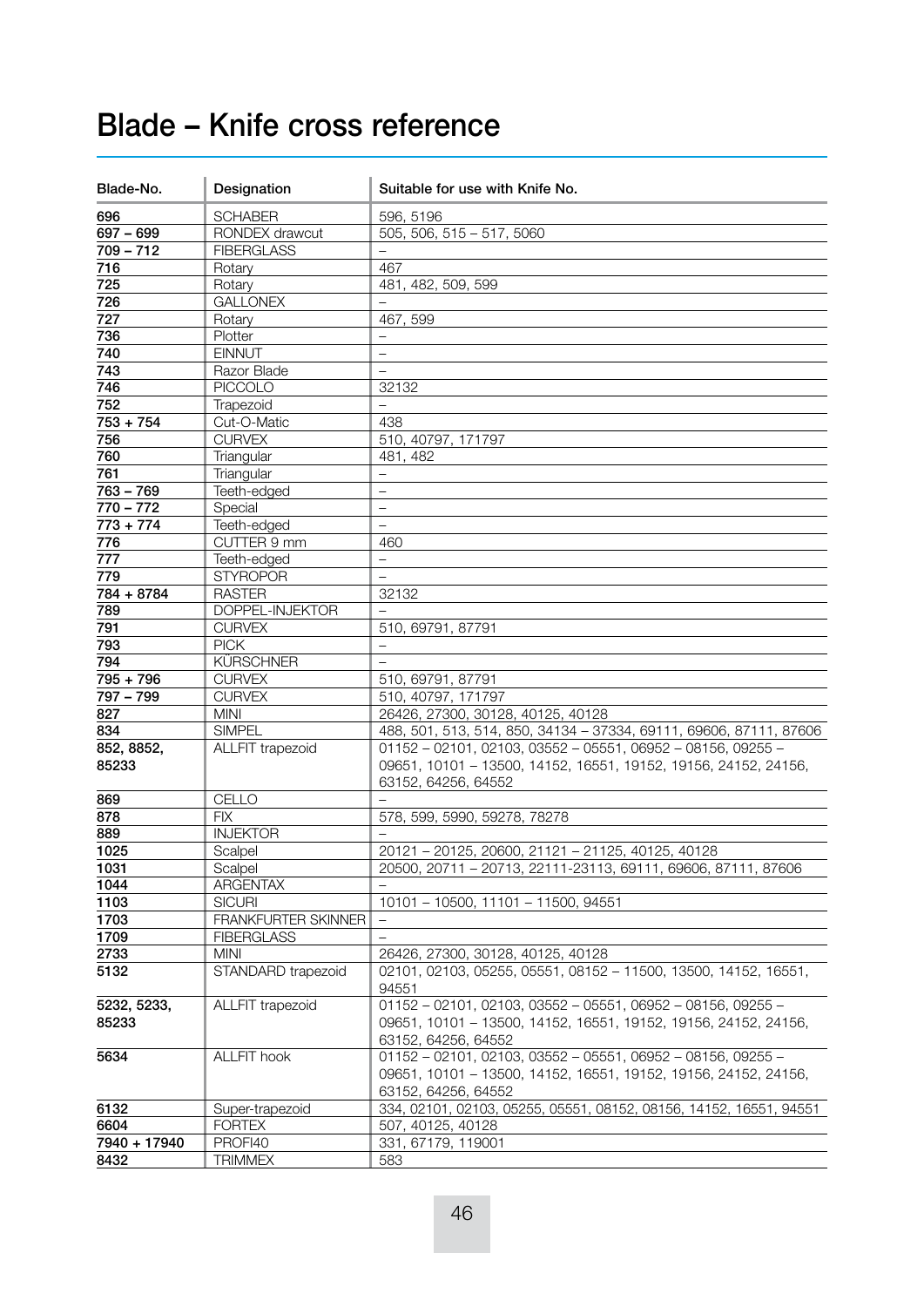| Blade-No.     | Designation            | Suitable for use with Knife No.                                                                                                                         |
|---------------|------------------------|---------------------------------------------------------------------------------------------------------------------------------------------------------|
| 8605          | <b>SIMPLEX</b>         | 501, 511, 512, 850, 36134, 69606, 69111, 87111, 87606, 111605                                                                                           |
| 8606          | <b>SIMPLEX</b>         | 501, 511, 512, 850, 36134, 69606, 69111, 87111, 87606, 111605, 112606                                                                                   |
| 8629          | <b>SIMPEL</b>          | 501, 513, 514, 850, 34134 - 36134, 69111, 69606, 87111, 87606                                                                                           |
| 8784          | <b>RASTER</b>          | 32132                                                                                                                                                   |
| 8852          | ALLFIT trapezoid       | $01152 - 02101, 02103, 03552 - 05551, 06952 - 08156, 09255 -$<br>09651, 10101 - 13500, 14152, 16551, 19152, 19156, 24152, 24156,<br>63152, 64256, 64552 |
| 13510         | Industrial             | 60135, 61135, 97635, 98035, 98135, 109135, 109437                                                                                                       |
| 13610         | Industrial             | $\equiv$                                                                                                                                                |
| 13615         | Industrial             | 43136                                                                                                                                                   |
| 13630         | Industrial             | $\overline{\phantom{0}}$                                                                                                                                |
| 13730         | Industrial             | 539, 55037, 55137, 55337, 109037, 109137, 109737, 109777                                                                                                |
| 16412         | <b>GLASHOBEL</b>       | ÷.                                                                                                                                                      |
| 17940         | PROFI40                | 331, 67179, 119001                                                                                                                                      |
| 35010         | Industrial             | 60135, 61135, 97635, 98035, 98135                                                                                                                       |
| 35020 + 35030 | Industrial             | $ \,$                                                                                                                                                   |
| 36010 - 36015 | Industrial             | $\overline{\phantom{0}}$                                                                                                                                |
| 36020         | Industrial             | 43136                                                                                                                                                   |
| 36030         | Industrial             | $\qquad \qquad -$                                                                                                                                       |
| 36040         | Industrial             | 95641                                                                                                                                                   |
| 37010         | Industrial             | 109135, 109437                                                                                                                                          |
| 37020         | Industrial             | 591, 592, 43037, 45137, 47137, 113137, 115137                                                                                                           |
| 37030         | Industrial             | $\equiv$                                                                                                                                                |
| 37040         | Industrial             | 435, 436, 437, 538, 539, 55037, 55137, 55337, 109037, 109137                                                                                            |
| 42045         | UNI                    | 52642, 57542, 99642, 105142, 105242                                                                                                                     |
| 42063         | <b>UNI</b>             | 105142, 105242                                                                                                                                          |
| 47020         | <b>MARTELL</b>         | 47137                                                                                                                                                   |
| 47040         | <b>MARTELL</b>         | $\overline{a}$                                                                                                                                          |
| 54045         | <b>TEKLI trapezoid</b> | 554, 555, 08152, 08156, 14152, 17000, 18354                                                                                                             |
| 54065         | <b>TEKLI trapezoid</b> | 08152, 08156, 13500, 14152, 19152, 19156                                                                                                                |
| 58050         | <b>TEKLI trapezoid</b> | 554, 555, 08152, 08156, 14152, 17000, 18354                                                                                                             |
| 58065         | <b>TEKLI trapezoid</b> | 08152, 08156, 13500, 14152, 17000, 19152, 19156, 51556                                                                                                  |
| 60044         | <b>ARGENTAX</b>        | 464, 544, 44144, 46144, 58144                                                                                                                           |
| 60099         | MAXISAFE trapezoid     | 101100 - 101999, 116001, 116002, 116004, 118001, 118002, 118004,<br>120001                                                                              |
| 61329         | Super-trapezoid        | 203, 02102, 02104, 16551, 94551                                                                                                                         |
| 64044 - 64150 | <b>GLASHOBEL</b>       | $\overline{\phantom{0}}$                                                                                                                                |
| 65232         | ALLFIT trapezoid       | 01152 - 02101, 02103, 03552 - 05551, 06952 - 08156, 09255 -<br>09651, 10101 - 13500, 14152, 16551, 19152, 19156, 24152, 24156,<br>63152, 64256, 64552   |
| 68010 + 68020 | Industrial             | $\overline{\phantom{0}}$                                                                                                                                |
| 69040 + 69200 | CELLO                  | $\equiv$                                                                                                                                                |
| 83515         | Industrial             | 98135                                                                                                                                                   |
| 83615 + 83630 | Industrial             | 43136                                                                                                                                                   |
| 83715         | Industrial             | 43037, 45137, 109437                                                                                                                                    |
| 83730         | Industrial             | 435 - 437, 538, 539, 43037, 45137, 55137, 109137                                                                                                        |
| 85233         | ALLFIT trapezoid       | 01152 - 02101, 02103, 03552 - 05551, 06952 - 08156, 09255 -<br>09651, 10101 - 13500, 14152, 16551, 19152, 19156, 24152, 24156,<br>63152, 64256, 64552   |